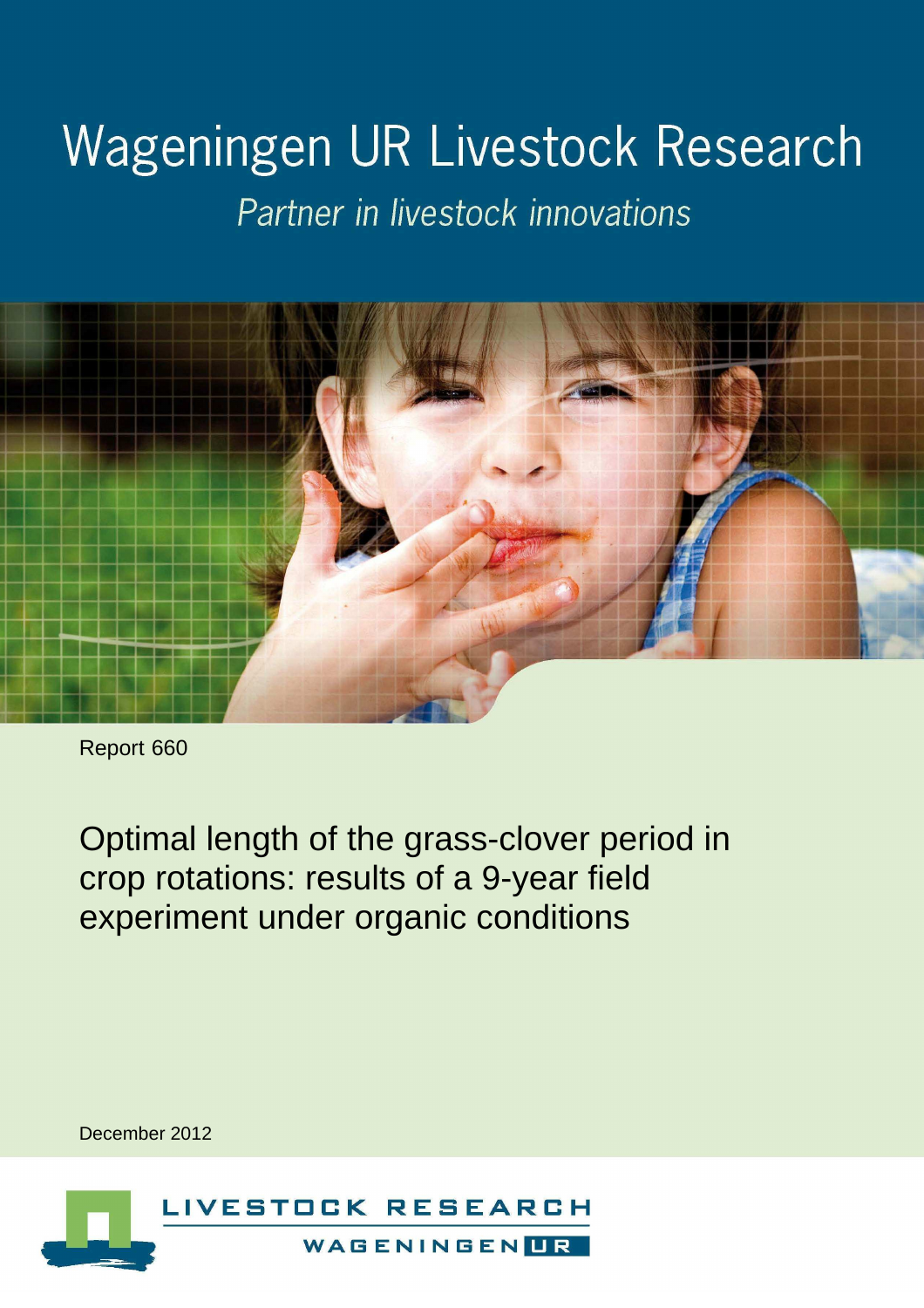#### **Colophon**

#### **Publisher**

Wageningen UR Livestock Research P.O. Box 65, 8200 AB Lelystad Telephone +31 320 - 238238 Fax +31 320 - 238050 E-mail info.livestockresearch@wur.nl Internet http://www.livestockresearch.wur.nl

#### **Editing**

Communication Services

#### **Copyright**

© Wageningen UR Livestock Research, part of Stichting Dienst Landbouwkundig Onderzoek (DLO Foundation), 2012 Reproduction of contents, either whole or in part, permitted with due reference to the source.

#### **Liability**

Wageningen UR Livestock Research does not accept any liability for damages, if any, arising from the use of the results of this study or the application of the recommendations.

Wageningen UR Livestock Research and Central Veterinary Institute of Wageningen UR, both part of Stichting Dienst Landbouwkundig Onderzoek (DLO Foundation), together with the Department of Animal Sciences of Wageningen University comprises the Animal Sciences Group of Wageningen UR (University & Research centre).

Single numbers can be obtained from the website.



ISO 9001 certification by DNV emphasizes our quality level. All our research projects are subject to the General Conditions of the Animal Sciences Group, which have been filed with the District Court Zwolle.

#### **Abstract**

The results of a 9-year crop rotation experiment with grass-clover are reported and discussed.

#### **Keywords**

Grass-clover, crop rotation, nitrate leaching, N uptake, soil fertility, ley

#### **Reference**

ISSN 1570 - 8616

#### **Authors**

H.C. de Boer (WUR Livestock Research) N.J.M. van Eekeren (Louis Bolk Instituut) J.B. Pinxterhuis (DairyNZ, New Zealand) M.W.J. Stienezen (WUR Livestock Research)

#### **Title**

Optimal length of the grass-clover period in crop rotations: results of a 9-year field experiment under organic conditions

Report 660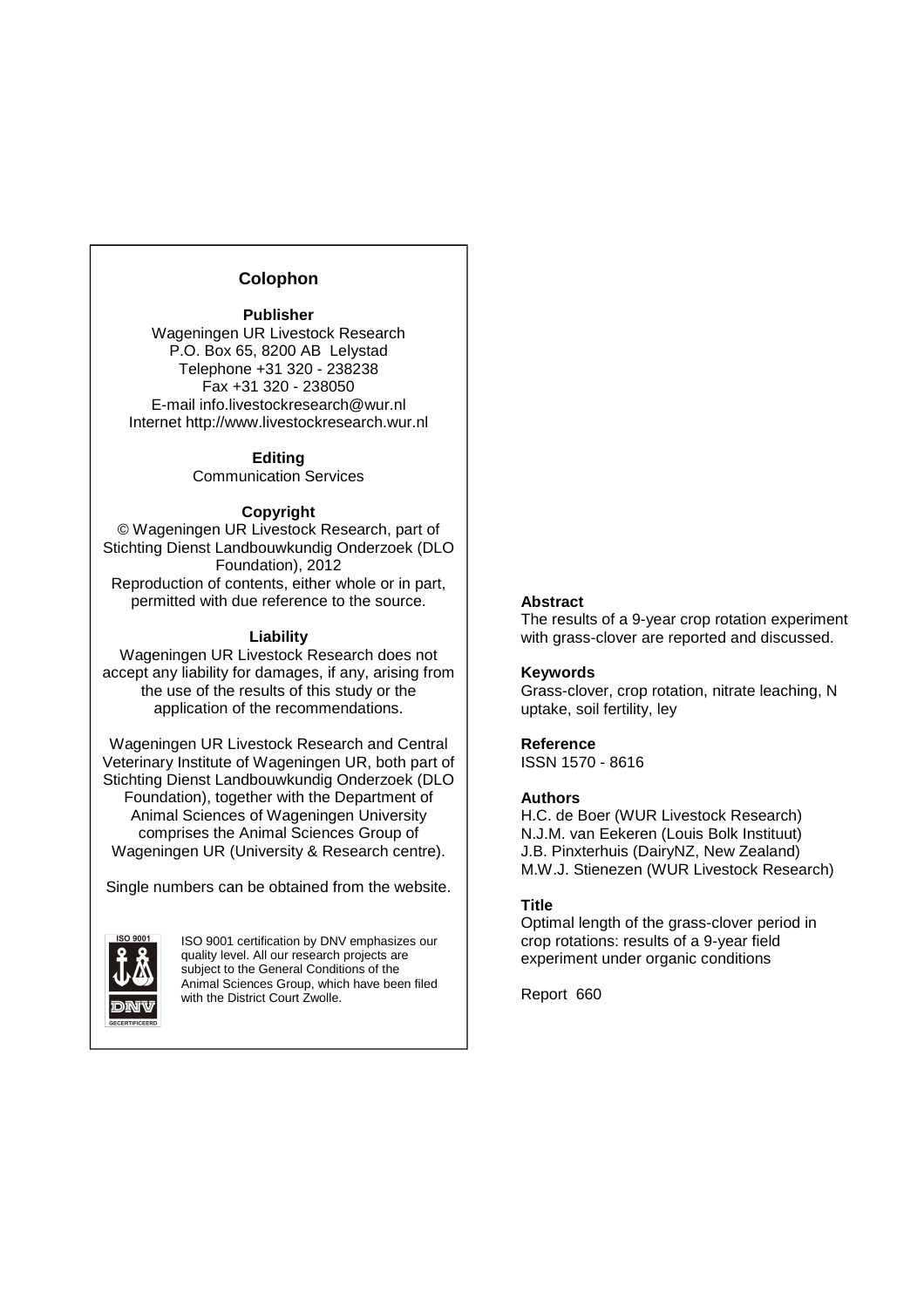

# Optimal length of the grass-clover period in crop rotations: results of a 9-year field experiment under organic conditions

H.C. de Boer N.J.M. van Eekeren J.B. Pinxterhuis M.W.J. Stienezen

December 2012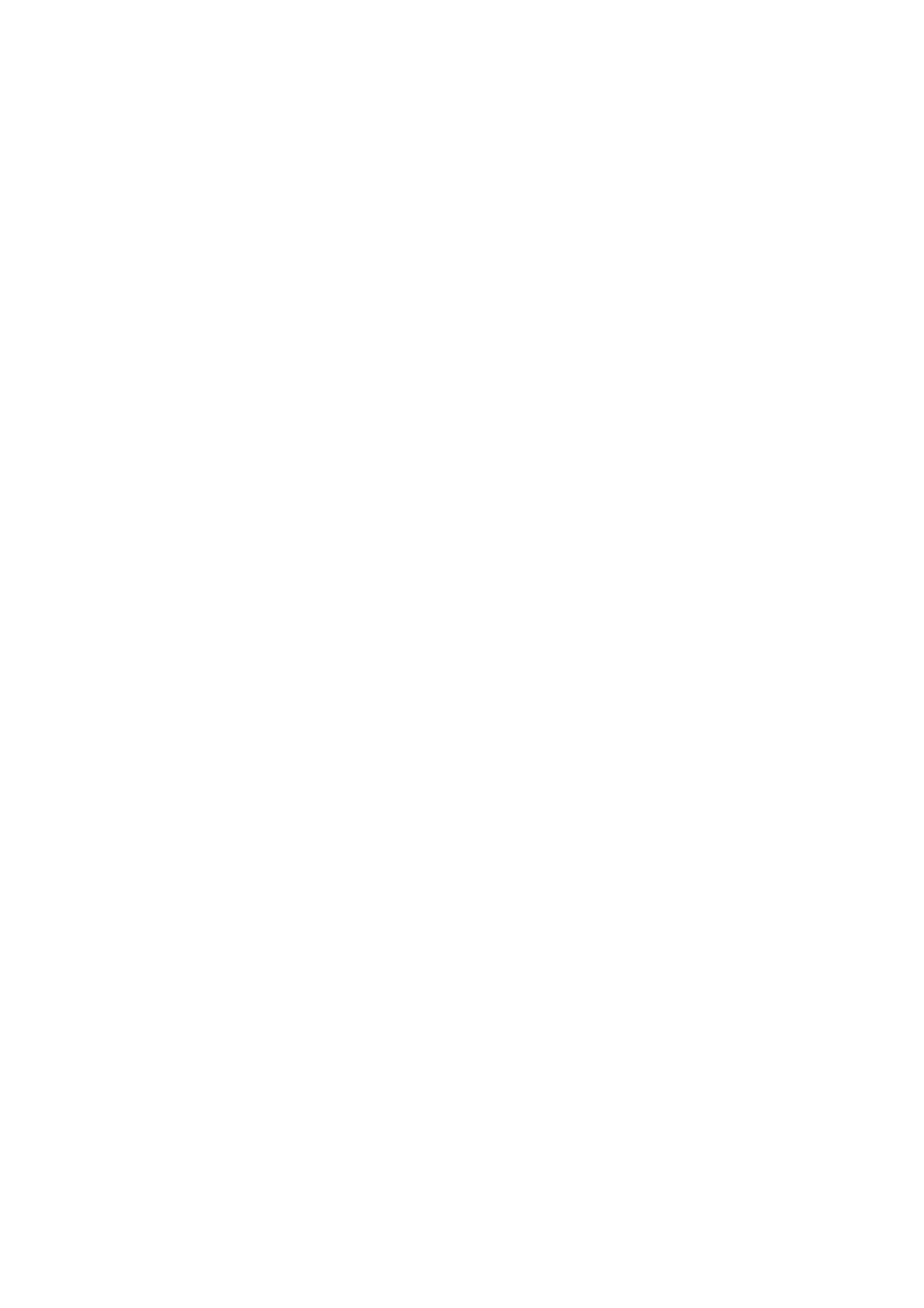## **Summary**

A nine year crop rotation experiment was carried out in the Netherlands from 2002 through 2010 to (1) determine the optimal length of the grass-clover (mixture) and maize period in crop rotations and (2) to determine which crops should receive slurry application with priority in case the availability of cattle slurry is limited. The optimal crop rotation and slurry application strategy were defined in terms of crop yield and N uptake, mineral N in soil in autumn (nitrate leaching potential) and maintenance of soil fertility. A mixture of ryegrass (Lolium perenne L.) and white clover (Trifolium repens L.) was grown for two, three or four years (G2, G3 and G4), followed by one or two years of maize (M1 or M2) and one year of triticale. Cattle slurry application strategies were: (S1) no slurry application; (S2) application to the fodder crops maize and triticale; (S3) application to the grass-clover; or (S4) application to all crops. Cattle slurry was applied at a rate of 120 kg N ha<sup>-1</sup> year<sup>-1</sup> (≈ 30 Mg ha<sup>-1</sup> year<sup>-1</sup>). The treatments were replicated three times on three fields on different sandy soils, previously also grown with grassclover. The experiment was carried out under organic conditions: e.g. no use of synthetic fertilizers, herbicides or pesticides.

The results show that dry matter yield decreased for all treatments over the experimental period, due to a decrease in plant-available N (from N fixation by the clover, applied slurry and mineralization of soil N). For G2M1S1 (used as a reference treatment in the report), yield of the first year of grass-clover decreased from 10.0 Mg DM ha<sup>-1</sup> in year 1 to 6.6 Mg DM ha<sup>-1</sup> in year 9. N-fixation by the white clover could not maintain the initial yield level, not for G2M1S1 but also not for G4M1S1 (with higher grassclover frequency in the rotation). For G4M1S1, grass-clover yield decreased from 10.2 Mg DM ha<sup>-1</sup> in year 1 to 7.2 Mg DM ha<sup>-1</sup> in year 9. The negative trend in yield for G2M1S1 could largely be offset by slurry application (S2, S3 or S4), addition of one or two extra years of grass-clover to the rotation and addition of an extra year of maize to the rotation.

The relative yield increase (increase relative to the negative trend) due to slurry application was largest when all crops received slurry application, and the effects of slurry application increased over time. For G2M1S4 instead of G2M1S1, yield of grass-clover decreased from 10.2 Mg DM ha<sup>-1</sup> in year 1 to 7.9 Mg DM ha<sup>-1</sup> in year 9. Addition of one or two extra years of grass-clover and/or an extra year of maize to G2M1 increased yields for all crops over time. The highest increase was realized with one or two extra years of grass-clover and one extra year of maize (G3M2). For G3M2S4, yield of grassclover (third consecutive year) was 9.6 Mg DM ha $^1$  in year 9, 0.9 Mg lower compared to the grassclover yield in year 1 (first grass-clover year) and 3.1 Mg higher compared with the grass-clover yield for G2M1S1 in year 9.

When grass-clover was grown for four subsequent years, yield peaked in the second year and decreased thereafter. Maize grown for the first year (after grass-clover) had the highest relative contribution to the total dry matter yield of a crop rotation, not only because maize yield was highest in the first year, but also because additional yield was realized with the grass-clover harvested before the maize was sown. Over the entire experimental period, the highest total yield of crop rotations with S4 was realized with G2M2 and the lowest with G4M1. The difference in total dry matter yield between these two rotations was 17 Mg DM ha $^{-1}$  over nine years. The highest total maize yield was realized with G2M2 and the highest total grass-clover yield with G4M1/G4M2. The most important contribution to the relative share of these crops is realized by the frequency of these crops in the crop rotations.

Treatment effects on N uptake were roughly comparable to treatment effects on dry matter yield, though the trend in N uptake was more negative than the trend in yield. This reflects a higher N utilization at lower N availability. Over the entire experimental period, the highest total N uptake was realized with crop rotations with three or four years of grass-clover and slurry application for each crop/each year. With slurry application strategy S4, G2M2 had the highest average N use efficiency over the experimental period (53 kg DM produced per kg N taken up) and G4M1 the lowest (42 kg DM  $kq^{-1}$  N).

Mineral N in soil layer 0 to 90 cm at the end of the growing season decreased over the experimental period for all crops, along with the decrease in N uptake. For G2M1S1, mineral N after growth of the  $^{\mathsf{f}}$ irst year of grass-clover decreased from 28 kg N ha $^{\mathsf{1}}$  in year 1 to 15 kg N ha $^{\mathsf{1}}$  in year 9. Crop type had a large effect on mineral N in soil in autumn, with the highest level of mineral N after maize, followed by triticale and grass-clover. Crop rotations with a higher frequency of maize will therefore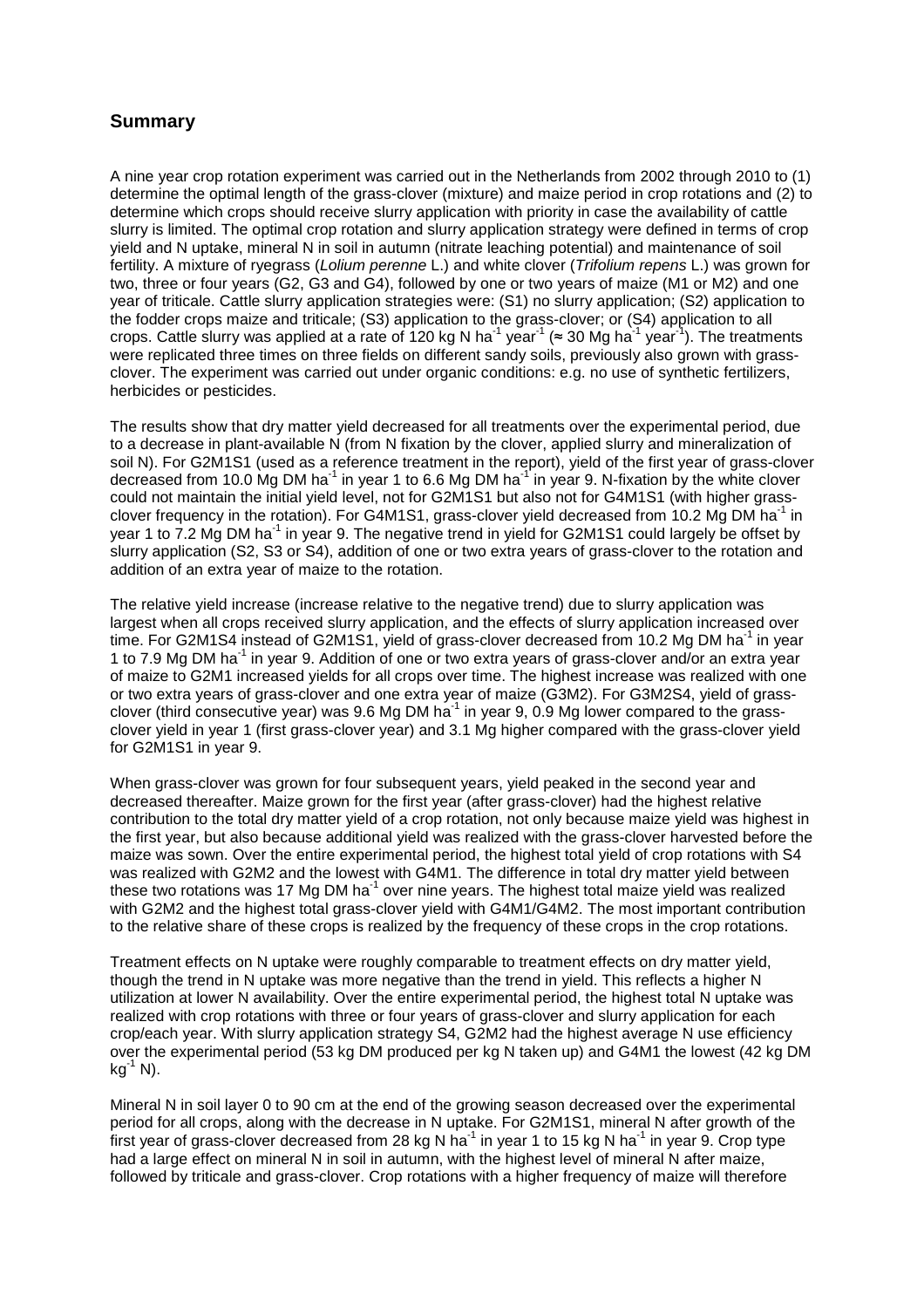have a higher risk of nitrate leaching. Application of cattle slurry (S2, S3 and S4) resulted in a relative increase (relative compared to the negative trend) in mineral N in soil in autumn over the experimental period. Slurry application had a much smaller initial effect on mineral N than crop type, but this effect increased over time for all crops. The relative increase in mineral N in soil in autumn suggests that, whereas general level of N uptake decreased over the years, the risk of N leaching relatively increased for rotations with slurry application. This effect can be explained by a higher availability of mineralized N at the end of a growing season, due to an increase in soil organic matter (SOM) and soil organic N (SON) over time for S4 compared to S3, S2 and S1. At the end of the growing season, only part of this mineralized N can be taken up by the crops; the remainder is subject to leaching.

The addition of extra years of grass-clover or an extra year of maize to the rotation did not result in changes in soil mineral N over time for all crops. However, when grass-clover was grown for four subsequent years, mineral N in soil increased up to the third year and decreased thereafter. These results suggest that prolonged growth of grass-clover (for more than three years) will not necessarily result in a higher potential for nitrate leaching. When maize was grown for two years in succession, the level of mineral N at the end of the second season was not different from the level at the end of the first season. The general risk of nitrate leaching was low for grass-clover, with mineral N in layer 0 to 90 cm not exceeding 30 kg ha<sup>-1</sup> during the experimental period. For maize, the risk was considerably higher, with amounts varying between 40 to 60 kg N ha<sup>-1</sup>.

There were no statistically significant effects of treatments on the development of soil organic matter (SOM) or soil organic N (SON), probably due to (unavoidable) large sampling errors. For G2M1S1, SOM decreased between year 1 and year 9 from 5.0 to 4.2% in soil layer 0 to 30 cm, from 3.9 to 3.1% in soil layer 30 to 60 cm and remained stable at 1.9 to 2.0% in soil layer 60 to 90 cm. The decrease can be explained by a decreased input of organic matter during the experimental period, as a result of decreasing yields and lower input with slurry, compared to the period before. For G4M1S4 instead of G2M1S1, SOM in layer 0 to 30 cm still decreased over the experimental period, from 5.1% in year 1 to 4.5% in year 9, though the decrease was smaller than for G2M1S1.

Decreases in SON were larger than decreases in SOM. For G2M1S1, SON decreased between year 1 and year 9 from 2.1 to 1.4% in soil layer 0 to 30 cm, from 1.3% to 0.7% in layer 30 to 60 cm, and from 0.7% to 0.4% in layer 60 to 90 cm. For G4M1S4, SON in soil layer 0 to 30 cm decreased from 2.1% in year 1 to 1.5% in year 9. This decrease is only slightly smaller for G4M1S4 than for G2M1S1. When the decreases in SOM and SON had been significant, the conclusion could have been drawn that the observed decline in both soil characteristics appears to be rather difficult to prevent with the input levels used. N fixation by grass-clover was not able to maintain initial yield levels or to maintain soil fertility as measured by SOM and SON.

Of all crop rotations, G2M2 had the highest total yield and maize yield over the experimental period, but also the highest potential for nitrate leaching and the lowest (expected) contribution to the maintenance of soil quality. G4M1 had the highest grass-clover frequency in the rotation (67%) and the lowest maize frequency (17%), so G4M1 will contribute the most to maintenance of soil fertility and has the lowest potential for nitrate leaching. However, G4M1 had also the lowest total yield and the lowest total maize yield. G4M2 seems to be the best compromise, having one of the highest inputs of organic matter by the grass-clover (maintenance of soil fertility), a total yield only slightly lower than for G2M2, and an average nitrate leaching potential. Considering slurry application strategies, slurry application to all crops (S4) resulted in maximal yield and also likely in the highest soil fertility. However, application of S4 also slowly increased mineral N in soil over time, and therefore also the nitrate leaching potential. This increase was relatively small within the timeframe of this experiment, but may become larger over time. There were no significant differences between slurry application strategies S2 and S3 in dry matter yield, N uptake, mineral N in soil and soil fertility. Slurry application to the fodder crops was therefore as effective as slurry application to the grass-clover.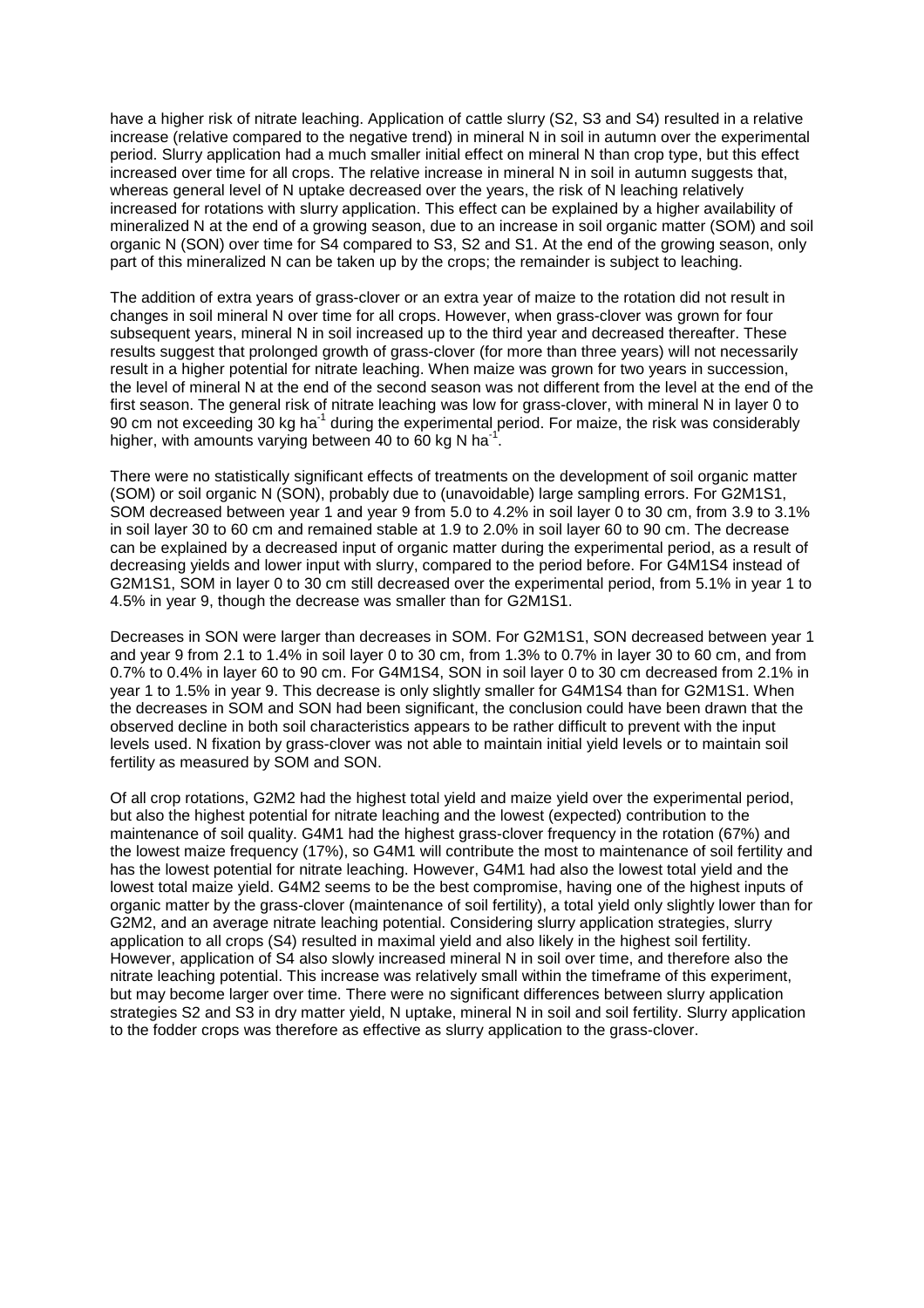# **Samenvatting**

In Nederland werd tussen 2002 en 2010 een negenjarig vruchtwisselingsexperiment uitgevoerd om (1) de optimale lengte van de gras-klaver- en snijmaïsperiode in vruchtwisseling te bepalen en (2) om te bepalen hoe drijfmest over de gewassen verdeeld moet worden als de beschikbare hoeveelheid drijfmest beperkend is. De optimale vruchtwisseling en drijfmeststrategie werden gedefinieerd in termen van drogestofopbrengst en N-opname van de gewassen, de hoeveelheid minerale stikstof (N) in de bodem in de herfst (indicator voor potentiële nitraatuitspoeling) en het behoud van bodemvruchtbaarheid. Een mengsel van Engels raaigras (Lolium perenne L.) en witte klaver (Trifolium repens L.) werd verbouwd voor twee, drie of vier jaar (G2, G3 of G4), gevolgd door één of twee jaar snijmaïs (M1 of M2) en tenslotte één jaar triticale voor GPS. De drijfmeststrategiën waren: (S1) geen toediening van drijfmest; (S2) toediening van drijfmest aan de voedergewassen snijmaïs en triticale; (S3) toediening van drijfmest aan gras-klaver; en (S4) toediening van drijfmest aan alle gewassen. Bij drijfmestbemesting werd met runderdrijfmest 120 kg N ha<sup>-1</sup> jaar<sup>-1</sup> toegediend (≈ 30 ton ha<sup>-1</sup>). Alle behandelingen werden drie keer herhaald op drie percelen op verschillende zandgronden. Op deze percelen was voorheen ook gras-klaver verbouwd. Het experiment werd uitgevoerd onder biologische condities: o.a. geen gebruik van kunstmest, herbiciden of pesticiden.

Uit de resultaten blijkt dat de drogestofopbrengst bij alle behandelingen afnam over de duur van het experiment, als gevolg van een afname van de voor het gewas opneembare N (uit N-binding door de klaver, toegediende drijfmest en mineralisatie van bodemorganische stof). Bij G2M1S1 (gebruikt als referentiebehandeling in het rapport) nam de opbrengst van gras-klaver af van 10,0 ton DS ha<sup>-1</sup> in jaar 1 tot 6,6 ton DS ha-1 in jaar 9. De N-binding door de witte klaver in het mengsel met Engels raaigras kon het opbrengstniveau bij start van het experiment niet op peil houden, niet bij G2M1S1 maar ook niet bij G4M1S1 (met hogere gras-klaver frequentie in de vruchtwisseling). Bij G4M1S1 nam de grasklaver opbrengst af van 10,2 ton DS ha<sup>-1</sup> in jaar 1 tot 7,2 ton DS ha<sup>-1</sup> in jaar 9. De negatieve trend in opbrengst bij G2M1S1 kon verminderd worden door drijfmest toe te dienen (S2, S3 of S4), één of twee jaar extra gras-klaver aan de vruchtwisseling toe te voegen en één jaar extra snijmaïs aan de vruchtwisseling toe te voegen.

De vermindering van de opbrengstdaling als gevolg van drijfmesttoediening was het grootst wanneer aan alle gewassen drijfmest werd toegediend. De effecten van drijfmesttoediening namen toe over de tijd. Bij G2M1S4 in plaats van G2M1S1 nam de opbrengst van gras-klaver af van 10,2 ton DS ha<sup>-1</sup> in jaar 1 tot 7,9 ton DS ha<sup>-1</sup> in jaar 9 (in plaats van 6,6 ton DS ha<sup>-1</sup>). Toevoeging van één of twee extra jaren gras-klaver en/of een extra jaar snijmaïs aan G2M1 leidde tot een toename van opbrengst in de tijd. De grootste toename werd gerealiseerd met toevoeging van één of twee extra jaren gras-klaver en één extra jaar snijmaïs aan G2M1. Bij G3M2S4 was de opbrengst van gras-klaver in jaar 9 (derde jaar opeenvolgend gras-klaver) 9,6 ton DS ha<sup>1</sup>. Dit was 0,9 ton lager vergeleken met de gras-klaver opbrengst in jaar 1 (eerste jaar gras-klaver) en 3,1 ton hoger vergeleken met de gras-klaver opbrengst bij G2M1S1 in jaar 9.

Als gras-klaver vier jaar achtereen werd verbouwd, piekte de opbrengst in het tweede jaar en nam daarna af. Het eerste jaar maïs na gras-klaver had de hoogste relatieve bijdrage aan de totale drogestofopbrengst van een vruchtwisseling, niet alleen omdat de maïsopbrengst het hoogst was in het eerste jaar (vergeleken met het tweede jaar), maar ook omdat er extra opbrengst werd gerealiseerd door de oogst van een snede gras-klaver voorafgaande aan de maïs. De totale drogestofopbrengst over de hele proefperiode, bij de behandelingen met S4, was het hoogst bij G2M2 en het laagst bij G4M1. Het verschil in totale drogestofopbrengst tussen deze twee behandelingen was 17 ton DS ha<sup>-1</sup> over negen jaar. De hoogste totale maïsopbrengst werd behaald met G2M2 en de hoogste totale gras-klaver opbrengst met G4M1/G4M2. Voor een belangrijk deel is dit verschil te wijten aan de frequentie van deze gewassen in deze vruchtwisselingen.

De behandelingseffecten op de N-opname van de gewassen waren grofweg vergelijkbaar met de behandelingseffecten op de drogestofopbrengst, hoewel de negatieve trend in N-opname sterker was dan de negatieve trend in drogestofopbrengst. Dit betekent dat er sprake was van een hogere Nbenutting bij lagere N-beschikbaarheid. Over de hele proefperiode werd de hoogste totale N-opname gerealiseerd door vruchtwisselingen met drie of vier jaar gras-klaver en drijfmesttoediening aan elk gewas. Bij S4 had G2M2 de hoogste gemiddelde N-efficiëntie over de proefperiode (53 kg DS geproduceerd per kg opgenomen N) en G4M1 de laagste (42 kg DS kg-1 N).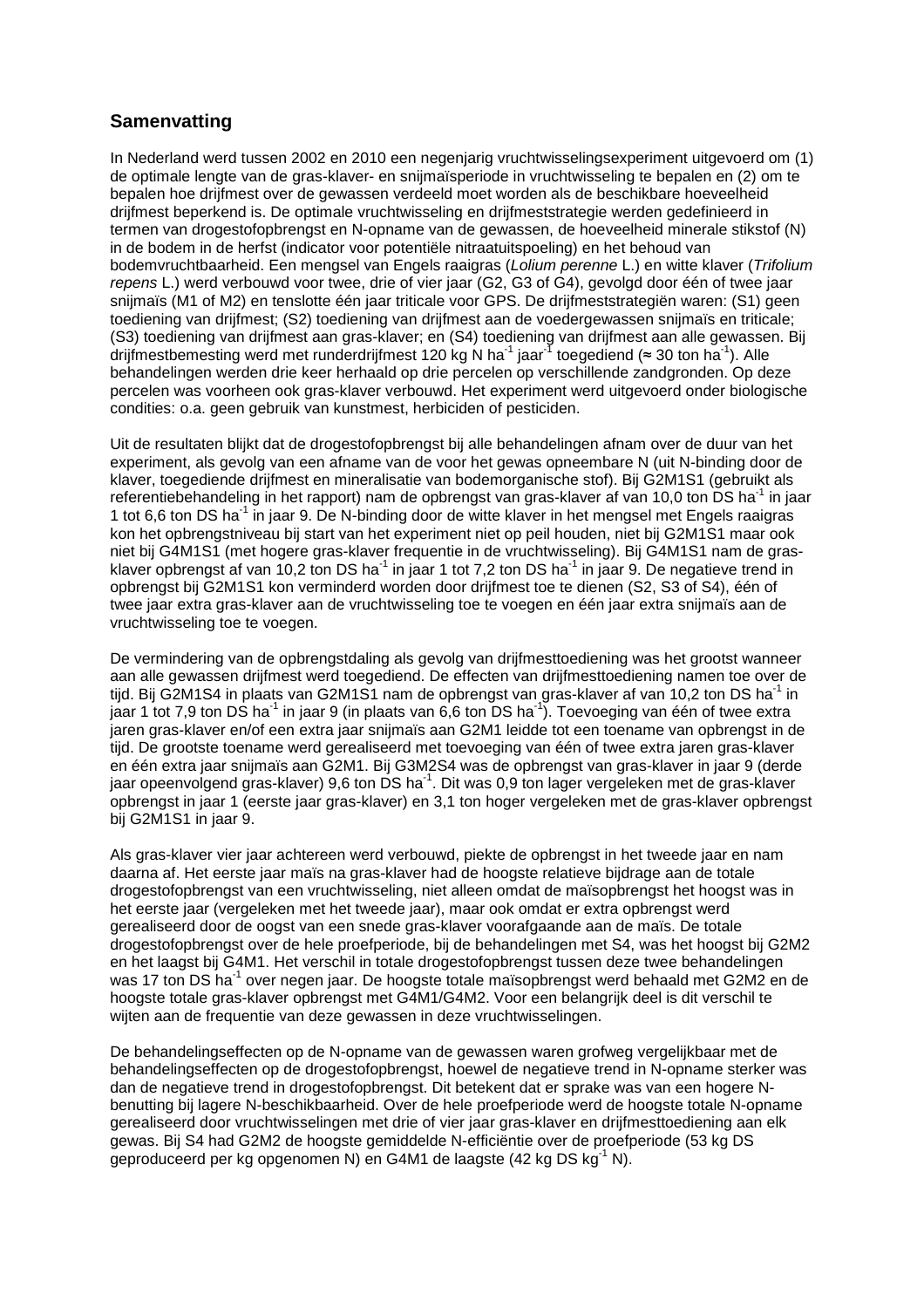De minerale N in bodemlaag 0 tot 90 cm aan het einde van het groeiseizoen nam bij alle gewassen af over de duur van het experiment, tegelijk met de afname in plantopneembare N. Bij G2M1S1 nam de hoeveelheid minerale N aan het einde van het groeiseizoen van gras-klaver (eerste jaar) af van 28 kg N ha $^{-1}$  in jaar 1 tot 15 kg N ha $^{-1}$  in jaar 9. Gewassoort had een groot effect op minerale N in de bodem, met het hoogste niveau na snijmaïs, gevolgd door triticale en gras-klaver. Vruchtwisselingen met een hogere frequentie snijmaïs hebben daardoor een groter risico van nitraatuitspoeling. Toediening van drijfmest (S2, S3 en S4) leidde tot een geringere afname van minerale N over de experimentele periode. Drijfmesttoediening had in het begin van het experiment een veel kleiner effect op minerale N dan gewassoort, maar dit effect nam in de loop van de tijd toe. De kleinere daling van minerale N over de tijd als gevolg van bemesting suggereert dat, terwijl het niveau van N-opname daalde tijdens de proefduur, het risico op nitraatuitspoeling toenam voor vruchtwisselingen met drijfmesttoediening. Dit effect kan verklaard worden door een hogere beschikbaarheid van gemineraliseerde N aan het eind van het groeiseizoen, als gevolg van een toename van het gehalte organische stof (OS) en organische N (ON) in de bodem bij S4, S3 en S2 vergeleken met S1. Aan het eind van het groeiseizoen kan maar een deel van deze beschikbare minerale N opgenomen worden door het gewas; de rest is gevoelig voor uitspoeling.

De toevoeging van extra jaren gras-klaver of een extra jaar snijmaïs aan de vruchtwisseling leidde niet tot een toename van minerale N in de bodem voor alle gewassen in de tijd. Echter, wanneer grasklaver vier jaar achter elkaar werd verbouwd, nam de minerale N in de bodem toe tot en met het derde jaar, en nam daarna af. Deze resultaten suggereren dat een langere teeltduur van gras-klaver niet hoeft te leiden tot een hoger risico op nitraatuitspoeling. Als snijmaïs twee jaar achter elkaar werd verbouwd was de hoeveelheid minerale N in de bodem aan het einde van het tweede groeiseizoen niet verschillend van het eerste groeiseizoen. Het algemene risico op nitraatuitspoeling was laag voor de gras-klaver, met hoeveelheden minerale N in bodemlaag 0 tot 90 cm onder de 30 kg N ha<sup>-1</sup> gedurende de proefperiode. Voor snijmaïs was het risico op nitraatuitspoeling aanzienlijk groter, met hoeveelheden minerale N variërend tussen 40 en 60 kg N ha<sup>-1</sup>.

Er waren geen statistisch significante effecten van behandelingen op de ontwikkeling van OS en ON, waarschijnlijk als gevolg van (onvermijdbare) grote bemonsteringsfouten. Tussen jaar 1 en jaar 9 nam bij G2M1S OS af van 5,0 tot 4,2% in bodemlaag 0 tot 30 cm, van 3,9 tot 3,1% in bodemlaag 30 tot 60 cm en bleef OS stabiel op 1,9 tot 2,0% in bodemlaag 60 tot 90 cm. De afname in OS kan verklaard worden door een afnemende input van organische stof tijdens de proefperiode, als gevolg van dalende gewasopbrengsten en een lagere drijfmesttoediening, vergeleken met de periode daarvoor. Bij G4M1S4 in plaats van G2M1S1 nam OS in bodemlaag 0 tot 30 cm nog steeds af over de proefperiode, van 5,1% in jaar 1 tot 4,5% in jaar 9, hoewel de afname kleiner was dan voor G2M1S1. De afname van ON in de bodem was groter dan van OS. Bij G2M1S1 nam ON tussen jaar 1 en jaar 9 af van 2,1 tot 1,4% in bodemlaag 0 tot 30 cm, van 1,3% tot 0,7% in bodemlaag 30 tot 60 cm, en van 0,7% tot 0,4% in bodemlaag 60 tot 90 cm. Bij G4M1S4 nam ON in bodemlaag 0 tot 30 cm af van 2,1% in jaar 1 tot 1,5% in jaar 9. Deze daling was bij G4M1S4 maar weinig minder dan bij G2M1S1. Als de dalingen in OM en ON significant waren geweest, had de conclusie getrokken kunnen worden dat deze afname moeilijk te stoppen lijkt bij de inputniveaus van OS en ON in de proef. De N-binding door witte klaver was in deze proef niet in staat om het oorspronkelijke opbrengstniveau van de gewassen en de bodemvruchtbaarheid op peil te houden.

G2M2 had van alle vruchtwisselingen de grootste totale opbrengst en snijmaïsopbrengst over de proefperiode, maar ook het grootste risico op nitraatuitspoeling en de kleinste (veronderstelde) bijdrage aan het behoud van bodemkwaliteit. G4M1 had van alle vruchtwisselingen de hoogste frequentie gras-klaver (67%) en de laagste frequentie snijmaïs (17%), waardoor G4M1 de grootste bijdrage aan behoud van bodemkwaliteit levert en het kleinste risico op nitraatuitspoeling. Echter, G4M1 had ook de laagste totale opbrengst en maïsopbrengst van alle vruchtwisselingen. G4M2 lijkt het beste compromis, met een hoge input van organische stof door de gras-klaver (behoud bodemkwaliteit), een totale opbrengst die maar weinig lager is dan bij G2M2, en een gemiddeld risico op nitraatuitspoeling. Drijfmesttoediening aan alle gewassen (S4) gaf de hoogste opbrengsten en de grootste (verwachte) bijdrage aan bodemkwaliteit. S4 gaf echter ook een geleidelijke toename van minerale N in de bodem over de proefperiode, en daardoor ook van het risico op nitraatuitspoeling. Deze toename was tijdens de proefperiode nog relatief klein, maar kan na verloop van tijd verder toenemen. Er waren geen significante verschillen tussen drijfmeststrategiën S2 en S3 in opbrengst, Nopname, minerale N in de bodem en bodemvruchtbaarheid. Drijfmesttoediening aan de voedergewassen was daarmee even effectief als drijfmesttoediening aan de gras-klaver.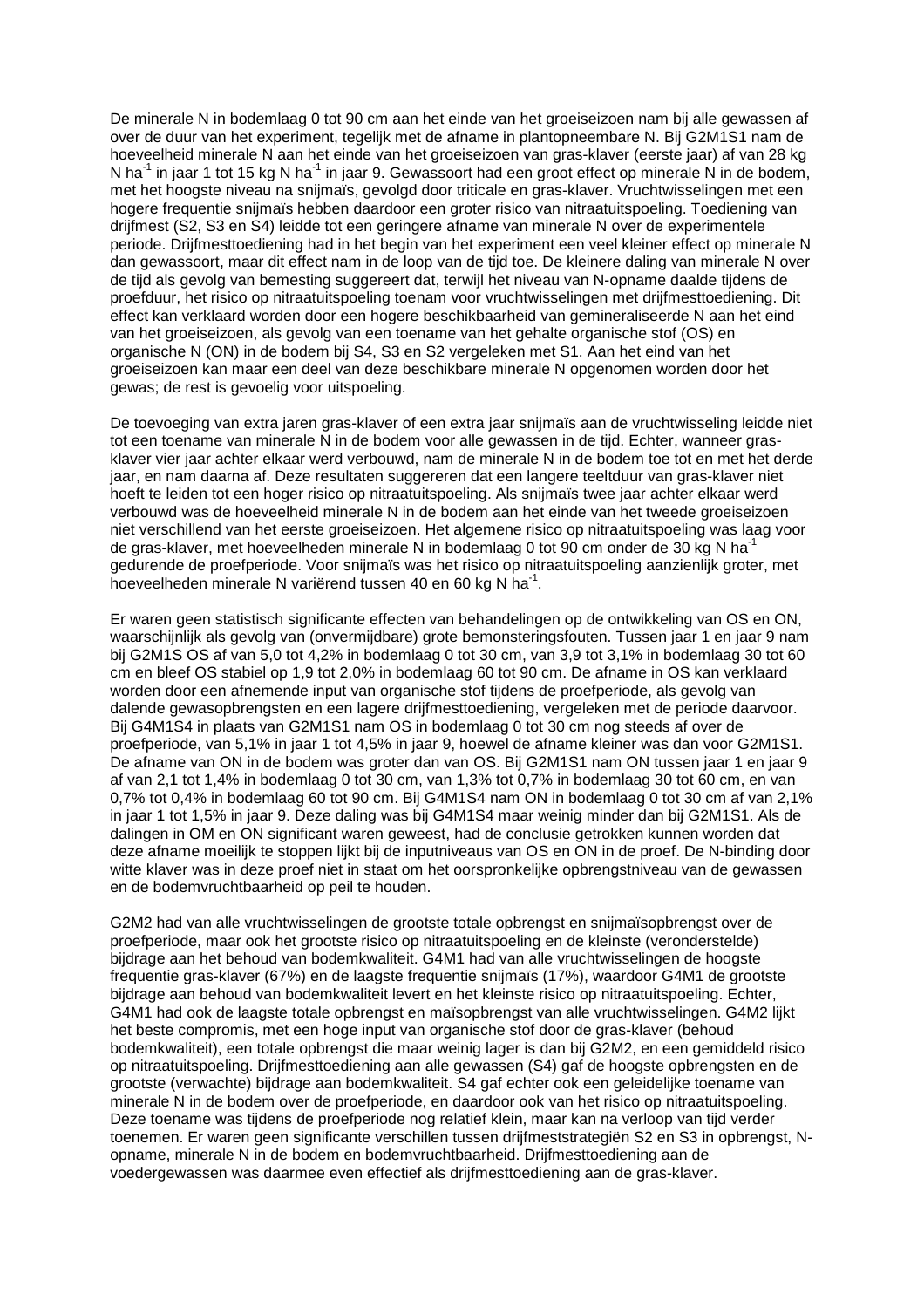# **Table of contents**

### **Summary**

# Samenvatting

| 1            |     |  |
|--------------|-----|--|
| $\mathbf{2}$ |     |  |
|              | 2.1 |  |
|              |     |  |
|              |     |  |
|              |     |  |
|              |     |  |
|              |     |  |
|              |     |  |
|              |     |  |
| 3            |     |  |
|              |     |  |
|              |     |  |
|              |     |  |
|              |     |  |
|              |     |  |
|              |     |  |
| 4            |     |  |
|              | 4.1 |  |
|              |     |  |
|              |     |  |
|              |     |  |
|              |     |  |
|              |     |  |
| 5            |     |  |
|              |     |  |
|              |     |  |
|              |     |  |
|              |     |  |
|              |     |  |
|              |     |  |
|              |     |  |
|              |     |  |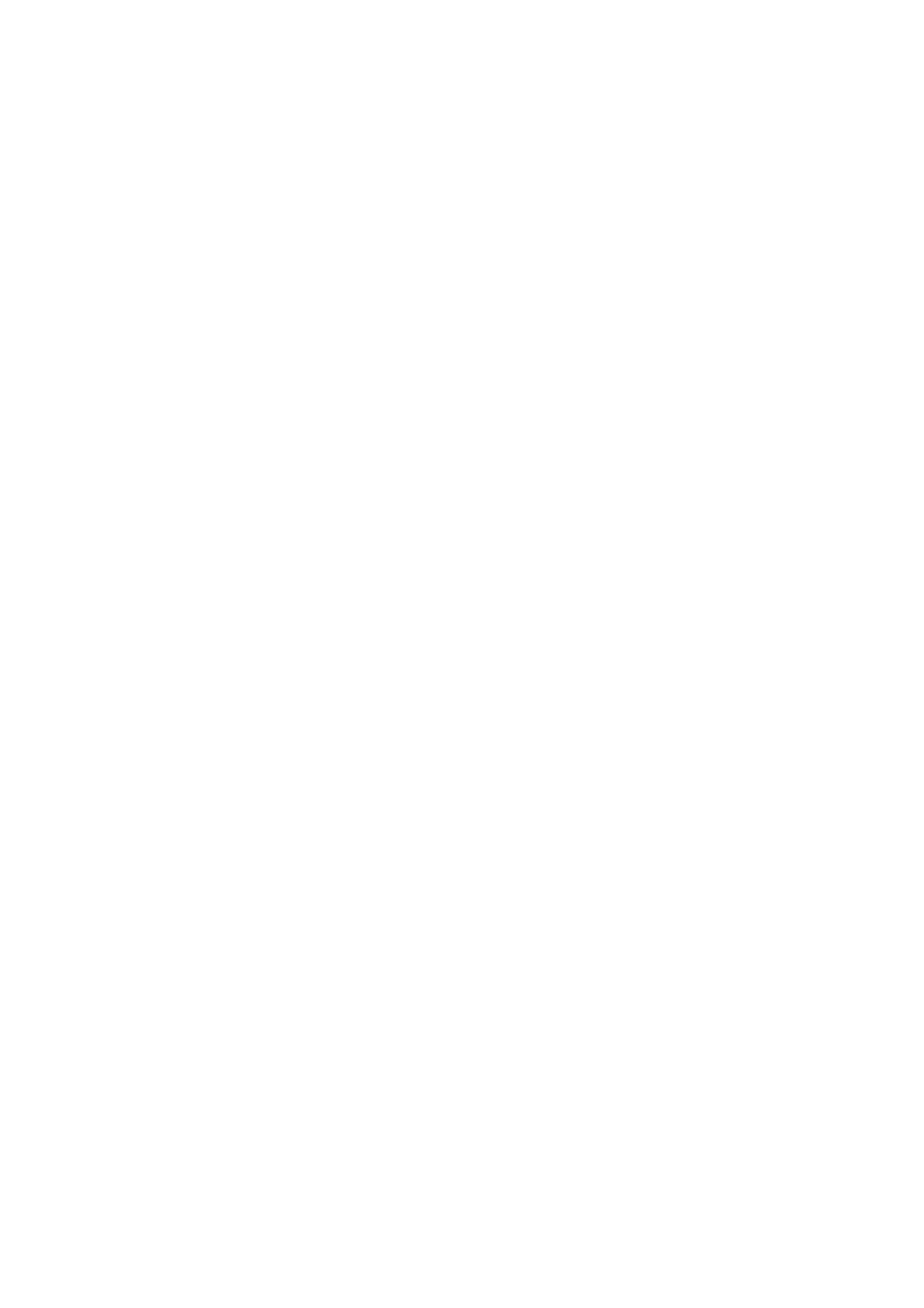# **1 Introduction**

.

In dairy farming systems, the use of synthetic fertilizer can be reduced by using grass-clover mixtures in crop rotations. Reduction of the use of synthetic N fertilizer reduces fertiliser costs and the associated emission of greenhouse gasses to the atmosphere during the fertilizer life-cycle. Clover (e.g. white clover, Trifolium repens L.) fixes  $N<sub>2</sub>$  from the atmosphere. This N is used by the clover, but also by the grass, for the production of biomass.

When grass is grown in rotation with other crops, grassland has to be destroyed before the other crops can be grown. As a result of cultivation, large amounts of N can be mineralized in a relatively short period of time. N utilization by the succeeding crop is often suboptimal, resulting in a surplus of mineral N in soil, which can result in nitrate leaching to groundwater and emission of greenhouse gasses to the atmosphere. The risk for these N losses tends to increase with age of the sward. N losses resulting from grassland cultivation apply to both grassland fertilized with synthetic fertilizer as well as grassland 'fertilized' with N-fixation by clover.

These unwanted N losses can be reduced by reducing the length of the grass-clover period in the crop rotation. However, this reduction increases the costs of grassland production through higher re-sowing costs and higher re-sowing production losses. Reduction in years of grass-clover also reduces the addition of organic matter to the soil, which can have a negative impact on soil fertility and crop productivity in the future. The dilemma is to determine an optimal length of the grass-clover period in rotations. Grass-clover grown in rotation is often succeeded by silage maize, for one or more years. Silage maize produces high yields, but has a rather negative effect on long-term soil quality. because little organic matter is added to the soil. Also, the growing of maize in general increases the risk of nitrate leaching because the N uptake of mineral N from soil by maize is relatively low compared to grass, especially later during the growing season. To reduce N losses, it is therefore also important to determine the optimal length of the maize period in rotation.

The addition of organic matter by grass-clover to the soil is important to maintain soil quality and longterm crop productivity. Organic matter can also be added to the soil by application of organic manure, such as cattle slurry. Cattle slurry usually provides a variety of nutrients and is especially rich in N. In spring, N-fixation by clover and N provided by soil N mineralization is relatively low because of low temperatures. In organic farming systems, the application of cattle slurry is then important to achieve sufficient yield and feed quality. When cattle slurry is applied to crop rotations, and especially when the availability of slurry is limiting, an important question is which crops should receive slurry with priority, to realize the highest N utilization of the rotation.

To investigate these questions, a crop rotation experiment was carried out at the experimental organic dairy farm 'Aver Heino' in the Netherlands. This experiment lasted for 9 years. The experiment was carried out under organic conditions: e.g. there was no use of synthetic fertilizers, herbicides or pesticides. The main questions to be answered were: (1) what is the optimal length of the grass-clover period and maize period in crop rotation in order to realize a maximal yield and N uptake, a minimal risk of nitrate leaching and a maximal maintenance of soil fertility and (2) what is the optimal slurry application strategy for these crop rotations when the availability of cattle slurry is limiting? In this report, the results of this experiment are reported and discussed.

This experiment was funded from 2002 through 2004 by the Dutch Ministry of Agriculture, Nature and Fisheries (LNV) and by the Dutch Dairy Board (Productschap Zuivel, Zoetermeer). From 2005 through 2010, the experiment was funded by the Dutch Ministry of LNV. In 2012, the reporting was funded by the Dutch Ministry of Economic Affairs, Agriculture and Innovation (EL&I).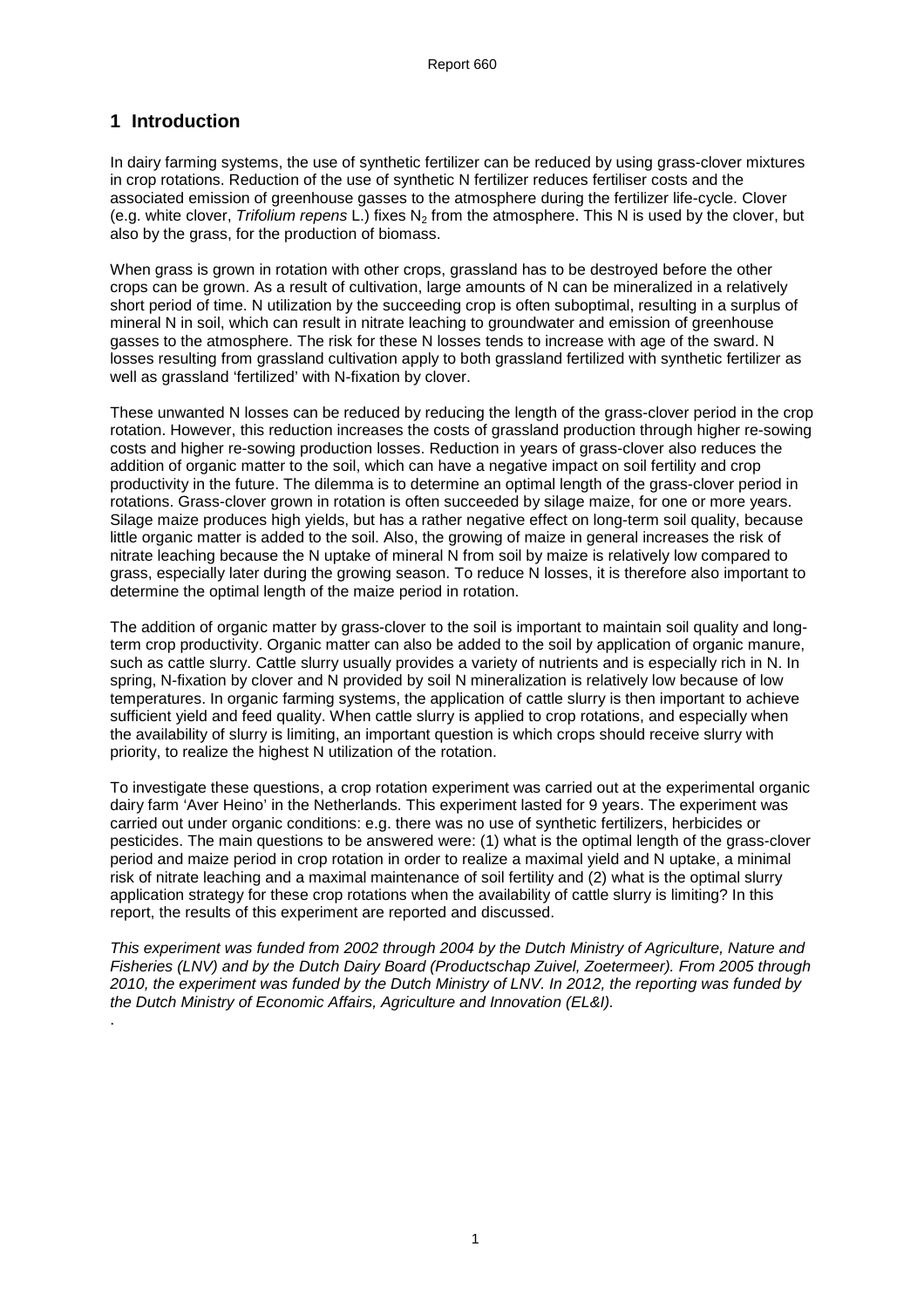# **2 Materials & methods**

#### **2.1 Experimental design**

The experiment was laid out as a randomized block trial with three replications, each on a different field with a different sandy soil type. The treatments consisted of all combinations of six different crop rotation schemes and four different slurry application strategies. The experiment was intended to run from 2002 through 2012, totalling eleven experimental years. However, due to budget cuts, the experimental period had to be reduced to nine years and ended in 2010.

In all crop rotations, the growing of grass-clover (G) was succeeded by silage maize (M) and then by silage triticale (T). The mixture of ryegrass (Lolium perenne L.) and white clover (Trifolium repens L.) was grown for two, three or four years, maize for one or two years and triticale for one year. All combinations of crop growing periods resulted in six different rotation schemes (Table 1; bold). The shortest crop rotation lasted four years, the longest seven. When a crop rotation had been completed, the rotation was repeated. For instance, for the shortest rotation scheme, with two years of grassclover followed by one year of maize and one year of triticale (G2M1), with start of the first year of grass-clover in 2002, grass-clover was grown in 2002 and 2003, in 2006 and 2007, and in 2010.

| Crop rotation scheme | Year |   |   |   |   |   |   |     |    |  |
|----------------------|------|---|---|---|---|---|---|-----|----|--|
|                      |      |   | ົ |   | 5 |   |   |     |    |  |
| G2M1                 | G    | G | M |   | G | G | M |     |    |  |
| G2M2                 | G    | G | M | М |   | G | G | м   | M  |  |
| G3M1                 | G    | G | G | M |   | G | G | Lэ  | M  |  |
| G3M2                 | G    | G | G | M | M |   | G | G   | ı٦ |  |
| G4M1                 | G    | G | G | G | М |   | G | ۰.  |    |  |
| G4M2                 | G    | G | G | G | M | М |   | . п |    |  |

| Table 1 | Composition and length of all crop rotation schemes |  |
|---------|-----------------------------------------------------|--|
|         |                                                     |  |

Though the overview in Table 1 suggests that all rotation schemes started at the same time with growing of grass-clover in year 1, this was not the case. To reduce entanglement of year effects (mainly weather effects) with certain crop rotations, and to reduce the effects of the existing grassclover sod, a different starting year was chosen for each replication. As a result, all crop rotation schemes started in year 4 for the first replication, in year 5 for the second replication and in year 6 for the third replication. Because the longest rotation lasted seven years, and started in the fourth year for the first replication, the whole experiment had to last for at least 11 years to have one complete run of the longest crop rotation. The crop sequence per plot is given in Appendix 1.

There were four different slurry application strategies: no slurry application (S1); application to the fodder crops (S2); application to the grass-clover (S3); or application to all crops (S4) (Table 2). Slurry application consisted of a single application of 120 kg N ha<sup>-1</sup> year<sup>-1</sup> with cattle slurry.

**Table 2** Description of all slurry application strategies and the amount of N applied (kg total N ha<sup>-1</sup>)  $vear<sup>-1</sup>$ 

|                             | Crop         |                     |  |  |  |  |
|-----------------------------|--------------|---------------------|--|--|--|--|
| Slurry application strategy | Grass-clover | Maize and triticale |  |  |  |  |
|                             |              |                     |  |  |  |  |
| S2                          |              | $120^{11}$          |  |  |  |  |
| S3                          | 120          |                     |  |  |  |  |
|                             | 120          | 120 $^{\circ}$      |  |  |  |  |

<sup>1)</sup> When maize was grown for the first time after grass-clover, the 120 kg N ha<sup>-1</sup> were applied before the first cut of the grass-clover, in order to realize a maximal N use efficiency of the slurry N

All treatments were replicated on three different fields on different sandy soils to reduce the effects of a specific sandy soil/location. The fields were located at experimental dairy farm 'Aver Heino' (Heino, the Netherlands). The first replication was located on field 1-2, an elevated Plaggic Anthrosol, with an A-horizon of 80 to 100 cm. The second and third replication were located on field 13-15 and field 23- 24, both 'Beekeerd' loamy sandy soils, common in the eastern part of the Netherlands (a 'Beekeerd'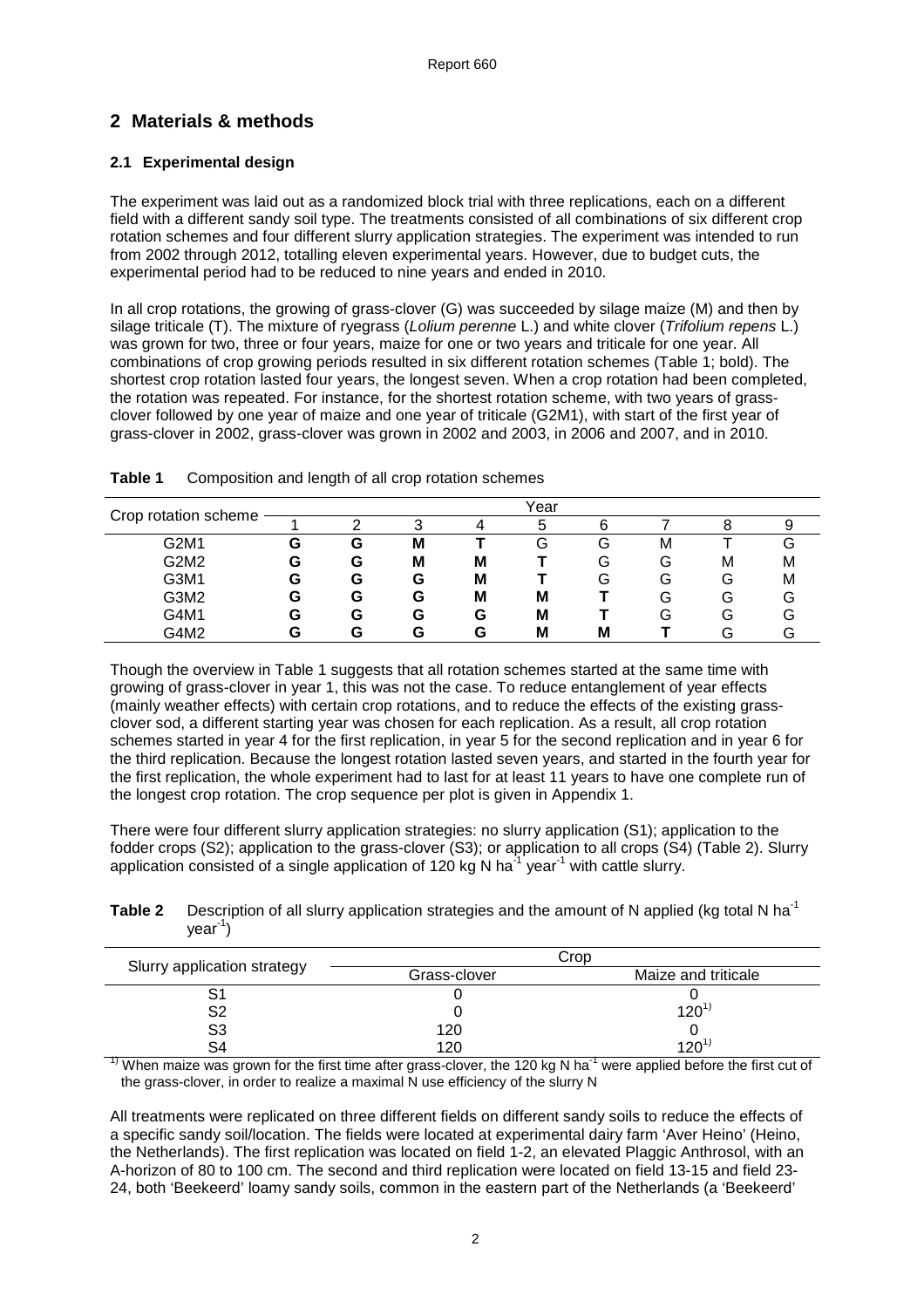soil can be described as a humus-rich, hydromorphic sandy soil). Field 23-24 was located at slightly lower altitude and had a coarser grain of sand compared to field 13-15. The gross dimensions of the experimental units (plots) were 15 (I) x 6 (w) = 90  $\text{m}^2$ . There were 24 plots per field/replication and 72 plots in total. The layout of the plots on the three fields is given in Appendix 2.

The grass-clover sods of fields 1-2, 13-15 en 23-24 were sown in April 2001, March 1997 and the spring of 1994, respectively. Field 13-15 was also sod-seeded in September 1997 and August 1998; field 23-24 was sod-seeded in June 1999. At the start of the experiment (autumn of 2001), the grass sods were aged one, five and eight years, respectively. The grass-clover on field 1-2 was preceded by silage maize in 2000 and monoculture grass from 1997 through 1999.

#### **2.2 Methods**

#### 2.2.1 Crop sowing

#### Grass-clover

In March 2002, the existing grass-clover sod was ploughed-down and re-sown on the plots where grass-clover would be grown for more than one year. From 2003 onwards, grass-clover was always sown after the harvest of triticale, usually in July. After triticale harvest, the plots were spaded to a depth of 20 cm and immediately sown with ryegrass, using a combined spading-sowing machine. For sowing, 3 to 4 kg ha<sup>-1</sup> of white clover seed was mixed with 25 to 30 kg ha<sup>-1</sup> of ryegrass. The mixture was sown at a depth of 1 to 1.5 cm and rolled afterwards. Before spading and sowing in March 2002, about 80 kg total N ha<sup>-1</sup> with cattle slurry was applied on plots with S3 and S4. When grass-clover was sown after triticale harvest, no cattle slurry was applied before sowing. Grass and clover seeds were obtained from organic sources and the best performing varieties of the Dutch variety list were selected. For clover, the variety 'Riesling' was used throughout the experiment, except for 2002 (mixture of varieties Choice, Barlett and Alice). For grass, the mixture 'Bar Eko' (Barenbrug, the Netherlands) was used throughout the experiment.

#### Maize

Maize was sown after grass-clover or a first year of maize. When maize followed grass-clover, the grass-clover was harvested first, usually in May. From 2002 through 2004, 40 kg N ha<sup>-1</sup> was then applied with cattle slurry on the plots with S2 and S4. The grass-sod was cultivated with a rotavator and ploughed. Maize was sown with a precision sowing machine, with a distance between seeds of 15 cm in the row and of 75 cm between rows. The seeding rate corresponds with nine to ten plants per m- $2$ . Maize seeds were obtained from organic sources and the best performing varieties of the Dutch variety list were selected. Sown varieties were Symphony, Symphony, Rosalie, Rosalie, Rosalie, Rosalie, not recorded, Rosalie, Aastar and Aastar, for 2002 through 2010, respectively.

When maize was grown for two years, a green manure crop was sown after the first harvest. The purpose of this crop was to catch nutrients (mainly N), but also to improve soil quality (soil structure, organic matter, soil life). The green manure crop was sown after loosening the (top) soil with a cultivator. Usually, the green manure was winter rye, but in the first years also mixtures of rye and Italian ryegrass were sown. Plots were rolled after sowing. The green manure crop was not harvested and was destroyed in March. Just before sowing of the second year of maize, the plots received 120 kg N ha<sup>-1</sup> with cattle slurry (S1 and S4), were cultivated, ploughed or spaded (20 cm), and sown.

#### **Triticale**

At start of the field experiment, the triticale plots were sown in the fall of 2001 after cultivation and ploughing of the existing grass-clover sod. From 2002 onwards, triticale was always sown after the harvest of maize. Plots were spaded to a depth of 20 cm and immediately sown with triticale, using a combined spading-sowing machine. Depending on the 1000-grain weight of the triticale seeds, 150 to 200 kg ha<sup>-1</sup> of seeds was used. Triticale seeds were obtained from organic sources and the best performing varieties of the Dutch variety list were selected. Sown varieties were Binova, Binova, Santop, Santop, Santop, Santop, Talentro, not recorded, and Sequenz, from 2001 through 2009, respectively. In the season of 2002/2003 and 2006/2007, the triticale crop failed during winter. Plots were re-sown in the spring of 2003 or 2007 with summer barley, at a rate of 160 kg ha<sup>-1</sup> (2003) or 120 kg ha<sup>-1</sup> (2007). The used variety of the summer barley was not recorded in 2003; the variety in 2007 was 'Class'.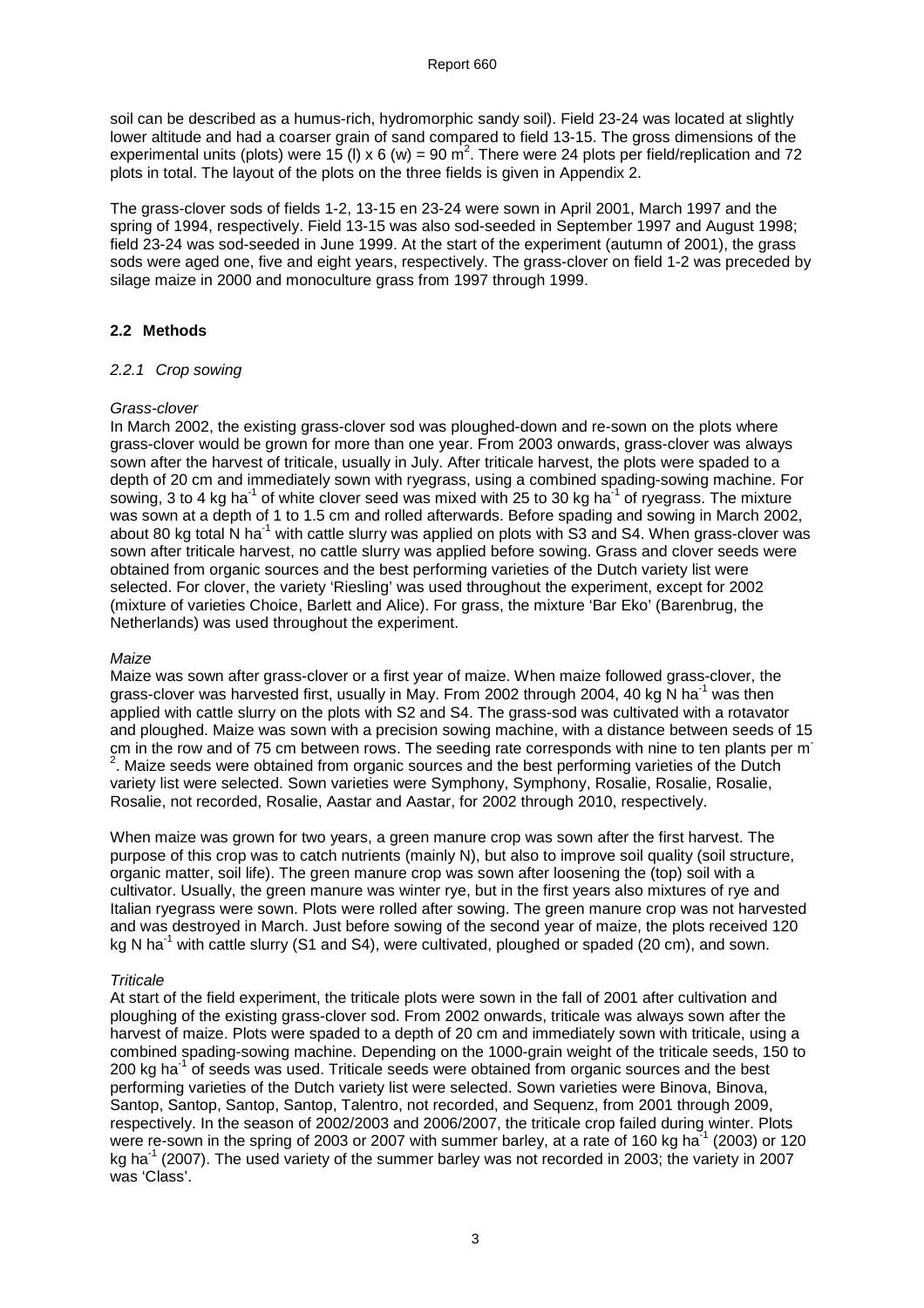#### 2.2.2 Weed and pest control

During the growth of grass-clover, no specific weed control practices were applied. Most of the weeds were removed with the first harvest. Field 23-24 experienced persistence of dandelion (Taraxacum officinale L.) throughout the experimental period, which may have resulted in lower yield of the first harvest (dandelion growth was rather abundant in spring). Maize plots were harrowed once or twice before seedling emergence, depending on the weed pressure. After seedling emergence, the harrowing was repeated (once or twice), until the seedlings became too large. After that moment, plots were hoed until the maize plants outgrew the weeds. Triticale plots were harrowed several times in spring to control weeds.

Plots sown with maize experienced predation from birds (mainly pigeons) on the seeds and seedlings after sowing, especially from 2005 onwards. Little could be done to prevent this predation; removed seeds and seedlings were re-sown as much as possible. Though the surrounding maize plants were able to largely fill open spots, predation is likely to have lowered maize yields.

Maize yields were likely also depressed by feeding damage caused by Elateridae larvae, especially on field 23-24. No control practices were available. Plants lost due to feeding damage were re-sown as much as possible.

#### 2.2.3 Slurry and fertilizer applications

#### Cattle slurry

Cattle slurry was applied on the grass-clover and triticale plots as soon as the soil conditions were right, usually mid-March. From 2002 through 2004, a slurry application on grass-clover plots was split in an application of 80 kg N ha<sup>-1</sup> for the first growth period and 40 kg N ha<sup>-1</sup> for the second growth period. From 2005 onwards, the 120 kg N ha<sup>-1</sup> was applied with one application for the first growth period. On grass-clover plots, slurry was applied with a sod-injector.

From 2002 through 2004, a slurry application on plots with maize grown for the first year was split in an application of 80 kg N ha<sup>-1</sup> before the first cut of grass-clover and an application of 40 kg N ha<sup>-1</sup> just before maize sowing. From 2005 onwards, the 120 kg N ha<sup>-1</sup> was applied before the first cut of the grass-clover. When maize was grown for the second year (maize after maize), cattle slurry was applied at the beginning of May, just before spading and sowing. On maize and triticale plots, slurry was applied with an injector. At each moment of slurry application, slurry was sampled from the tank of the injector, sent to a laboratory (Blgg, Oosterbeek) and analysed for dry matter (DM), organic matter (OM), N-NH<sub>3</sub>, total N, K<sub>2</sub>O and  $P_2O_5$ .

#### Fertilizer (P and K)

All treatments received P and K fertilizer in surplus of the annual P and K uptake by the crops. P was always applied as rock phosphate ('Gafsa'; 27 %  $P_2O_5$ , 37 % CaO) and potassium as Patentkali© (30 % K<sub>2</sub>O, 10 % MgO, 42% SO<sub>3</sub>).

Plots with grass-clover as the main crop received 120 kg P<sub>2</sub>O<sub>5</sub> ha<sup>-1</sup> year<sup>-1</sup> and 730 kg K<sub>2</sub>O ha<sup>-1</sup> year<sup>-1</sup>. P was applied during the first growth period; K distribution over the growth periods was 180, 150, 150, 150 and 100 kg  $K<sub>2</sub>O$  ha<sup>-1</sup> for the five growth periods, respectively. For treatments with slurry application, the amounts of P and K applied with slurry were subtracted from the total P and K application rates. P and K application with 30 Mg cattle slurry (fresh weight) was roughly 40 kg  $P_2O_5$ and 180 kg  $K<sub>2</sub>O$ , respectively.

Plots with maize after maize received 80 kg  $P_2O_5$  ha<sup>-1</sup> year<sup>-1</sup> and 240 kg K<sub>2</sub>O ha<sup>-1</sup> year<sup>-1</sup>, applied immediately after sowing. When maize was grown for the first year, and when the preceding grassclover had received cattle slurry, the maize was fertilized with  $(80 - 40) = 40$  kg P<sub>2</sub>O<sub>5</sub> and  $(240 - 180) =$ 60 kg K2O immediately after sowing of the maize. Plots with triticale as the main crop received 60 kg  $P_2O_5$  ha<sup>-1</sup> year<sup>-1</sup> and 180 kg K<sub>2</sub>O ha<sup>-1</sup> year<sup>-1</sup> in week 12 of the calendar year. When cattle slurry was applied, no additional P or K was applied with fertilizer.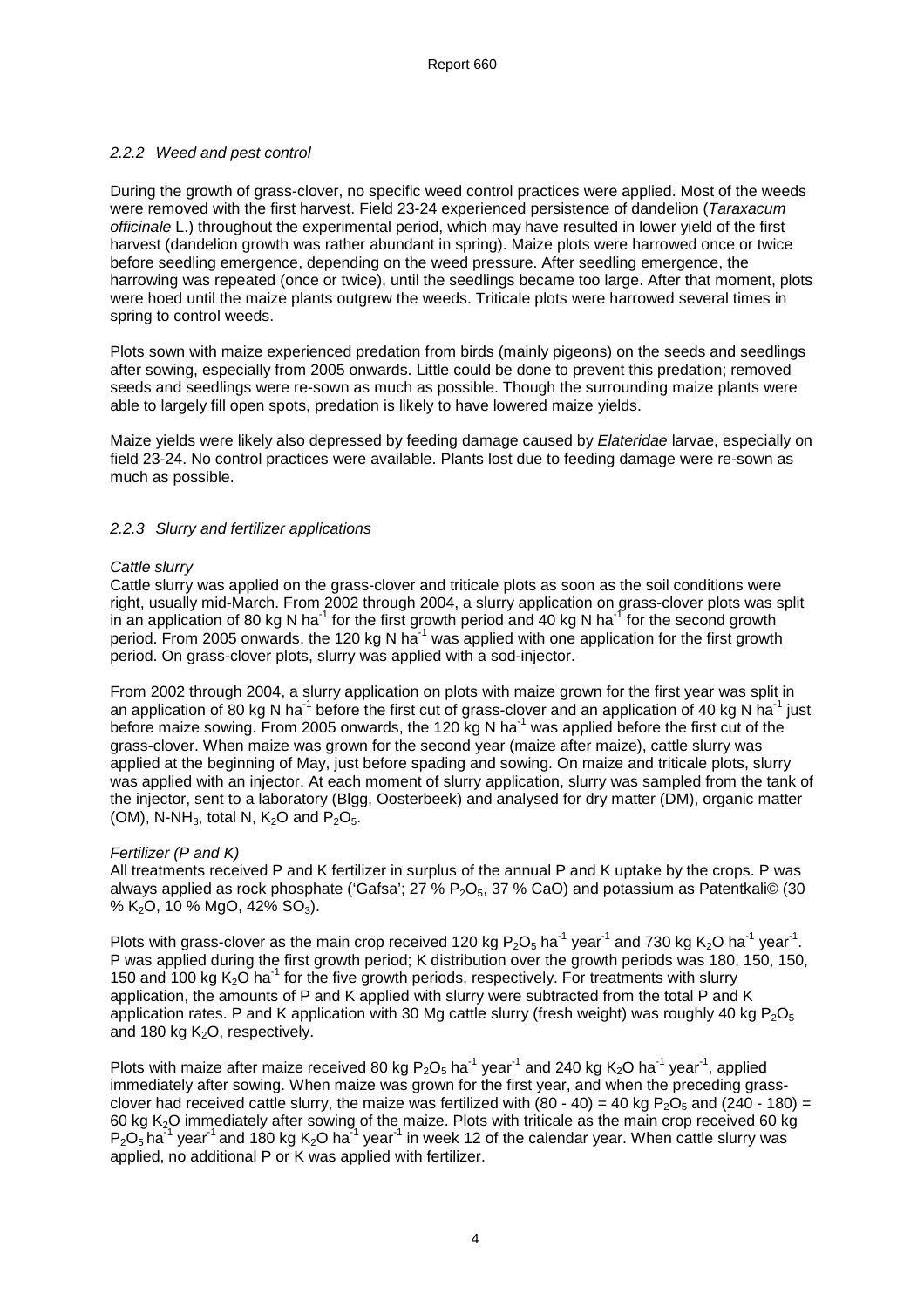#### Liming

The soil layer 0 to 30 cm of all plots was analysed for pH-KCl in 2004 and 2008. In 2004, average pH-KCl had decreased to a value of 4.7, whereas the target pH-KCl for maize cultivation on this type of sandy soil is between 5.3 and 5.7 (Adviesbasis bemesting, 2002). All plots were then limed with 1400 kg ha<sup>-1</sup> Dologran 15 (54% CaO) in October 2005 and 1200 kg ha<sup>-1</sup> in November 2006. In 2008, average pH-KCl was 5.2. All plots were additionally limed with 1400 kg ha<sup>-1</sup> Dologran 15 in October 2009.

#### 2.2.4 Harvest

Grass-clover was harvested when the dry matter production was estimated to be around 3 Mg DM ha<sup>-1</sup> (above stubble height, 6 cm) for the first harvest and around 2 Mg DM ha<sup>-1</sup> for later harvests. Just before harvest, the percentage of clover in the grass-clover mixture was visually assessed as percentage of surface cover. Maize and triticale were harvested for silage when the grains were in the 'dough'-stage (containing 30 to 35% of dry matter). Grass-clover and triticale were harvested with a 'Haldrup' plot harvester at a height of 6 and 15 cm, respectively. Maize was harvested with a converted maize harvesting machine, at a height of 15 cm. Harvests were taken from the centre of each plot. Dimensions of the harvested area were 13 x 1.5 m for grass-clover and triticale and 13 x 3.0 m for maize. The harvested material was weighed and sampled. The sample was oven-dried at 70 $\mathbb{C}$ , weighed back to determine moisture content and sent to a laboratory (Blgg, Oosterbeek) for analysis of total N, P and K. All harvested material was removed from the plots.

#### 2.2.5 Soil sampling

#### Soil fertility

Plots were analysed for soil fertility characteristics in 2002, 2004, 2006, 2008 and 2010. Plots were sampled in February/March of 2002, 2004, 2006 and 2008, and in November of 2010. Sampled soil layers were 0 to 30 cm, 30 to 60 cm and 60 to 90 cm. Samples (at least six subsamples per plot in a representative pattern, at least 1 m from the plot borders) were taken with an auger, sent to a laboratory (Blgg, Oosterbeek) and analysed for organic matter and organic N.

#### Soil mineral N

After harvest of all the plots grown with maize (usually in October), all 72 plots were sampled for mineral N in soil layers 0 to 30, 30 to 60 and 60 to 90 cm. Samples were taken with an auger (at least six subsamples per plot in a representative pattern, at least 1 m from the plot borders), stored in a refrigerator at max. 5  $\mathbb C$  and sent to a laboratory (Blgg, Oosterbeek) within 24 hours for analysis of N- $NH<sub>4</sub>$  en N-NO<sub>3</sub>.

#### 2.2.6 Statistical analysis

The collected data were analysed as one set per measured characteristic, using REML (statistical package Genstat, 2012). Data were ln-transformed before REML-analysis. The initial fixed model per characteristic consisted of all main factors and their interactions. During the analysis process, nonsignificant factors and interactions were removed from the model, except when they were part of a significant/vital higher-order interaction. Significance of model terms was determined using Wald's Chisquared test ( $\alpha$  = 0.05). The analysis resulted in a fixed and a random model for each analysed characteristic. The fixed model was used to produce fitted values that are reported as results. Fixed and random models for each analysed characteristic are given in Appendices 3 to 7. The fitted results can be calculated from the fixed models; an example is given in Appendix 3. The LSD's for model terms can be calculated by multiplying average SED's for each model term with factor 1.96 (critical tvalue at  $α = 0.05$ , with more than 60 degrees of freedom). In this report, a difference is considered significant (s) when P < 0.05, unless stated otherwise.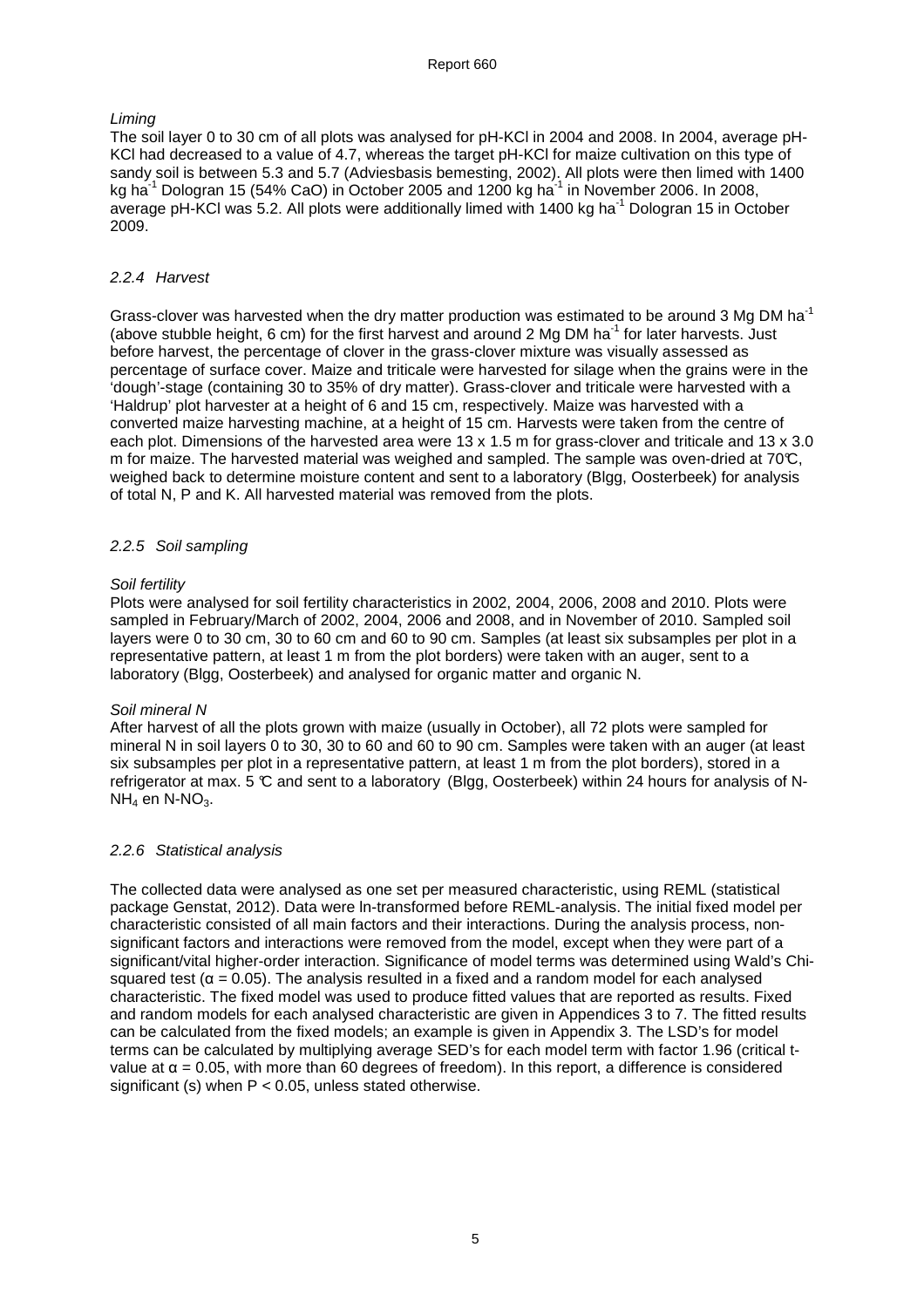# **3 Results**

#### 3.1.1 General

In this report, G2M1S1 is chosen as a reference treatment (shortest crop rotation, no slurry application). All reported results (except clover percentages) are fitted results, using the fixed models from the statistical analysis. Fitted results are largely independent of conditions of specific growing seasons or experimental fields. Trends in results were analysed with the factor vjaar in the fixed model (see Appendices for REML analysis results). The mention of 'a relative increase or decrease' means relative to the trend for a reference treatment. When the trend is negative, a relative increase means a less negative trend.

#### 3.1.2 Dry matter yield

Yield level significantly decreased over the experimental period for all combinations of rotation schemes and slurry application strategies (factor vjaar = -0.05307, Appendix 3). As a result of the lnconversion (see paragraph 2.2.6), the decrease depends on the yield level of a treatment. For G2M1S1, yield of grass-clover, grown for the first year, decreased over the experimental period from 10.0 Mg DM ha<sup>-1</sup> in year 1 to 6.6 Mg DM ha<sup>-1</sup> in year 9 (-35%) (Figure 3-1). These results show that, under the conditions of this experiment, N-fixation by white clover could not maintain initial yield level over time. An increase in the grass-clover frequency of a rotation only slightly reduced the negative yield trend for grass-clover. For G4M1S1, yield of grass-clover (third consecutive year) was 7.2 Mg DM ha<sup>-1</sup> in year 9 compared to 10.2 Mg DM ha<sup>-1</sup> in year 1 (first year) (-29%). The decrease in yield can not be explained by a decrease in clover percentages (area cover) over the experimental period (Figure 3-2).



Figure 3-1 Development of (fitted) yield of grass-clover grown in rotation with maize and triticale. for treatment G2M1S1 and with start of the grass-clover period in year 1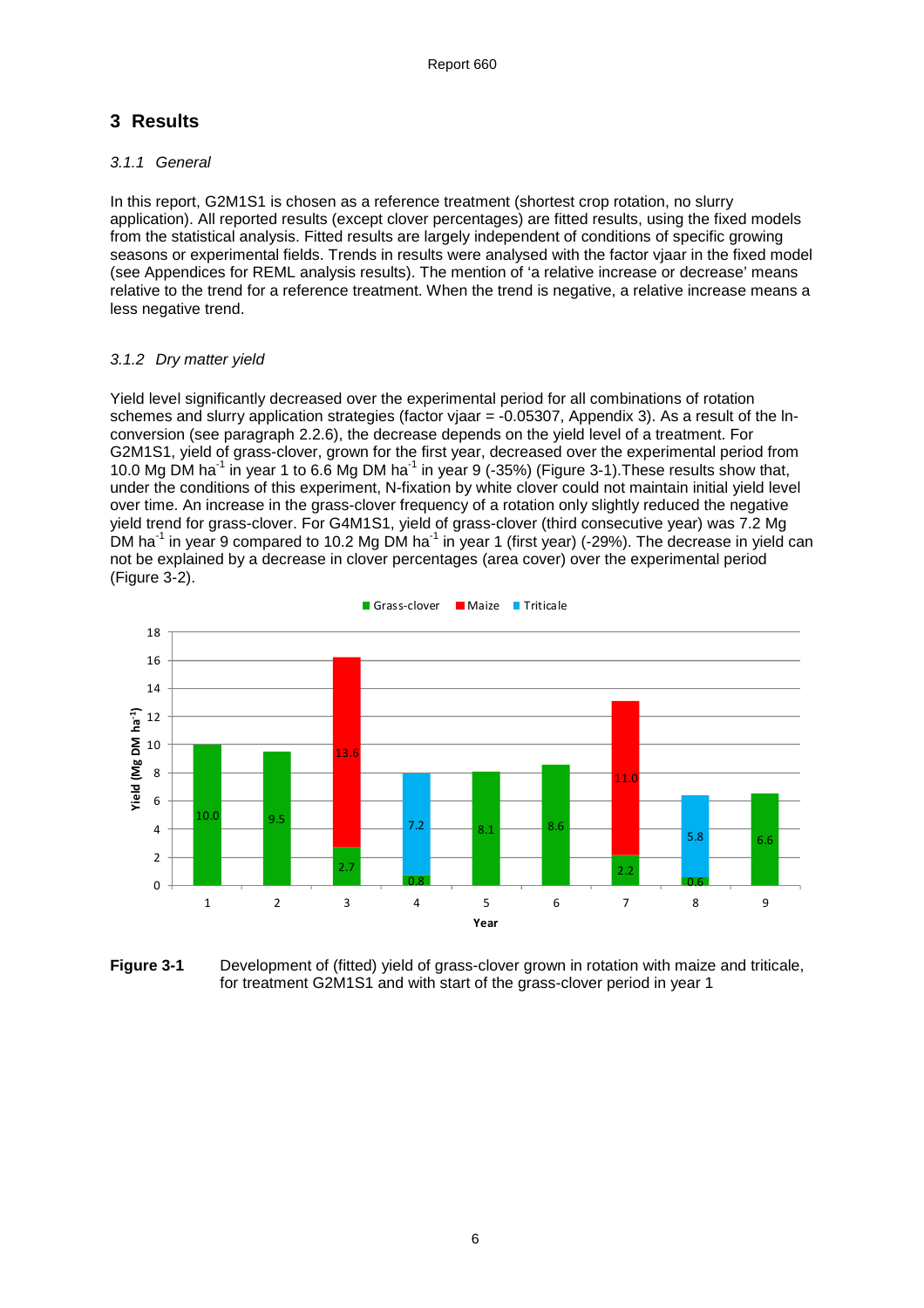

#### **Figure 3-2** Clover percentage (area cover, visually assessed) in the grass-clover mixture throughout the experimental period; mean of all grass-clover plots, hence each data point represents grass-clover swards of a range of ages and slurry application treatments

The negative yield trend could partially be offset by application of cattle slurry, inclusion of more years of grass-clover in the rotation or inclusion of an extra year of maize in the rotation. The increase in yield due to slurry application was significant for all slurry application strategies and increased over time (interaction vjaar.Bemestingsstrategie, Appendix 3). The largest yield increase was realized with S4). For S2 and S3, the extra yield was about half the extra yield realized with S4. This corresponds roughly with the fact that, over time, S2 and S3 received half the amount of slurry compared with S4. There was no significant difference between S2 and S3 in dry matter yield (see factor vjaar.Bemestingsstrategie, Appendix 3). When for G2M1 S4 instead of S1 was applied, the yield of grass-clover decreased from 10.2 Mg DM ha<sup>-1</sup> year<sup>-1</sup> in year 1 to 7.9 Mg DM ha<sup>-1</sup> year<sup>-1</sup> in year 9 instead of to 6.6 Mg DM ha<sup>-1</sup> year<sup>-1</sup>.

Inclusion of one or two extra years of grass-clover and/or an extra year of maize in the rotation resulted in an increase of yield for all crops in the rotation over time (interaction vjaar.Mais.Gras, Appendix 3). The largest significant increase was realized with the combined inclusion of one or two extra years of grass-clover and one extra year of maize. Yield increases due to inclusion of an extra year of maize were larger (though not significant) than increases due to inclusion of one or two extra years of grass-clover. Growing four successive years of grass-clover in rotations did not result in additional yield for all crops when compared to three years of grass-clover. For rotation scheme G3M2S4, yield of grass-clover (third consecutive year) was 9.6 Mg DM ha<sup>-1</sup> in year 9, 0.9 Mg lower compared to the grass-clover yield in year 1 and 3.1 Mg higher compared to the yield of grass-clover in rotation scheme G2M1S1 in year 9 (Figure 3-1, Figure 3-3).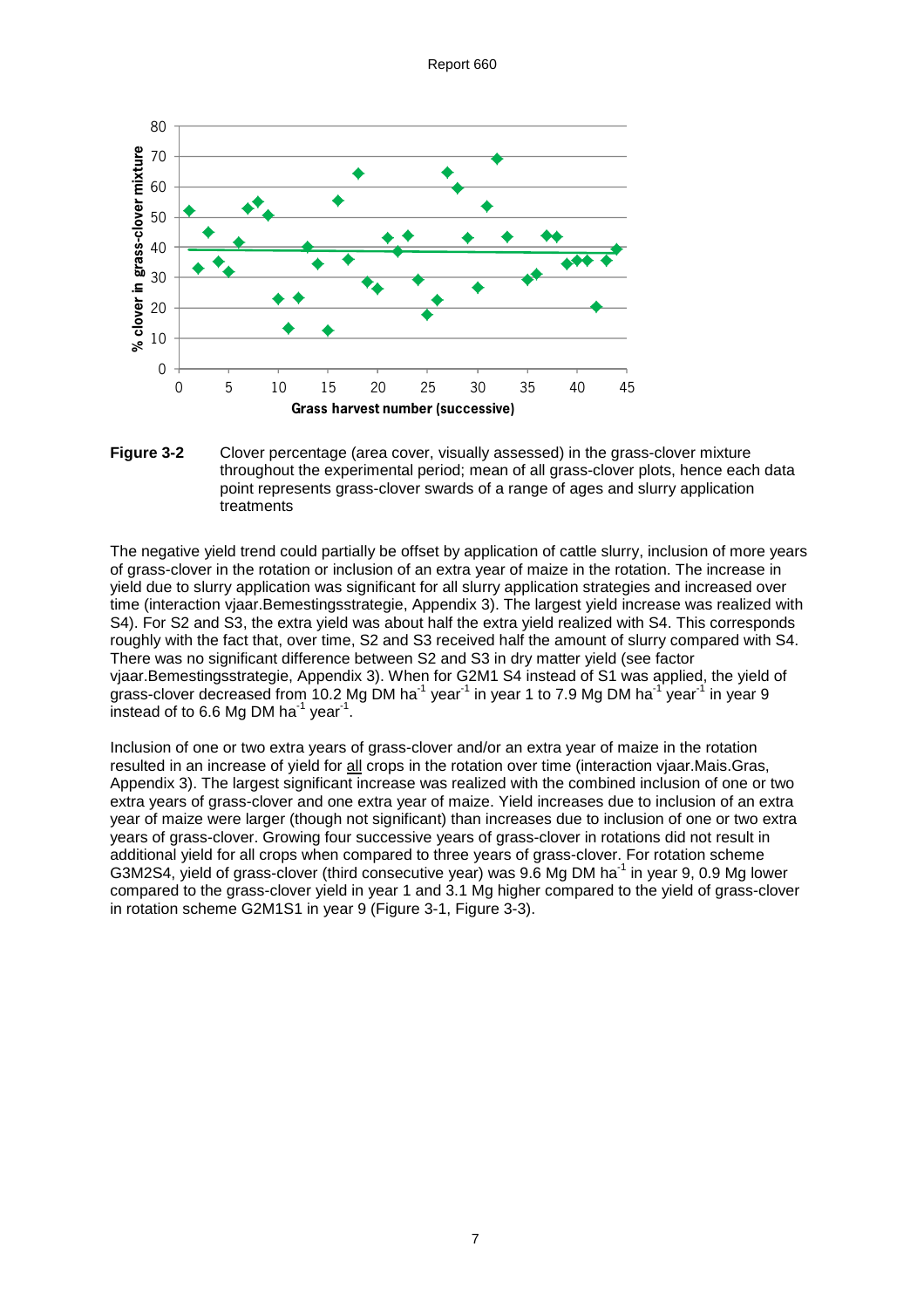



When grass-clover was grown for four subsequent years (after at least one year of maize and one year of triticale), yield peaked in the second year and then decreased in the third and fourth year (Figure 3-4). In this example, year 6 was used as the starting year





For maize, the highest yield was realized in the first year, when maize was grown after a harvest of grass-clover and cultivation of the existing grass-clover sward. When G3M2S4 started in year 1, maize yielded 15.3 Mg DM ha<sup>-1</sup> in year 4 (first year of maize) and 14.0 Mg DM ha<sup>-1</sup> in year 5 (second year of maize). The most obvious explanation for the higher yield in the first year is the availability of extra N for uptake by maize from the cultivated and mineralizing grass-clover sward. Apart from the higher maize yield, additional yield was realized in the first year from the grass-clover harvested before the maize was sown. This yield was 3.0 Mg DM ha<sup>-1</sup> for G3M2S4 in year 4. With a total annual yield of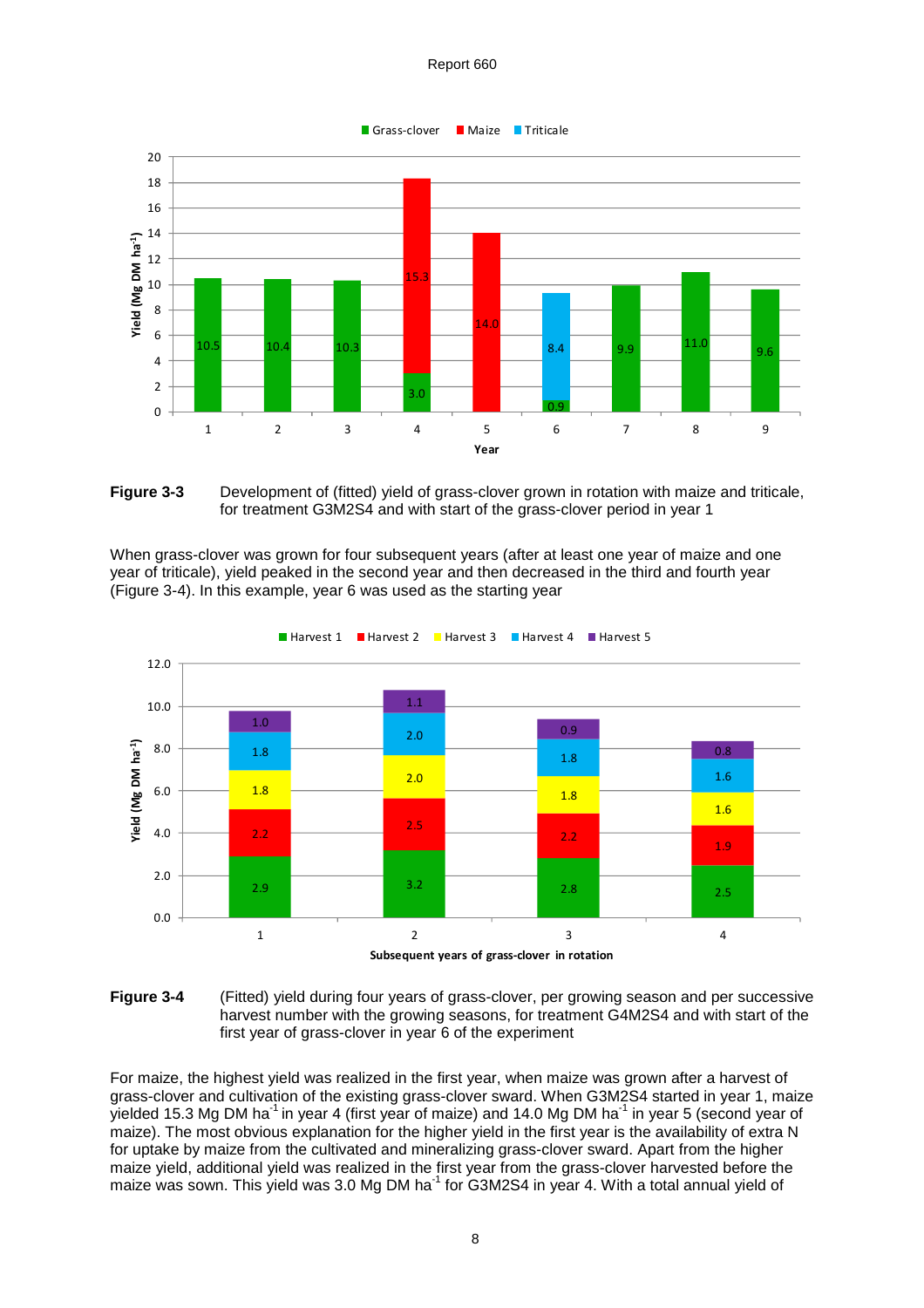18.3 Mg DM ha<sup>-1</sup>, the first year of maize had the highest relative contribution to the total yield of G3M2S4 (Figure 3-3). The first year of maize also had the highest relative contribution to the total yield of all other treatments. For triticale, the additional yield of grass-clover, sown and harvested after the triticale harvest, was much smaller than for grass-clover harvested before maize was sown. When G3M2S4 started in year 1, yield of the main crop triticale in year 6 was 8.4 Mg DM ha<sup>-1</sup> and yield of the grass-clover was 0.9 Mg DM ha<sup>-1</sup>.

When yields are totalled over the entire experimental period, application of S4 (closest to practical conditions) realized the highest yield with crop rotation G2M2 and the lowest with G4M1 (Figure 3-5). The difference in total yield between the highest and lowest yielding crop rotation was 17 Mg DM haover nine years. The highest total maize yield was realized with crop rotation G2M2 and the highest total grass-clover yield with rotation G4M1/G4M2.





#### 3.1.3 N uptake

The structure of the fixed model was the same for N uptake as for yield, with the same main factors and interactions of factors. N uptake significantly decreased over the experimental period for all treatments (factor vjaar = -0.07021, Appendix 4). For G2M1S1, N uptake of grass-clover decreased over the experimental period from 290 kg ha<sup>-1</sup> in year 1 to 165 kg ha<sup>-1</sup> in year 9 (-43%) (Figure 3-6). The decrease in N uptake was larger than the decrease in dry matter yield (-35%), reflecting a more efficient conversion of N into dry matter at lower levels of N uptake. The negative trend in N uptake could partially be offset by application of cattle slurry, inclusion of more years of grass-clover in the rotation or inclusion of an extra year of maize in the rotation.

The increase in N uptake due to slurry application was significant for all slurry application strategies and significantly increased over time (interaction vjaar.Bemestingsstrategie, Appendix 4). The largest increase was realized with S4. For S2 and S3, the extra uptake compared to S1 was about half the extra uptake realized with S4. This corresponds roughly with the fact that S2 and S3 received half the amount of slurry compared with S4. There was no significant difference in N uptake between S2 and S3 (see factor vjaar.Bemestingsstrategie, Appendix 4). When for G2M1 S4 instead of S1 had been applied, N uptake of grass-clover had decreased from 296 kg N ha<sup>-1</sup> in year 1 to 202 kg N ha<sup>-1</sup> in year 9, instead of to 165 kg N ha $^{-1}$  year $^{-1}$ .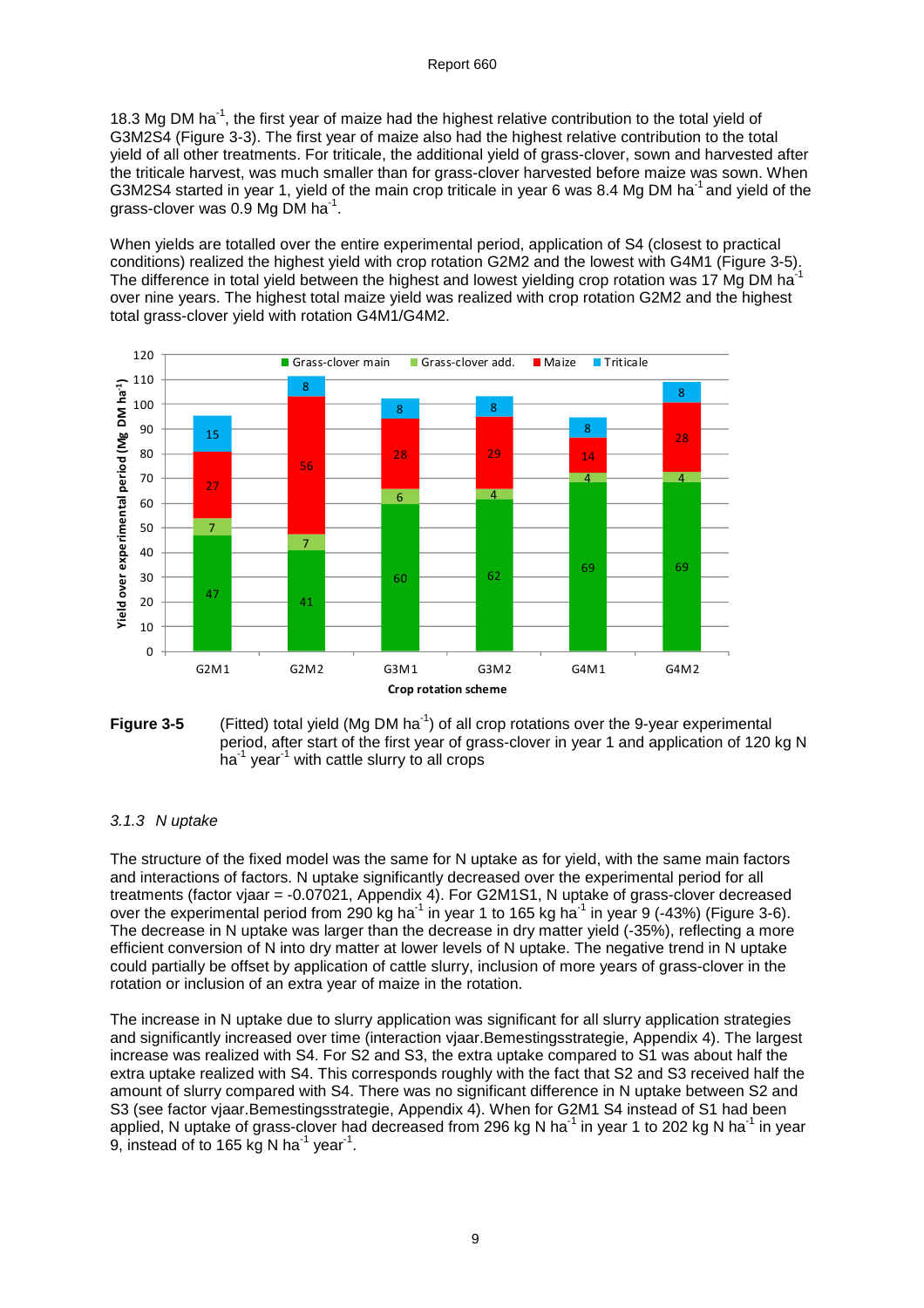



Compared to G2M1, inclusion of one or two extra years of grass-clover and/or an extra year of maize in the rotation increased N uptake for all crops over the experimental period (interaction vjaar.mais.gras, Appendix 4). The largest significant increase was realized with inclusion of an extra year of maize; addition of extra years of grass-clover did not result in further increases. N uptake increases due to inclusion of an extra year of maize were larger (though not significantly) than increases due to inclusion of one or two extra years of grass-clover. Growing four years of grassclover in succession in rotations did not result in additional N uptake for all crops when compared to three years of grass-clover. For G3M2S4, N uptake of grass-clover (third year in succession) was 260 kg N ha<sup>-1</sup> in year 9 (Figure 3-7), 43 kg lower when compared with the N uptake of grass-clover (first year) in year 1 and 95 kg higher compared with the uptake of grass-clover for G2M1S1 in year 9 (Figure 3-6).



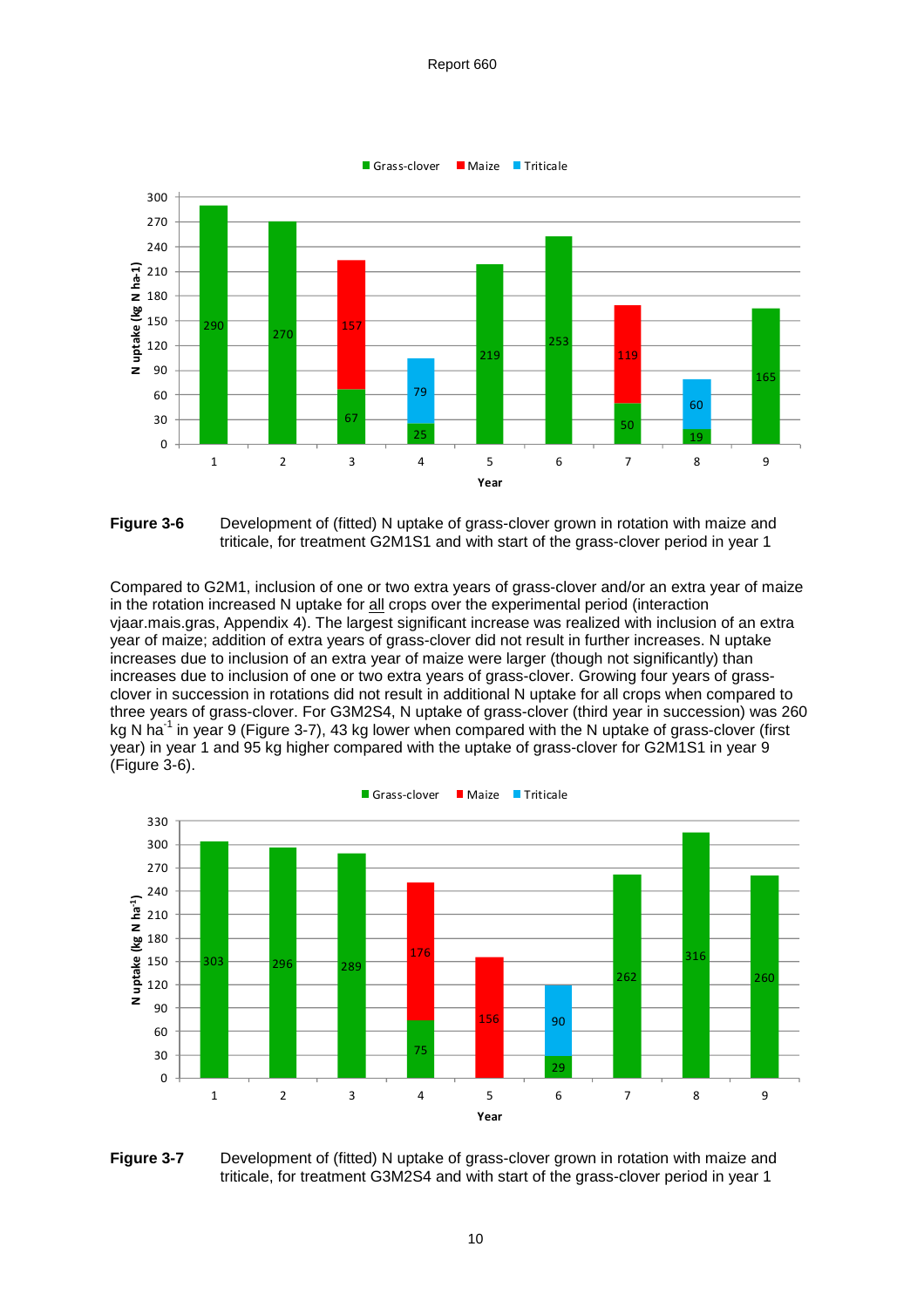When grass-clover was grown for four subsequent years (after at least one year of maize and one year of triticale), N uptake peaked in the second year and decreased in the third and fourth year (Figure 3-8). In this example, year 6 of the experimental period was used as the starting year.





For maize, the highest N uptake was realized in the first year, when maize was grown after a harvest of grass-clover and cultivation of the existing grass-clover sward. When G3M2S4 started in year 1, maize N uptake was 176 kg N ha<sup>-1</sup> in year 4 (first year of maize) and 156 kg N ha<sup>-1</sup> in year 5 (second year of maize). The most obvious explanation for the higher N uptake in the first year is an extra uptake by maize from the cultivated, N mineralizing grass-clover sward. Apart from the higher N uptake by maize in the first year, additional uptake was realized by the grass-clover harvested before the maize was sown. This uptake was 75 kg N ha-1 for G3M2S4 in year 5. With a total annual N uptake of 250 kg N ha<sup>-1</sup>, the first year of maize had the highest relative contribution to the total N uptake of G3M2S4 (Figure 3-7). The first year of maize had also the highest relative contribution to the total N uptake of all other treatments. For triticale, the additional N uptake by grass-clover, sown and harvested after the triticale harvest, was much smaller than the uptake by the grass-clover harvested before maize was sown. When G3M2S4 started in year 1, N uptake by the main crop triticale in year 6 was 90 kg ha<sup>-1</sup> and N uptake by the side-crop grass-clover was 29 kg ha<sup>-1</sup> (Figure 3-7).

When N uptakes are totalled for all crop rotations over the entire experimental period, application of S4 (closest to practical conditions) realized the highest N uptake with crop rotation G3M1 and the lowest with G2M1 (Figure 3-9). The difference in total N uptake between the highest and lowest yielding crop rotation was 320 kg N ha<sup>-1</sup> over nine years. Differences among crop rotations were smaller for N uptake than for yield. Total N uptake was highest for rotations with three or four years of grass-clover, with little differences among them, and lowest for rotations with two years of grassclover. Combination of the data for total yield and total N uptake shows that rotation G2M2 had the highest N use efficiency (53 kg of DM produced per kg N taken up) and G4M1 the lowest (42 kg DM  $kg^{-1}$  N).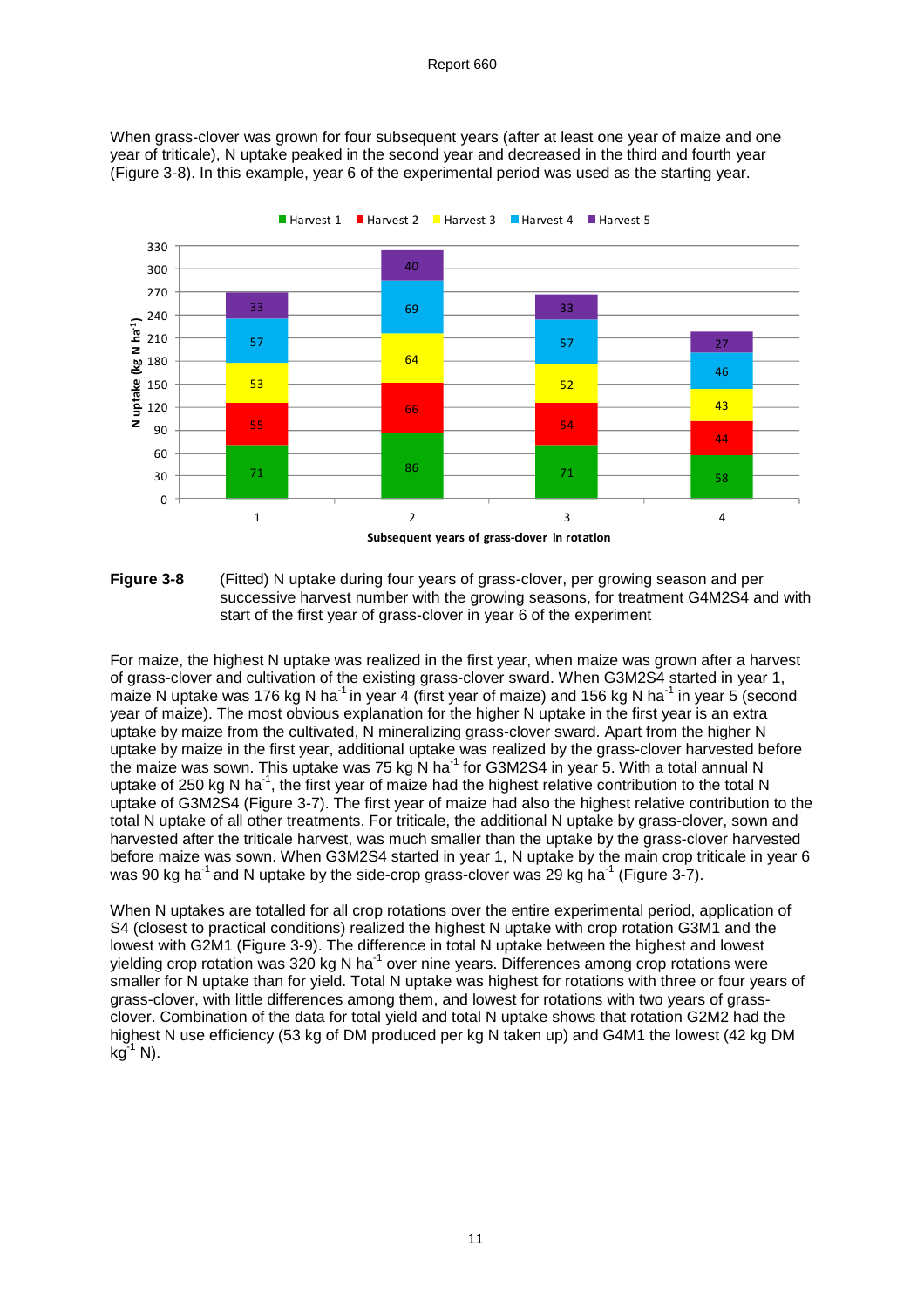



#### 3.1.4 Mineral N in soil

Mineral N (NH<sub>4</sub>-N + NO<sub>3</sub>-N) in the soil at the end of the growing season significantly decreased over the experimental period for all treatments (factor vjaar = -0.08381, Appendix 5).





**Figure 3-10** Development of (fitted) mineral N (kg NH<sub>4</sub>-N + NO<sub>3</sub>-N) in soil layer 0 – 90 cm at the end of the growing season, over an experimental period of 9 years, for treatment G2M1S1, with start of the first year of grass-clover in year 1

For G2M1S1, the amount of mineral N in soil after the growing season of grass-clover (first year) decreased over the experimental period from 28 kg N ha<sup>-1</sup> in year 1 to 15 kg ha<sup>-1</sup> in year 9 (Figure 3-10). This decrease in mineral N, and therefore in the potential for nitrate leaching, can be explained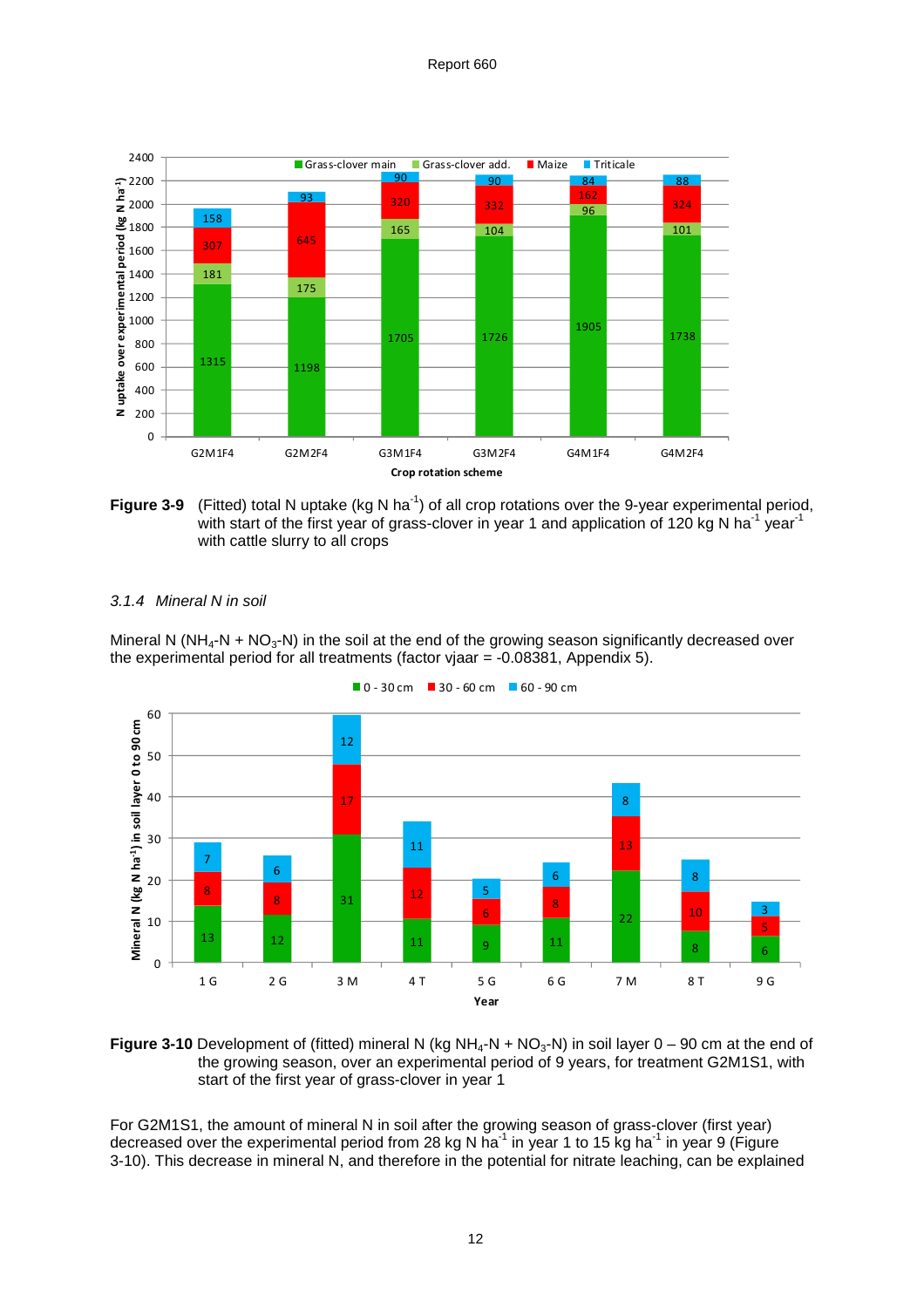by a decrease in available N over the experimental period, also resulting in a decrease in N uptake (Figure 3-6) and yield (Figure 3-1).

When maize was grown, the amount of mineral N in soil in autumn was significantly larger than for grass-clover or triticale (factor Type, Appendix 5). The risk of nitrate leaching will therefore be higher after maize than after grass-clover or triticale, and crop rotations with a higher frequency of maize will on average have a larger risk of nitrate leaching.

Slurry application had initially a much smaller impact on mineral N in soil than crop type. Slurry application with S2, S3 and S4 resulted in a significant increase in mineral N in soil over the experimental period, if compared to S1 (Figure 3-11). The absolute levels of increase were initially relatively small but increased in later years. For example, mineral N after growth of the first year of grass-clover increased for G2M1 only with 1 kg N ha<sup>-1</sup> if S1 was replaced by S4 in year 1, but  $\mu$  increased by 3 kg N ha<sup>-1</sup> in year 9 (Figure 3-11). Mineral N after growth of the first year of maize increased by 4 kg N ha<sup>-1</sup> when strategy 1 was replaced with strategy 4 in year 3, but with 7 kg ha<sup>-1</sup> in year 8. These results suggest that, while N availability was decreasing over time, the risk of N leaching increased as a result of slurry application. Generally speaking, the increase in mineral N in soil in autumn due to slurry application can be attributed to increased soil N mineralization resulting from accumulated slurry organic matter. There was no significant difference in mineral N in soil between S2 and S3 (see factor vjaar.Bemestingsstrategie, Appendix 5).



G2M1S1 G2M1S2 G2M1S3 G2M1S4

Figure 3-11 Development of (fitted) mineral N (NH<sub>4</sub>-N + NO<sub>3</sub>-N) in soil layer 0 to 90 cm, at the end of the growing season, over an experimental period of 9 years, for crop rotation scheme G2M1 and four different cattle slurry application strategies, with start of the first year of grass-clover in year 1

Inclusion of extra years of grass-clover or an extra year of maize in the rotation did not result in significant increases of soil mineral N over time for all crops, if compared to G2M1 (interaction vjaar.Gras for grass-clover; interaction vjaar.Maize for maize; Appendix 5). The non-significant changes were a slight increase in mineral N when an extra year of maize was included in the rotation and a slight increase in mineral N when one or two extra years of grass-clover were included.

When grass-clover was grown for several subsequent years, mineral N content significantly changed in these periods (main effects secondjaarGK, thirdjaarGK, fourthjaarGK; Appendix 5). With grassclover grown for four subsequent years (after at least one year of maize and one year of triticale), mineral N in soil was significantly higher in the second and third year compared to the first year (Figure 3-12). In the fourth year, mineral N was back at the level of the first year. It might be expected that prolonged growth of grass-clover would increase the N leaching potential (as measured by mineral N in soil), but the results do not point in that direction. When maize was grown for two seasons in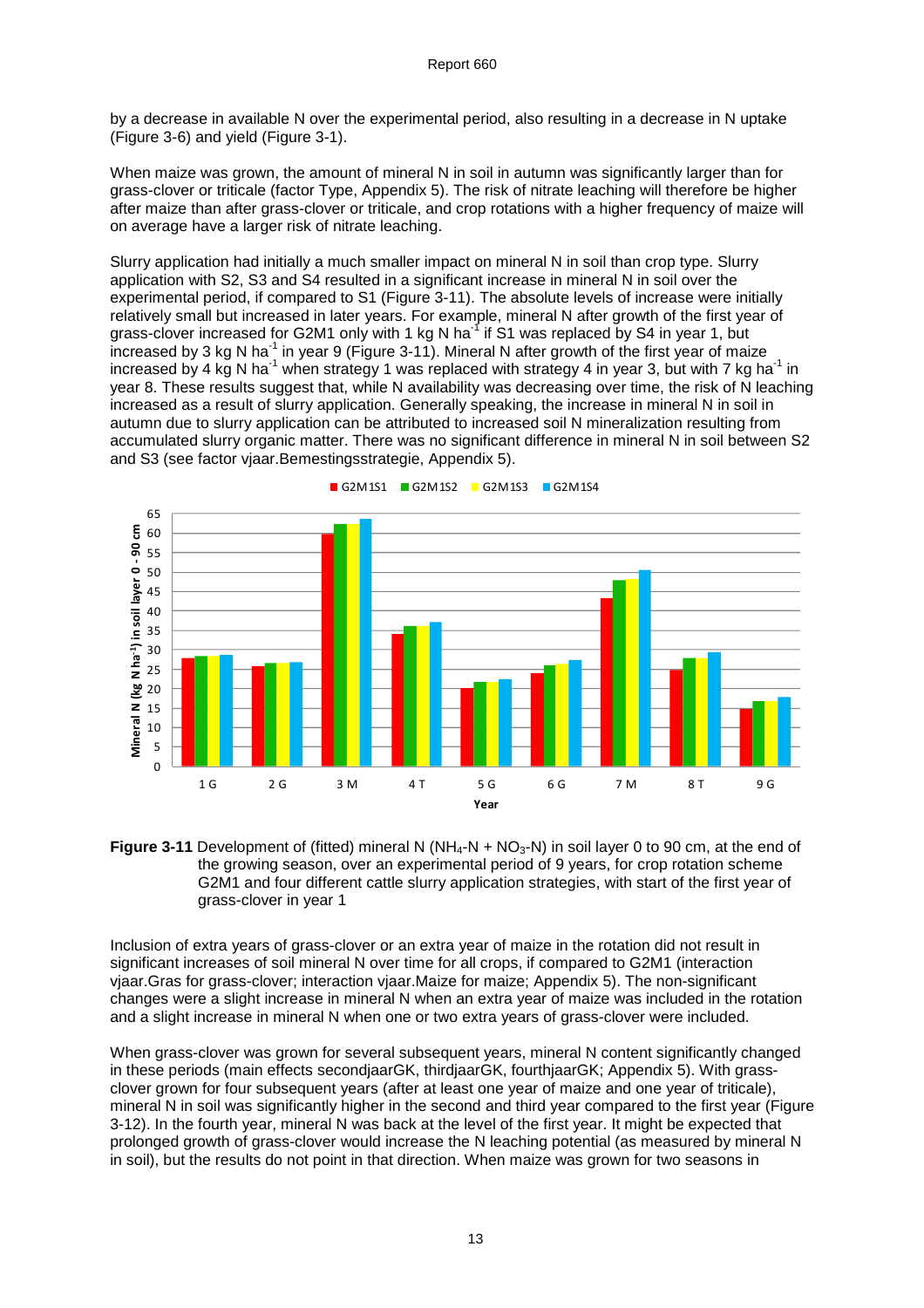

succession, the amount of mineral N in soil at the end of the second season was not significantly different from the amount at the end of the first season (factor 'msecondjaarMAIS, Appendix 5).

**Figure 3-12** Effects of length of the grass-clover period on (fitted) mineral N in soil at the end of the growing season, in soil layer 0 to 90 cm, for G4M2S4 and with start of the first year of grass-clover in year 6 of the experimental period

The general risk of nitrate leaching was in this experiment relatively low for grass-clover, with amounts of mineral N in soil layer 0 to 90 cm not exceeding 30 kg N ha<sup>-1</sup> (Figure 3-11; Figure 3-12). The situation was different for maize, with amounts of mineral N in soil layer 0 to 90 cm roughly varying between 40 and 60 kg N ha<sup>-1</sup> (Figure 3-11).

#### 3.1.5 Soil organic matter

None of the main factors or interactions of the full fixed model were significant for soil organic matter (SOM). This lack of significance is probably caused by large fluctuations between years due to (unavoidable) sampling errors. Though none of the treatment effects were significant, the results are shortly discussed to give a general impression. The results presented are fitted using the full fixed model.

For G2M1S1, SOM decreased over the experimental period for soil layers 0 to 30 cm and 30 to 60 cm (Figure 3-13). SOM in layer 0 to 30 cm decreased from 5.0% in year 1 to 4.2% in year 9 (-16%). SOM in layer 30 to 60 cm decreased from 3.9% in year 1 to 3.1% in year 9 (-20%). SOM in layer 60 to 90 cm remained stable at 1.9% to 2.0%. The decrease in SOM is explained by a lower input of organic matter due the decreasing yield level and a lower application of organic matter during the experimental period as compared to the period before.

SOM should benefit from more years of grass-clover in the rotation and application of cattle slurry, because both practices add extra organic matter to the soil. When crop rotation G4M1 was combined with S4, SOM in layer 0 to 30 cm decreased from 5.1% (first year of grass-clover) in year 1 to 4.5% in year 9 (third year of grass-clover) (-11%). Though this decrease is smaller for G4M1S4 than for G2M1S1, it is still considerable. For G4M1S4, SOM in soil layer 30 to 60 cm decreased from 3.9% in year 1 to 3.3% in year 9 (-15%), and SOM in soil layer 60 to 90 cm remained stable at 2.0 to 2.1%. Had these decreases been significant, the conclusion could have been drawn that the observed decline in SOM appears to be rather difficult to prevent under the experimental conditions.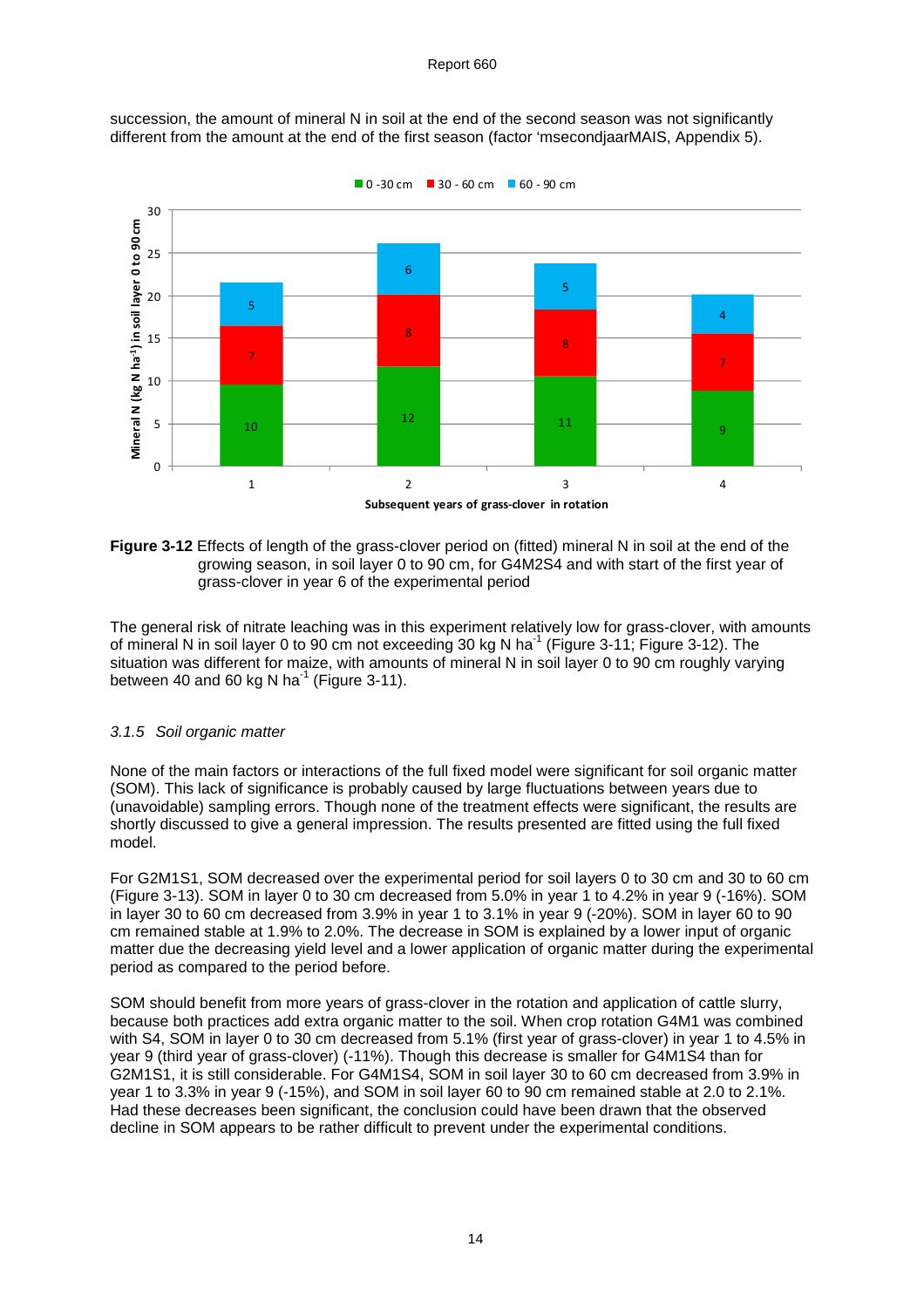![](_page_24_Figure_1.jpeg)

![](_page_24_Figure_2.jpeg)

#### 3.1.6 Soil organic N

None of the main factors or interactions of the full fixed model were significant for soil organic N (SON). This lack of significance is probably caused by large fluctuations between years due to (unavoidable) sampling errors. Though none of the treatment effects were significant, the results are shortly discussed to give a general impression. The results presented are fitted using the full fixed model.

![](_page_24_Figure_5.jpeg)

**Figure 3-14** Development of (fitted) soil organic N (%) in soil layer 0 to 90 cm over an experimental period of 9 years, for treatment G2M1S1, after start of the first year of grass-clover in year 1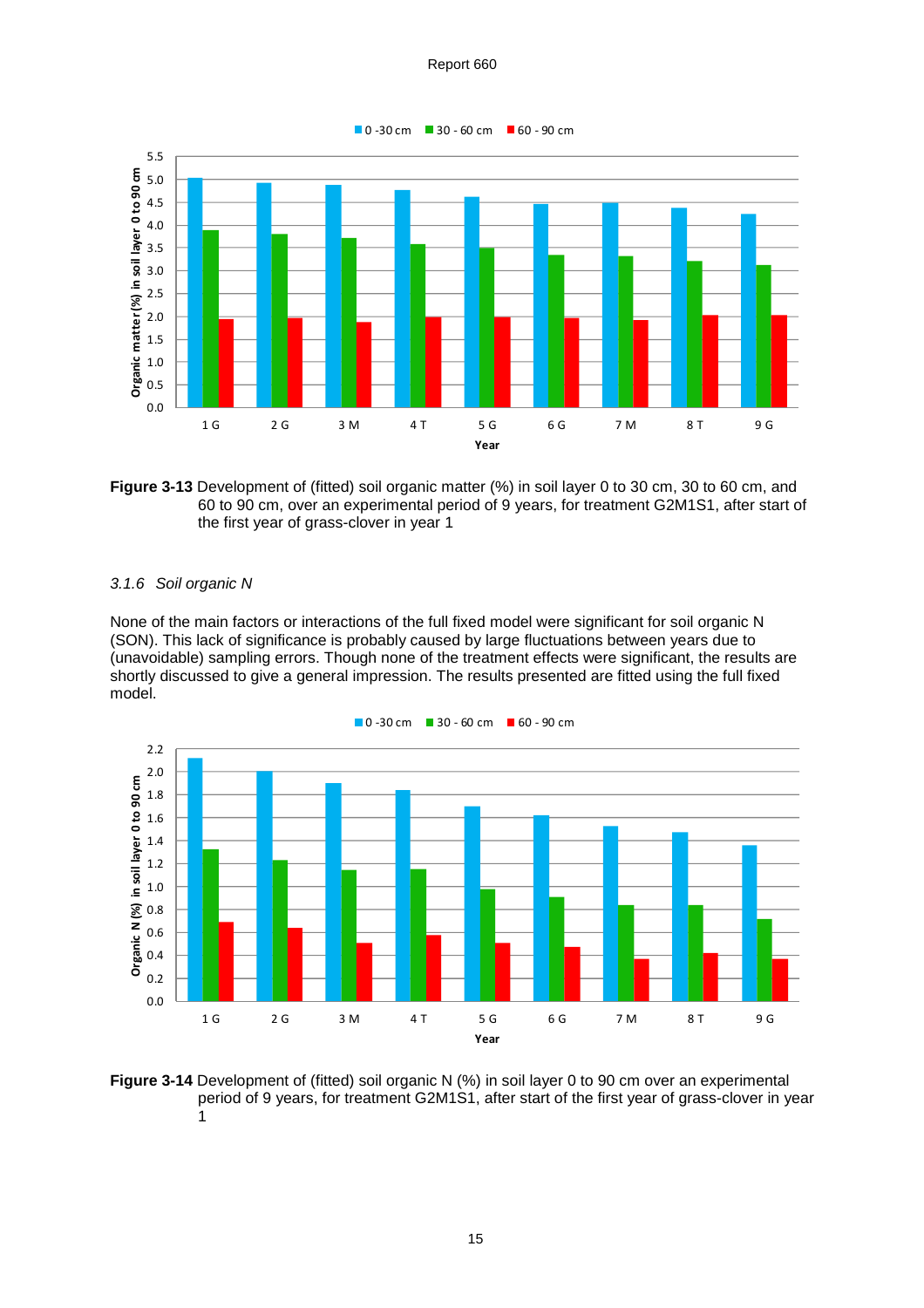Similar to the development in SOM, SON for G2M1S1 decreased over the experimental period for soil layers 0 to 30 cm and 30 to 60 cm (Figure 3-14; Figure 3-13). However, decreases in SON were much larger than decreases in SOM. Also, whereas SOM was stable in soil layer 60 to 90 cm, SON in this layer decreased in line with the decreases in the other two layers. SON in layer 0 to 30 cm decreased from 2.1% in year 1 to 1.4% in year 9 (-36%). SON in layer 30 to 60 cm decreased from 1.3% in year 1 to 0.7% in year 9 (-46%) and SON in layer 60-90 cm decreased from 0.7% in year 1 to 0.4% in year 9 (-46%). The decrease in SON can be attributed to the lower input level of N during the experimental period as compared to the situation before.

The much larger decrease in SON compared to SOM (and therefore compared to organic C) results in increased C/N-ratio's. Using an averaged (measured) C concentration in SOM of 53%, the average C/N ratio in soil layer 0 to 30 cm increased for G2M1S1 from 12.6 in year 1 to 16.5 in year 9.

SON should benefit from more years of grass-clover in the rotation and application of cattle slurry, because both practices add extra organic N to the soil. For G4M1S4, SON in layer 0 to 30 cm decreased from 2.1% (first year of grass-clover) in year 1 to 1.5% in year 9 (third year of grass-clover) (-31%). This decrease is only slightly smaller for G4M1S4 than for G2M1S1. For G4M1S4, SON in soil layer 30 to 60 cm decreased from 1.3% in year 1 to 0.8% in year 9 (-42%) and SON in soil layer 60 to 90 cm decreased from 0.7% in year 1 to 0.4% in year 9 (-43%). Had these decreases been significant, the conclusion could have been drawn that the observed decline in SON appears to be rather difficult to prevent given the input levels of the experiment. N fixation by grass-clover was not only not able to maintain initial yield levels (paragraph 3.1.2), but was also not able to maintain soil fertility as measured by SOM and SON.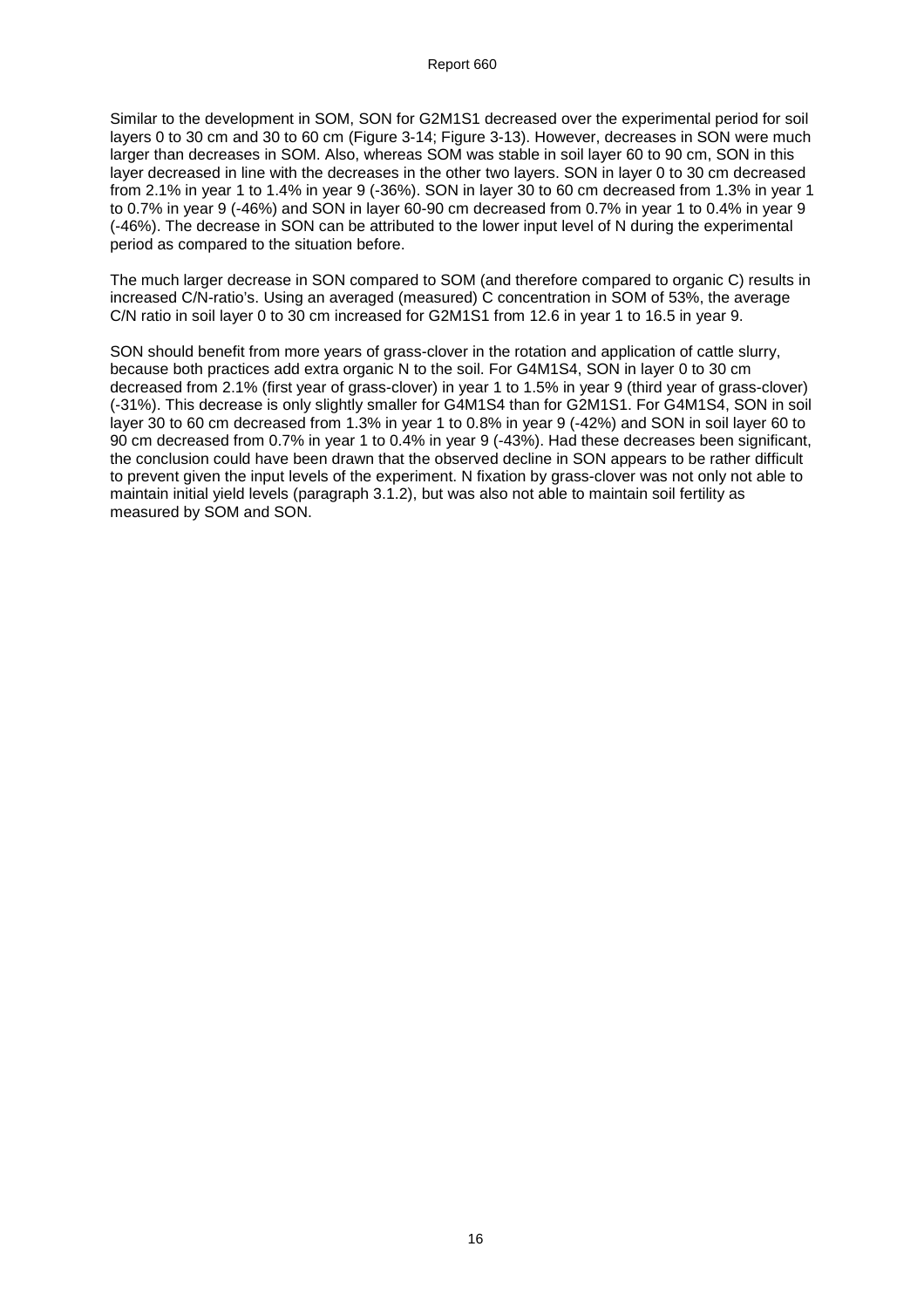# **4 Discussion**

#### **4.1 Experimental design**

This field experiment lasted nine years, two years less than the intended 11 year period, due to budget cuts from 2010 onwards. An experimental period of nine (or 11) years is relatively short for crop rotation research, bearing in mind that the longest crop rotation scheme was seven years long, and that this scheme was repeated only 1.3 times. The shortest crop rotation was four years long and was repeated 2.3 times. Ideally, all crop rotations should have been repeated several times. The elimination of the last two years has a relatively large influence on the results, because effects of crop rotations and slurry application become more visible over time. The relatively short experimental period therefore has consequences for the conclusions that can be drawn. Whereas the relatively short experimental period can be seen as a weakness of this experiment, the randomisation of the starting year over time and over replications is a strong point. Because of this randomisation, the effects of interactions between specific growing seasons and crop rotation schemes have been limited. This is especially important for the longer lasting crop rotations, which were less repeated.

#### **4.2 Statistical analysis**

A strong point of this study is the statistical analysis using REML. This approach takes maximal advantage of all data collected. Splitting the data in a detailed fixed and random model enables to focus more on the systematic effects. All relationships in the fixed model are linear of nature; nonlinear relationships were tested but were not significant. A minor drawback of the model, and of the fitted results, is that due to the linearity of relationships there are small inaccuracies in the fitted results, e.g. because the effects of a crop rotation are also fitted for the first years, whereas these effects are mainly realized in later years. For example, the fitted yield for the first year of grass-clover differs a little between treatments, whereas this fitted yield should be the same.

#### **4.3 Decrease in dry matter yield and N uptake**

Based on the decrease in dry matter yield and N uptake of G2M1S1, the conclusion can be drawn that the N fixation by the white clover in this experiment was insufficient to maintain original yield levels. However, this conclusion should not be generalized, because in other studies, higher levels of dry matter yield and N uptake are realized for unfertilized mixtures of ryegrass and white clover. In a study by Elgersma and Hassink (1997) on a clay soil, dry matter yield of a mixture of ryegrass and white clover varied between 9.2 and 13.0 Mg ha<sup>-1</sup>. Apparent N fixation by white clover in the mixture was up to 545 kg N ha<sup>-1</sup>. Elgersma and Hassink (1997) also recorded a decrease in yield and N uptake in the first three years of the experimental period, followed by an increase in the final year. In a four-year field experiment by Bommele (2007), the average dry matter yield of a mixture of ryegrass and white clover was 11.3 Mg ha<sup>-1</sup> when grown on former arable land and 10.5 Mg ha<sup>-1</sup> when grown on ploughed permanent grassland. The average N uptake was 359 and 318 kg N ha $^{-1}$  year $^{-1}$ , respectively. A possible explanation for the decrease in yield in the present study is that, due to prolonged growing of grass-clover (grass-clover was also grown on the three fields before start of the experiment, see paragraph 2.1), an increase in soil-borne pathogens reduced N fixation of the white clover and thus the productivity of the mixture. Lager and Wallenhamar (2003) found increases in white clover yield with more that 200% following soil treatment with fungicides. It is interesting to note that the experiment by Elgersma and Hassink (1997) started on former arable land, meaning that a (relative) absence of soil-borne pathogens may have been responsible for the relatively high N fixation by clover and consequently high yields of the mixture. The experiment by Bommele (2007) also started on fields without previous growing of white clover. An analysis on nematode infestation levels on fields adjacent to the experimental fields in 2009 did not show elevated levels of nematodes or nematode cysts, so it seems less likely that nematodes were responsible for lower grass-clover yields. Another possible explanation for the decrease in yield in this experiment is an insufficient development of white clover in the mixture; a relatively high percentage of clover area cover does not necessarily mean a high percentage of clover in DM. However, though clover development could be lagging behind in the first year after sowing, clover development was usually good in later years (as observed during regular field visits and by clover area cover). A final possible explanation is that N-fixation by the white clover may have been hampered by a lack of certain (micro)-nutrients, such as molybdenum. See for the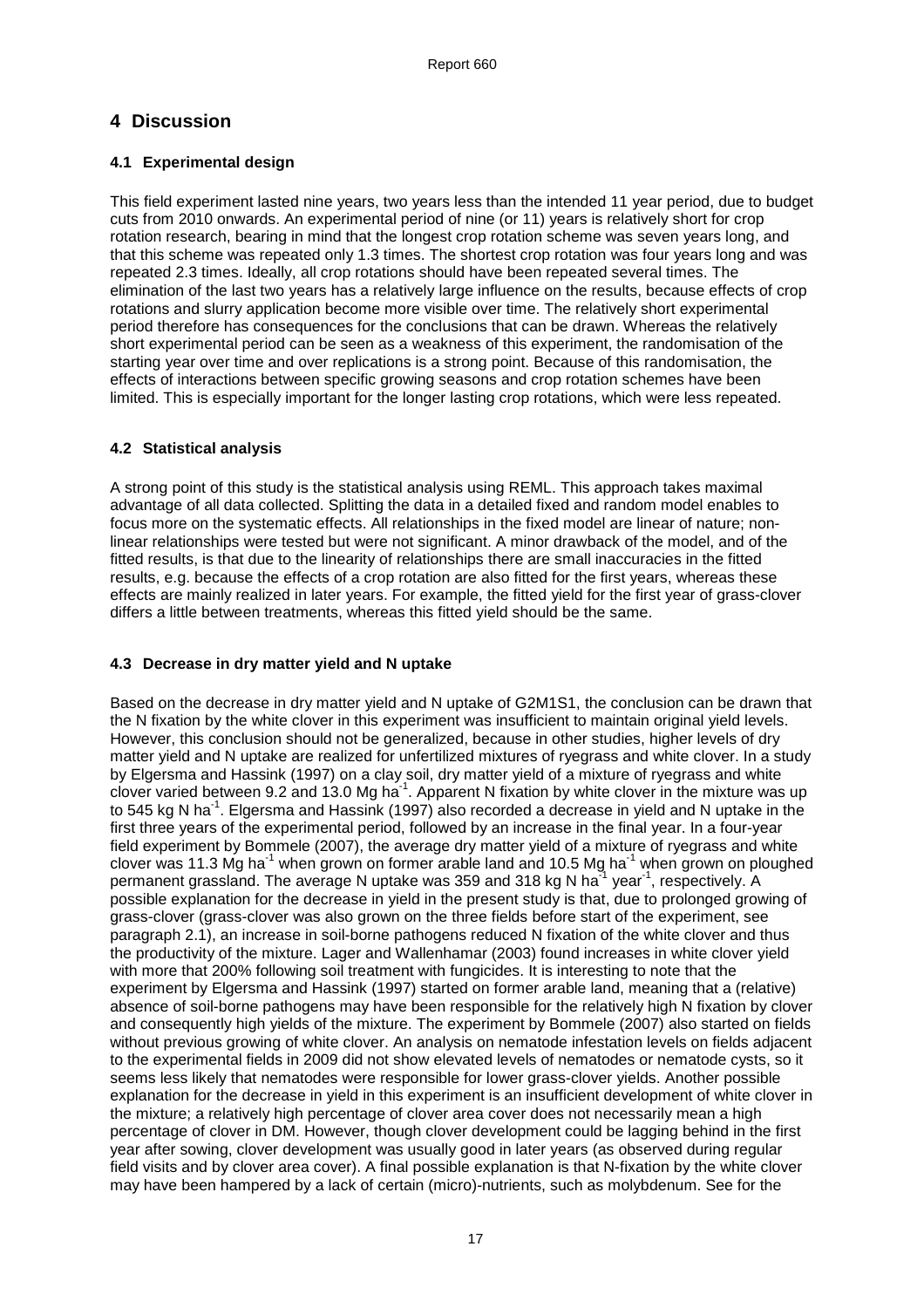possible effects of Mo-deficiency and Mo-fertilization on clover yield for instance Vistoso et al. (2012). At start of the experiment in 2002, Mo-concentration in grass-clover DM was determined throughout the year for field 1-2 and averaged 1.2 mg kg<sup>-1</sup> DM for the treatments without application of cattle slurry and 1.6 mg kg<sup>-1</sup> DM for the treatments with application of cattle slurry. A limited number of data sidity and i.o my ky. Difficulties the contration of 4 mg kg<sup>-1</sup> in clover DM (≈ 2 mg kg<sup>-1</sup> in grass-clover DM by 50% clover in total DM) the clover yield can decrease due to a decrease in N fixation (pers. comm. Nick van Eekeren). The relatively low Mo-concentration in grass-clover DM in 2002 may have further decreased during the experimental period, since no fertilization of Mo was applied (apart from the Mo that may have been applied with cattle slurry or possibly with the P or K fertilizer).

#### **4.4 Effect of liming on decrease in SOM and SON**

Liming in 2005, 2006 and 2009 may have contributed to the decrease in SOM, because liming can stimulate the decomposition of SOM (Whitehead, 1995) by the soil food web. A large application of lime could therefore give a sudden drop in SOM. Measured (not fitted) SOM in soil layer 0 to 30 cm (averaged over all treatments/plots) was 5.1 (2002), 4.8 (2004), 4.9 (2006), 4.4 (2008) and 4.5 (2010), respectively. The decrease between 2006 and 2008 suggests a sudden decrease due to liming, but this seems not plausible. Soil liming was carried out in autumn and soil sampling in spring (except for 2010). Because the liming in October 2005 did not result in a decrease in SOM, measured in February 2006, it seems unlikely that the next liming in November 2006 did result in such a decrease, as measured in March 2008. Furthermore, despite the liming in October 2009, there was no decrease in SOM between soil sampling in March 2008 and November 2010. However, even if liming had accelerated the decrease in SOM and SON, it should have had little to no effect on differences between treatments. The conclusion that a combination of an increase in grass-clover frequency in the crop rotation and application of cattle slurry did little to reduce the negative trend in SOM and SON, therefore remains intact.

In a field experiment by Van Eekeren et al. (2010), located next to a replication of the present experiment on field 13-15, SOM in the soil of a permanent grass-clover mixture decreased on average from 5.2% in 2003 to 4.9% in 2007 in soil layer 0 to 10 cm. This experimental field had been limed in February 2004 and 2006 with 1163 and 1200 kg ha<sup>-1</sup> of Dolomitic lime, respectively. Van Eekeren et al. (2011) explains this decrease e.g. by a lower input of organic matter (because of a reduced input of manure and/or purely cutting management), a higher decomposition of SOM caused by liming, and a lower accumulation of SOM with a grass-clover mixture as compared to grass in monoculture. A difference between the experimental conditions of Van Eekeren et al. (2010) and the present study is that the crop rotation, and the involved soil cultivation practices, will additionally have stimulated the decomposition of SOM in the present experiment compared to permanent grassland with clover.

#### **4.5 Synthesis**

Given the objectives of this experiment, the question remains which combination of crop rotation and slurry application strategy is optimal in terms of yield and N uptake, mineral N in soil at the end of the growing season, and the maintenance of soil fertility. The answer depends partly on the specific requirements of a particular farmer. For example, it makes a difference whether a farmer wants more yield from maize (energy) or more yield from grass-clover (protein) in the ration of his cows. The highest total maize yield was realized with G2M2S4, but the highest total grass-clover yield with G4M1S4 or G4M2S4. From a long-term perspective, crop rotations and slurry application strategies that contribute most to the maintenance of soil fertility (and future soil productivity) are the treatments of choice. However, effects of crop rotation and slurry application on SOM and SON (including the (trend) factor vjaar) were not significant by far. Therefore, it cannot be concluded from the results that a higher frequency of grass-clover in the rotation and extra application of cattle slurry maintains or increases SOM or SON over time. Although significant effects of treatments on soil fertility were not measured in this experiment, it still makes sense to assume that it will be easier to maintain soil fertility with a higher frequency of grass-clover in the rotation, minimal re-sowing events and the addition of extra organic matter with cattle slurry. G4M1S4 (67% grass-clover frequency) would therefore be the treatment of choice, followed by G3M1S4 (60%), G4M2S4 (57%) etc. G4M1S4 had one of the highest N uptakes and the lowest risk of nitrate leaching (due to the lowest frequency of maize growing). However, total yield was second lowest of all crop rotations and the percentage of maize yield in total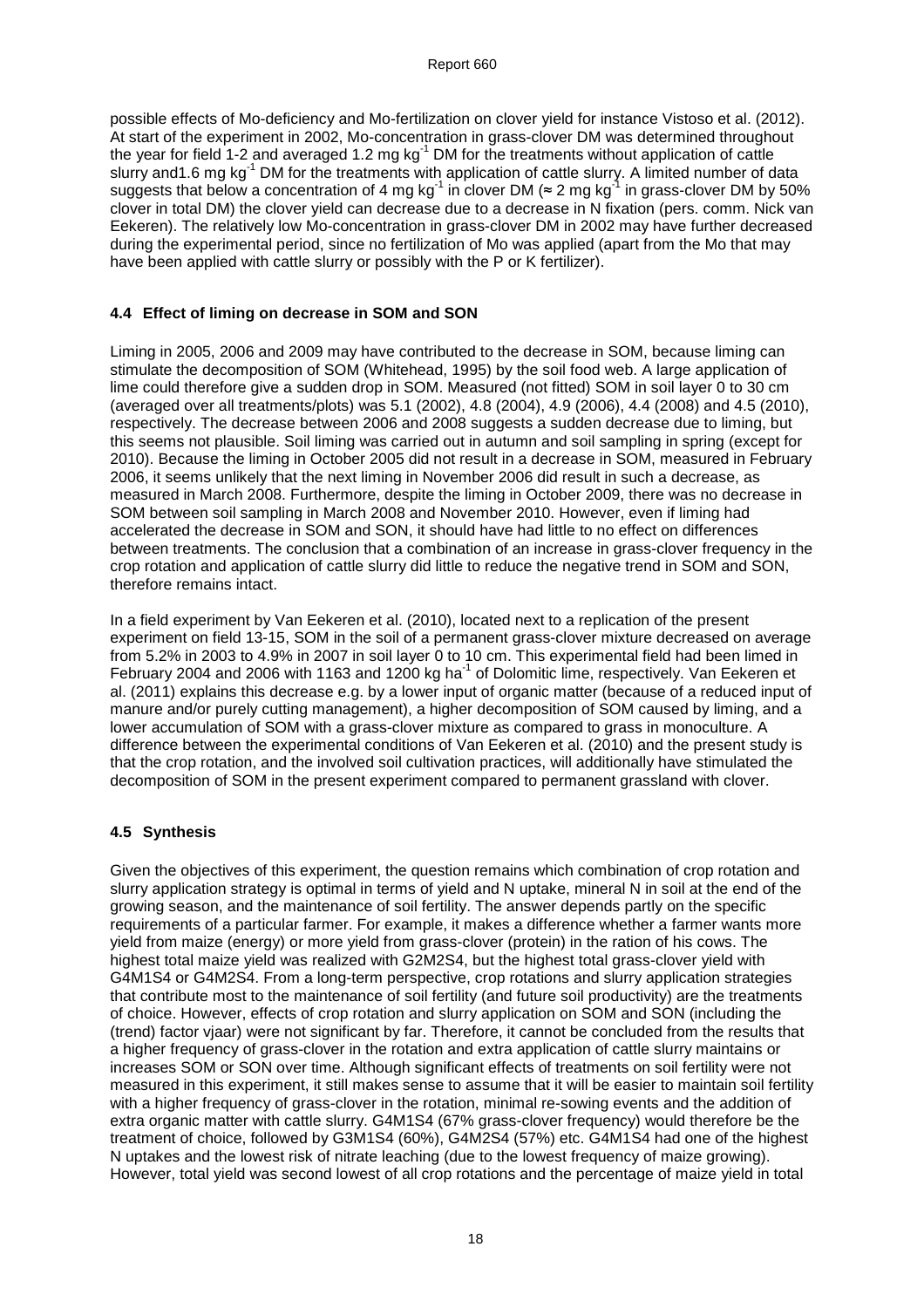yield was the lowest of all treatments (Figure 3-5). G4M2, on the other hand, was second best in terms of total yield and the percentage of maize yield in total yield was considerably higher than for G4M1. Re-sowing costs will also be relatively low for G4M1 and G4M2 due to the relatively low maize frequency in rotation. G4M2 therefore seems to be the treatment of choice, both from an environmental/sustainability perspective as well as from an economic perspective. Crop rotation G2M2 had the highest total yield, the highest maize yield and the highest N use efficiency (in terms of kg DM produced per kg N uptake). However, G2M2 also had the highest risk of nitrate leaching and the lowest (assumed) contribution to the maintenance of soil fertility. Though G2M2 is attractive from a (short-term) economic perspective, this rotation scheme appears less attractive considering environmental and sustainability issues. Considering slurry application strategies, application of cattle slurry to all crops (S4) results in maximal yield and also likely in the highest soil fertility. Over time, however, application of S4 slowly increased mineral N in soil in autumn and therefore the nitrate leaching potential. Interestingly, this relative increase was realized despite a general decrease in plant-available N and an increase in N use efficiency. This effect can be explained by a relatively higher N mineralization at the end of the growing season due to a relative increase in SOM and SON for S4 compared to S3, S2 and S1. At the end of the growing season, only part of this mineralized N can be taken up by the crops. There were no significant differences between slurry application strategies S2 and S3 in dry matter yield, N uptake, mineral N in soil and soil fertility. Slurry application to the fodder crops was therefore as effective as slurry application to the grass-clover. It should however be noted that from 2005 onwards, the slurry application to the maize grown after grass-clover was applied to the grass-clover harvested before the maize was sown. This was done to increase the utilization of slurry N (because the decomposing grass-clover sod already supplies a large amount of mineral N to the maize). This practice may have affected the differences between S2 and S3, resulting in an overestimation of yield etc. of S2 compared to S3.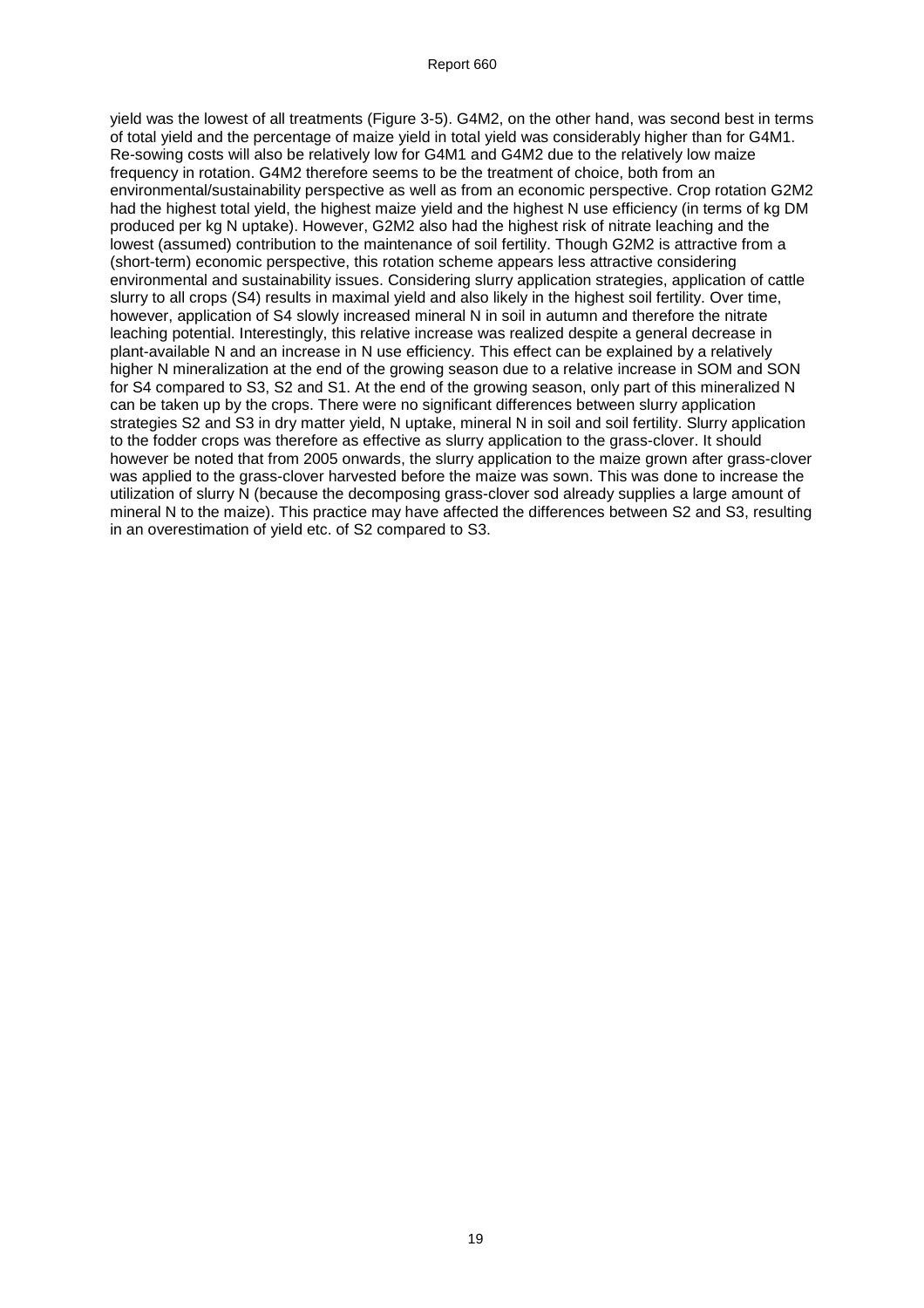# **5 Summary of results**

#### **Dry matter yield**

- Yield level of all treatments decreased over the experimental period due to a decrease in plantavailable N, as shown by a decrease of N uptake. For G2M1S1 (chosen as a reference treatment), yield of the first year of grass-clover decreased from 10.0 Mg DM ha<sup>-1</sup> in year 1 to 6.6 Mg DM ha $^{11}$ in year 9
- N-fixation by white clover, grown in mixture with ryegrass, could not maintain initial yield levels, not for G2M1S1 but also not for G4M1S1. For G4M1S1, grass-clover yield decreased from 10.2 Mg DM ha $^{-1}$  in year 1 to 7.2 Mg DM ha $^{-1}$  in year 9. The decrease in yield cannot be explained by a decrease in clover percentages (area cover) over the experimental period
- The negative yield trend for G2M1 could largely be offset by a combination of application of cattle slurry to all crops (= each year), addition of one or two more years of grass-clover to the rotation and addition of an extra year of maize to the rotation
- The relative yield increase (yield increase relative to a negative trend) due to slurry application was largest when 120 kg N ha<sup>-1</sup> with cattle slurry was applied each year. Slurry application effects increased over time. For G2M1S4 instead of G2M1S1, yield of grass-clover decreased from 10.2 Mg DM ha<sup>-1</sup> in year 1 to 7.9 Mg DM ha<sup>-1</sup> in year 9 (instead of 6.6 Mg DM ha<sup>-1</sup>)
- The highest relative yield increase due to addition of extra years of grass-clover and an extra year of maize to G2M1 was realized with one or two extra years of grass-clover and one extra year of maize (G3M2)
- For G3M2S4, yield of grass-clover (third successive grass-clover year) was 9.6 Mg DM ha<sup>-1</sup> in year 9, only 0.9 Mg lower compared to the grass-clover yield in year 1 (first grass-clover year) and 3.1 Mg higher compared with the grass-clover yield for G2M1S1 in year 9
- When grass-clover was grown for four subsequent years (G4), yield peaked in the second year and decreased thereafter. Yield in the fourth year was lower than yield in the preceding years
- Maize grown for the first year had the highest relative contribution to the total yield of a crop rotation, not only because maize yield was highest in the first year, but also because additional yield was realized with harvest of the grass-clover grown before the maize was sown
- Over the entire experimental period, the highest total yield of crop rotations with slurry application each year (S4) was realized with G2M2 and the lowest with G4M1. The difference in total yield between these two rotations was 17 Mg DM ha<sup>-1</sup> over nine years. The highest total maize yield was realized with G2M2 and the highest total grass-clover yield with G4M1/G4M2

#### **N uptake**

- Treatment effects on N uptake were roughly comparable to treatment effects on yield. The trend in N uptake was more negative than the trend in yield, reflecting a higher N use efficiency at lower N availability
- Over the entire experimental period, the highest total N uptake of crop rotations with slurry application each year (S4) was realized with rotations with three or four years of grass-clover. Differences in total N uptake between treatments were smaller than differences in total yield. With S4, G2M2 had highest average N use efficiency over the experimental period (53 kg of DM produced per kg N taken up) and G4M1 the lowest (42 kg DM kg<sup>-1</sup> N)

#### **Soil mineral N**

• Mineral N in soil layer 0 to 90 cm at the end of the growing season decreased over the experimental period for all crops, along with the decrease in N uptake. For G2M1S1, mineral N after growth of the first year of grass-clover decreased from 28 kg N ha<sup>-1</sup> in year 1 to 15 kg N ha<sup>-1</sup> in year 9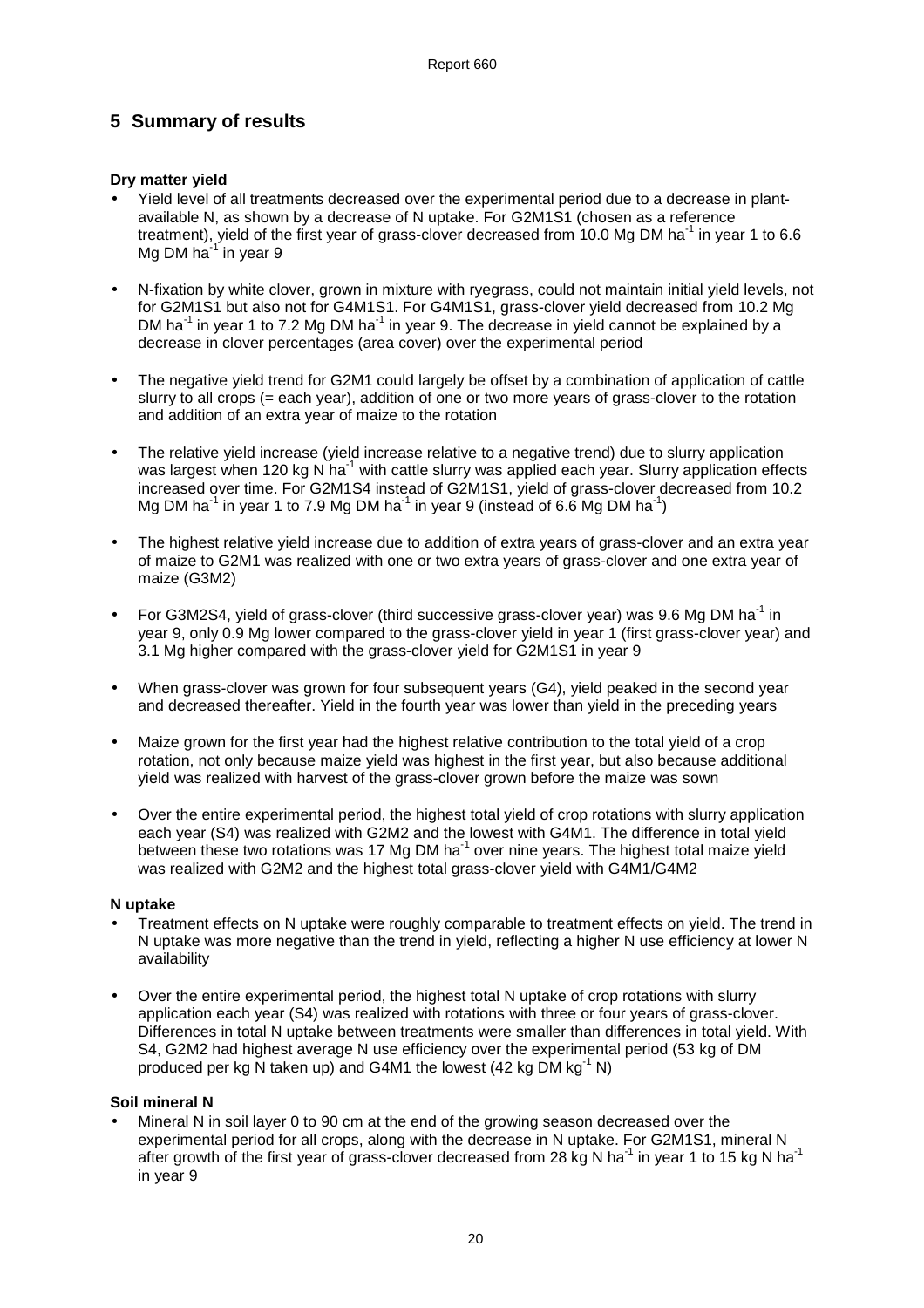- Crop type had a large effect on mineral N in soil, with the highest level of mineral N after maize, followed by triticale and grass-clover. Crop rotations with a higher frequency of maize will therefore have a higher risk of nitrate leaching
- Application of cattle slurry had a much smaller effect on mineral N in soil than crop type. Slurry application (strategy 2, 3 and 4) resulted in a relative increase (relative to negative trend) of mineral N for all crops, and this effect also increased over time. The relative increase in mineral N was realized despite the negative trend in N uptake, with N from slurry organic matter becoming available at times when plant N uptake already decreases (autumn)
- The addition of extra years of grass-clover or an extra year of maize to the rotation did not result in changes in mineral N over time for all crops. However, when grass-clover was grown for four subsequent years, mineral N in soil increased up to the third year, but decreased thereafter. These results suggest that prolonged growth of grass-clover (more than three years) will not necessarily result in a higher potential for nitrate leaching
- When maize was grown for two years in succession, mineral N at the end of the second season was not different from the level at the end of the first season
- The general risk of nitrate leaching was low for grass-clover, with mineral N in layer 0 to 90 cm not exceeding 30 kg ha<sup>-1</sup> during the experimental period. For maize, the risk was considerably higher, with amounts varying between 40 to 60 kg N ha<sup>-1</sup>

#### **SOM and SON**

- There were no significant effects of treatments on the development of SOM or SON, probably due to (unavoidable) large sampling errors
- For G2M1S1, SOM decreased between year 1 and year 9 from 5.0 to 4.2% for soil layer 0 to 30 cm, from 3.9 to 3.1% for soil layer 30 to 60 cm and remained stable at 1.9 to 2.0% for soil layer 60 to 90 cm. These decreases can be explained by a lower input of organic matter during the experimental period compared to the period before, as a result of decreasing yields and a lower application of organic matter.
- For G4M1S4 instead of G2M1S1, SOM in layer 0 to 30 cm still decreased over the experimental period, from 5.1% in year 1 to 4.5% in year 9, though the decrease was smaller than for G2M1S1. These results suggest that the observed decline in SOM may be rather difficult to prevent under the experimental conditions
- Decreases in SON were larger than decreases in SOM. For G2M1S1, SON decreased between year 1 and year 9 from 2.1 to 1.4% for soil layer 0 to 30 cm, from 1.3% to 0.7% for layer 30 to 60 cm, and from 0.7% to 0.4% for layer 60 to 90 cm
- For G4M1S4, SON in soil layer 0 to 30 cm decreased from 2.1% in year 1 to 1.5% in year 9. This decrease is only slightly smaller for G4M1S4 than for G2M1S1
- When the decreases in SOM and SON had been significant, the conclusion could have been drawn that, under the experimental conditions, the observed decline in both soil characteristics appears to be rather difficult to prevent at the experimental input levels. N fixation by grass-clover was not only not able to maintain initial yield levels, but was also not able to maintain initial soil fertility as measured by SOM and SON

#### **Synthesis**

- G2M2 had the highest total yield and total maize yield of all crop rotations, but also the highest potential for nitrate leaching and the lowest (assumed) contribution to the maintenance of soil quality
- G4M1 had the highest grass-clover frequency in the rotation (67%) and the lowest maize frequency (17%), so G4M1 will result in maximal maintenance of soil fertility and the lowest potential for nitrate leaching. G4M1 had also the lowest total yield and the lowest total maize yield.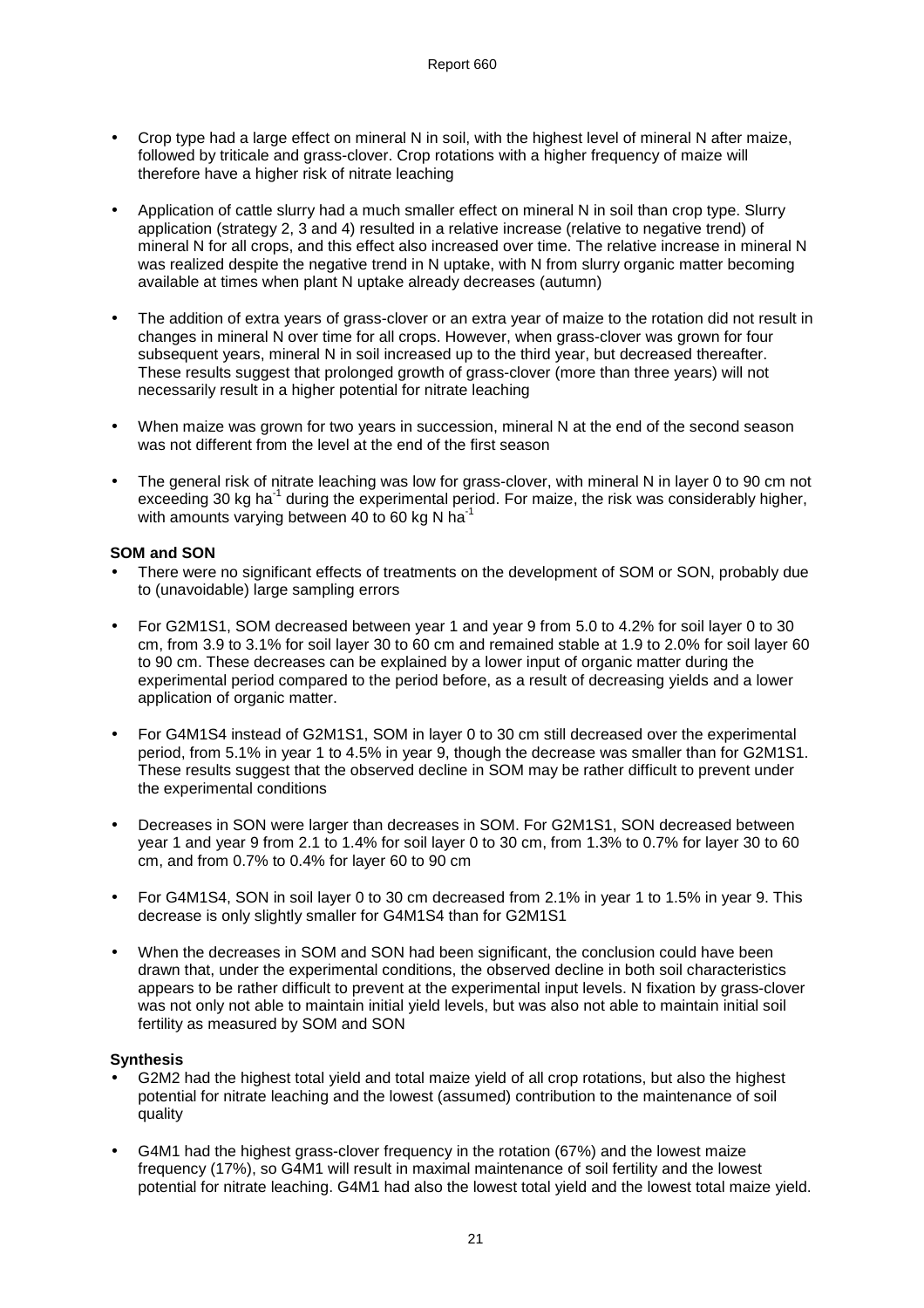- G4M2 seems to be the best compromise, having one of the highest inputs of organic matter by the grass-clover (maintenance of soil fertility), a total yield only slightly lower than for G2M2 and an average nitrate leaching potential.
- Application of cattle slurry to all crops (S4) resulted in maximal yield and also likely in the highest soil fertility. However, S4 also slowly increased mineral N in soil at the end of the growing season over time, and therefore also increased the nitrate leaching potential. This increase was relatively small within the timeframe of this experiment, but may become larger over time.
- There were no significant differences between slurry application strategies S2 and S3 in dry matter yield, N uptake, mineral N in soil and soil fertility. Slurry application to the fodder crops was therefore as effective as slurry application to the grass-clover.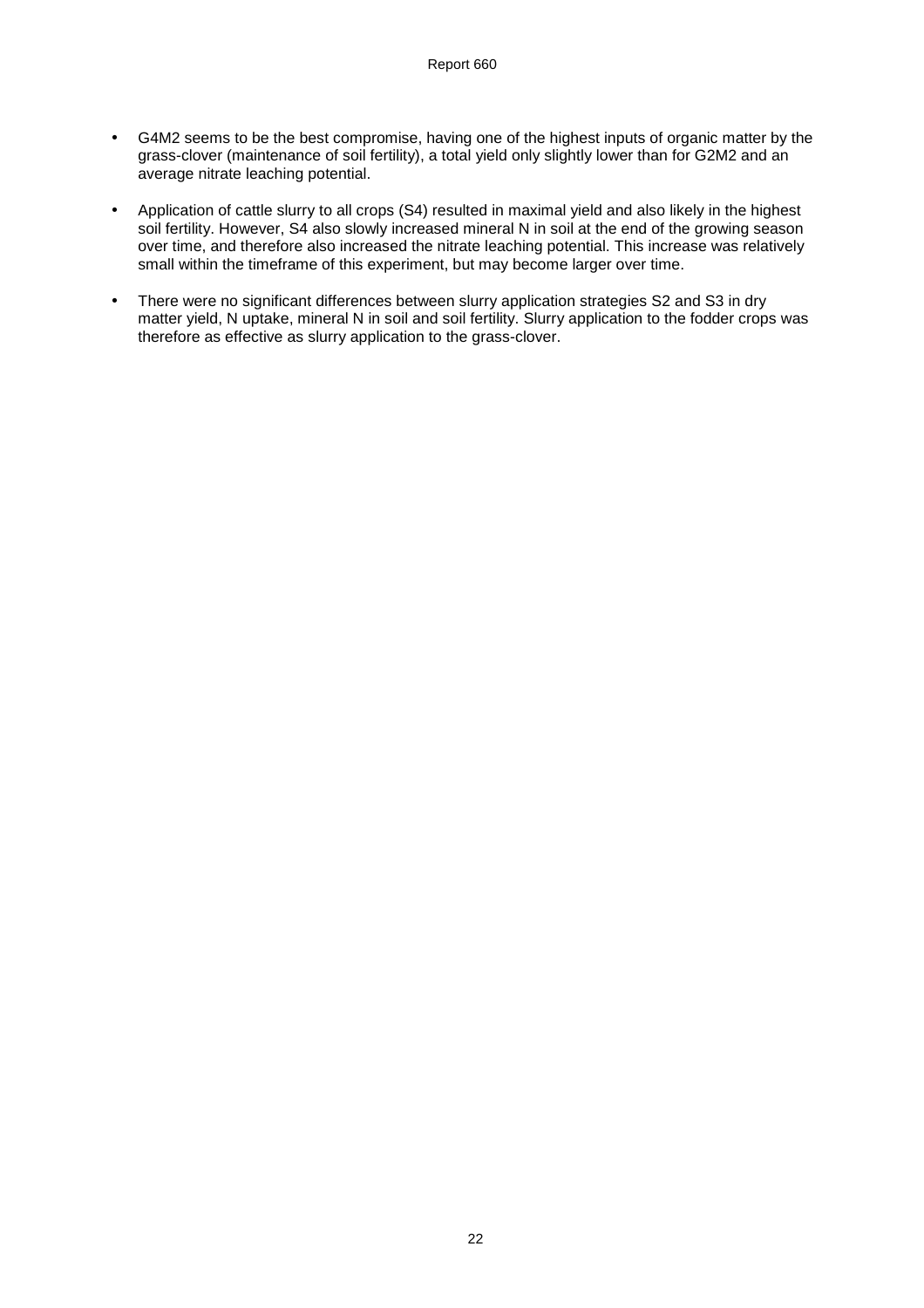# **References**

- Adviesbasis bemesting grasland en voedergewassen, 2002. Commissie Bemesting Grasland en Voedergewassen, Wageningen Livestock Research, Lelystad. http://www.bemestingsadvies.nl/
- Bommele, L. 2007. Growing potatoes and grass-clover after turned down grassland (Chapter 4). Thesis University of Gent, Belgium.
- Elgersma, A., Hassink, J. 1997. Effects of white clover (Trifolium repens L.) on plant and soil nitrogen and soil organic matter in mixtures with perennial ryegrass (Lolium perenne L.). Plant and Soil 197: 177 – 186.
- Lager, J., Wallenhamar, A.C. 2003. Crop loss from soil-borne pathogens in white clover stands assessed by chemical treatments. Journal of Plant Diseases and Protection 110: 120 – 128.
- Van Eekeren, N., Van der Burgt, G.J., de Goede, R., de Vries, F.T., Schouten, T., Bloem J. 2010. Grassland Management, soil biota and ecosystem services in sandy soils (Chapter 5). Thesis Wageningen University, the Netherlands.
- Vistoso, E.M., Alfaro, M., Mora, L.M. 2012. Role of molybdenum on yield, quality, and photosynthetic efficiency of white clover as a result of the interaction with liming and different phosphorus rates in andisols. Communications in Soil Science and Plant Analysis 43: 2342 – 2357.
- Whitehead, D.C. 1995. Grassland Nitrogen. CABI, Oxon, UK.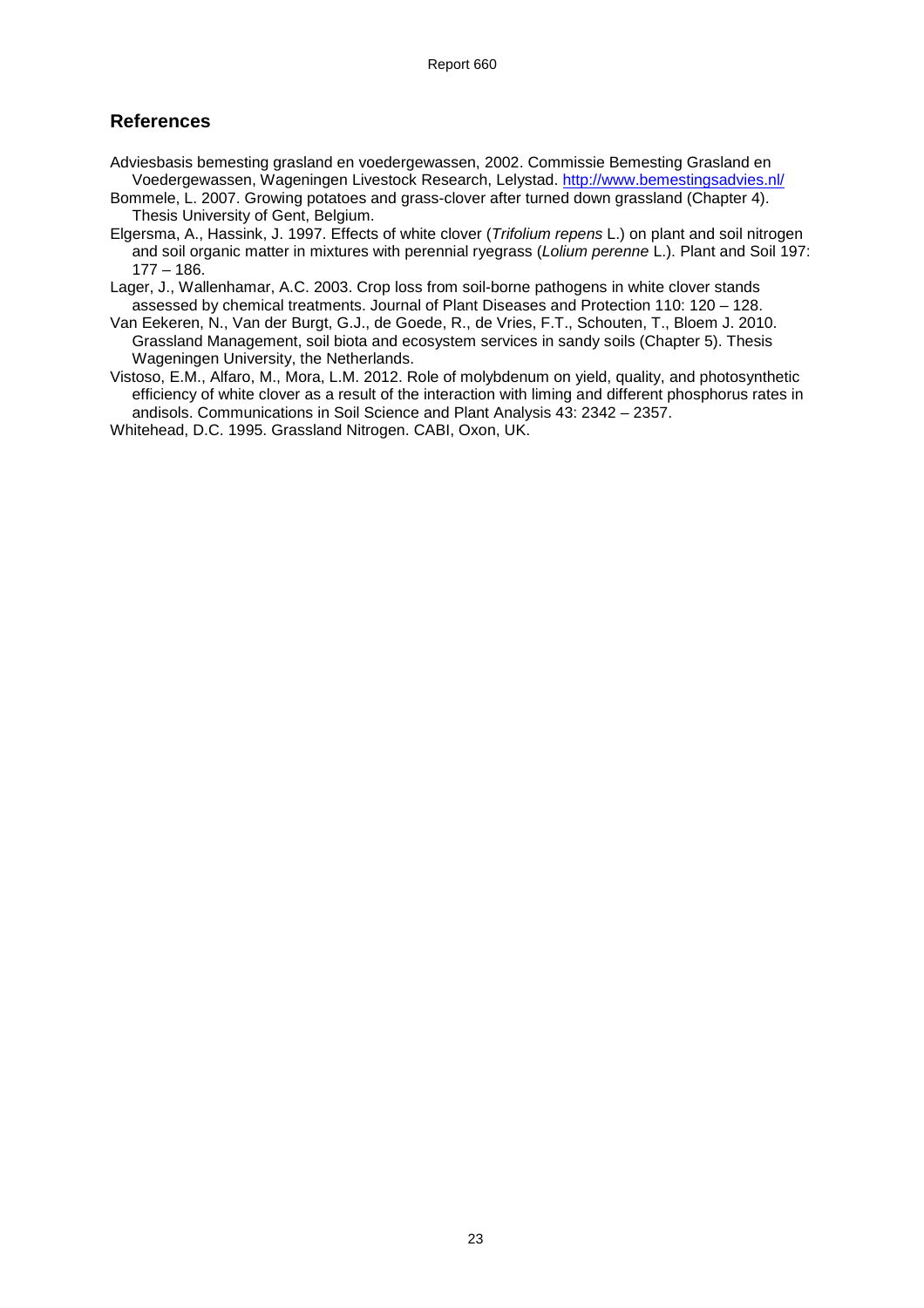# **Appendices**

#### **Appendix 1. Treatment per plot per year**

| Field/replication 1 |  |
|---------------------|--|

| Plot                    | Treatment             |          |      |      |                         | Year |      |      |      |                         |
|-------------------------|-----------------------|----------|------|------|-------------------------|------|------|------|------|-------------------------|
|                         |                       | 2002     | 2003 | 2004 | 2005                    | 2006 | 2007 | 2008 | 2009 | 2010                    |
| 1                       | G3M2S3 $\overline{1}$ | $M^{2)}$ | М    |      | G                       | G    | G    | М    | M    |                         |
| $\overline{2}$          | G2M2S3                | М        | T    | G    | G                       | M    | M    | T    | G    | G                       |
| $\overline{3}$          | G2M1S4                | т        | G    | G    | M                       | T    | G    | G    | M    | T                       |
| $\overline{\mathbf{4}}$ | G3M2S1                | M        | M    | T    | G                       | G    | G    | M    | M    | T                       |
| 5                       | G2M1S2                | T        | G    | G    | М                       | т    | G    | G    | M    | T                       |
| 6                       | G3M1S3                | М        | T    | G    | G                       | G    | M    | Ť    | G    | G                       |
| $\overline{7}$          | G2M1S1                | т        | G    | G    | M                       | т    | G    | G    | M    | T                       |
| 8                       | G3M1S1                | M        | T    | G    | G                       | G    | M    | T    | G    | G                       |
| $\overline{9}$          | G4M2S2                | G        | M    | M    | $\overline{\mathsf{T}}$ | G    | G    | Ġ    | G    | M                       |
| 10                      | G3M1S4                | M        | T    | G    | G                       | G    | M    | T    | G    | G                       |
| 11                      | G4M2S4                | G        | M    | M    | т                       | G    | G    | G    | G    | M                       |
| 12                      | G2M1S3                | T        | G    | G    | М                       | T    | G    | G    | M    | т                       |
| 13                      | G2M2S1                | M        | T    | G    | G                       | M    | M    | Ŧ    | G    | G                       |
| 14                      | G3M2S4                | M        | M    | т    | G                       | G    | G    | M    | M    | $\overline{\mathsf{T}}$ |
| 15                      | G4M2S3                | G        | М    | M    | т                       | G    | G    | G    | G    | M                       |
| 16                      | G2M2S2                | M        | T    | G    | G                       | M    | M    | T    | G    | G                       |
| 17                      | G4M1S2                | G        | M    | Τ    | G                       | G    | G    | G    | M    | T                       |
| 18                      | G4M1S3                | G        | M    | T    | G                       | G    | G    | G    | M    | Ŧ                       |
| 19                      | G4M1S4                | G        | М    | т    | G                       | G    | G    | G    | M    | T                       |
| 20                      | G3M1S2                | M        | т    | G    | G                       | G    | M    | Ŧ    | G    | G                       |
| 21                      | G4M2S1                | G        | M    | M    | $\overline{\mathsf{T}}$ | G    | G    | G    | G    | M                       |
| 22                      | G3M2S2                | М        | М    | т    | G                       | G    | G    | M    | M    | т                       |
| 23                      | G4M1S1                | G        | M    | Ŧ    | G                       | G    | G    | G    | M    | $\overline{\top}$       |
| 24                      | G2M2S4                | M        | т    | G    | G                       | M    | M    | т    | G    | G                       |

<sup>1)</sup> Treatment G3M2S3 refers to a crop rotation with 3 consecutive years of grass-clover, followed by 2 years of maize and one year of triticale, with application of slurry application strategy 3

<sup>2)</sup> G = grass-clover, M = maize,  $T$  = triticale

#### Field/replication 2

| Plot | Treatment                 |             |      |      |      | Year |      |      |      |      |
|------|---------------------------|-------------|------|------|------|------|------|------|------|------|
|      |                           |             | 2003 | 2004 | 2005 | 2006 | 2007 | 2008 | 2009 | 2010 |
| 25   | G3M2 $\overline{S1}^{17}$ | $M^{2}$     | T    | G    | G    | G    | м    | М    |      | G    |
| 26   | G4M1S3                    | M           | т    | G    | G    | G    | G    | М    | т    | G    |
| 27   | G4M2S3                    | M           | M    | т    | G    | G    | G    | G    | М    | M    |
| 28   | G3M1S1                    | т           | G    | G    | G    | M    | т    | G    | G    | G    |
| 29   | G2M2S2                    | т           | G    | G    | М    | M    | т    | G    | G    | M    |
| 30   | G2M2S1                    | т           | G    | G    | М    | M    | Т    | G    | G    | M    |
| 31   | G2M1S2                    | G           | G    | М    | т    | G    | G    | М    | т    | G    |
| 32   | G4M1S2                    | M           | т    | G    | G    | G    | G    | М    | т    | G    |
| 33   | G2M1S3                    | G           | G    | М    | т    | G    | G    | М    | т    | G    |
| 34   | G2M1S4                    | G           | G    | М    | т    | G    | G    | М    | т    | G    |
| 35   | G2M2S3                    | т           | G    | G    | M    | M    | т    | G    | G    | M    |
| 36   | G4M1S1                    | M           | т    | G    | G    | G    | G    | М    | т    | G    |
| 37   | G3M1S2                    | т           | G    | G    | G    | M    | т    | G    | G    | G    |
| 38   | G3M1S3                    | $\mathsf T$ | G    | G    | G    | M    | T    | G    | G    | G    |
| 39   | G4M1S4                    | M           | т    | G    | G    | G    | G    | М    | т    | G    |
| 40   | G3M2S3                    | M           | т    | G    | G    | G    | М    | М    | т    | G    |
| 41   | G2M2S4                    | т           | G    | G    | М    | M    | т    | G    | G    | M    |
| 42   | G3M1S4                    | т           | G    | G    | G    | M    | т    | G    | G    | G    |
| 43   | G2M1S1                    | G           | G    | М    | т    | G    | G    | М    | т    | G    |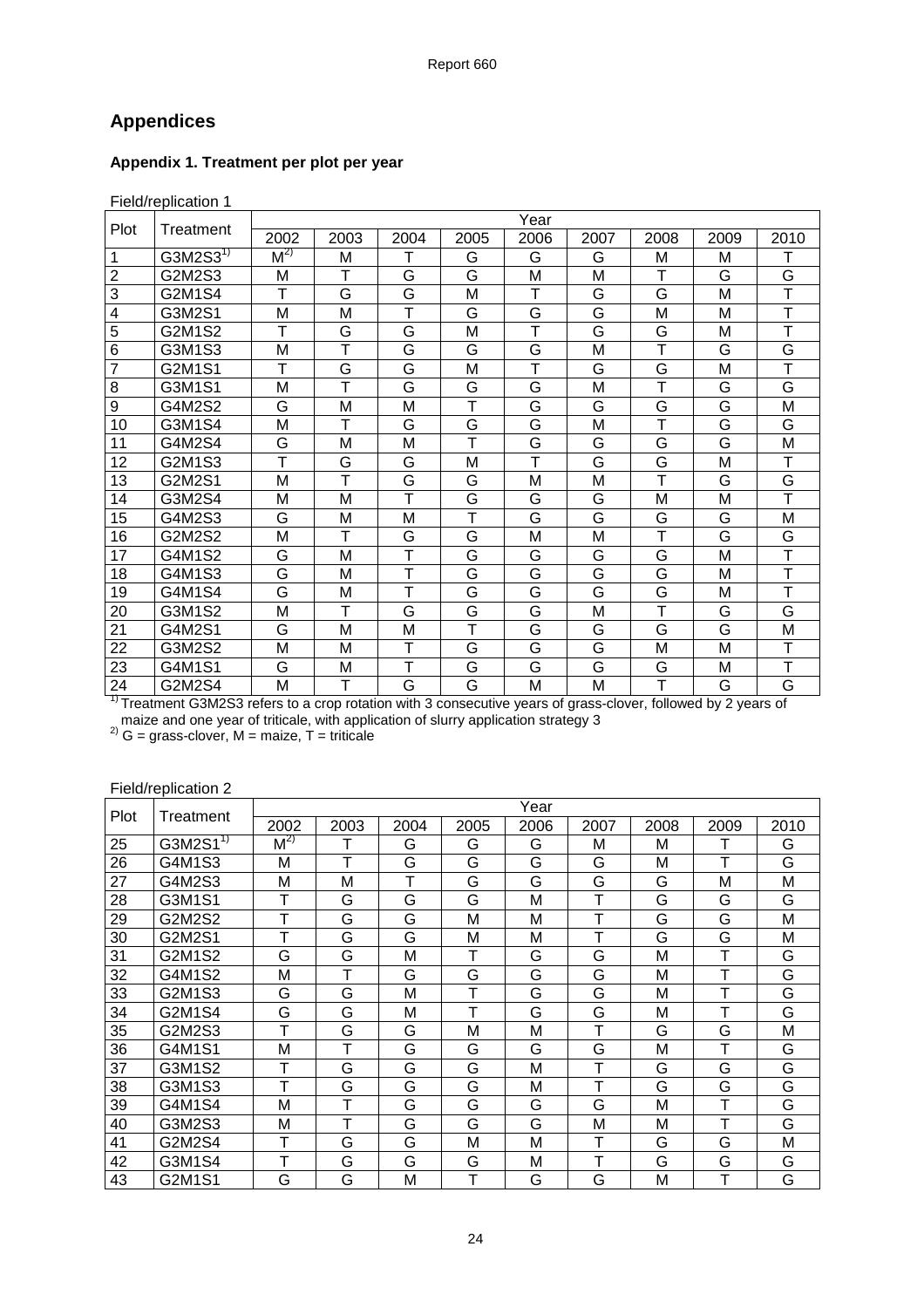| Plot | <sup>-</sup> reatment | Year |      |      |      |      |      |      |      |      |  |
|------|-----------------------|------|------|------|------|------|------|------|------|------|--|
|      |                       | 2002 | 2003 | 2004 | 2005 | 2006 | 2007 | 2008 | 2009 | 2010 |  |
| 44   | G3M2S2                | M    |      | G    | G    | u    | М    | М    |      | G    |  |
| 45   | G4M2S4                | M    | M    |      | G    | ت    | G    | G    | м    | М    |  |
| 46   | G4M2S1                | м    | M    |      | G    | ت    | G    | G    | М    | М    |  |
| 47   | G4M2S2                | м    | M    |      | G    | ت    | G    | G    | м    | М    |  |
| 48   | G3M2S4                | м    |      | G    | G    | ت    | М    | М    |      | G    |  |

<sup>1)</sup> Treatment G3M2S3 refers to a crop rotation with 3 consecutive years of grass-clover, followed by 2 years of maize and one year of triticale, with application of slurry application strategy 3

<sup>2)</sup> G = grass-clover, M = maize,  $T$  = triticale

#### Field/replication 3

| Plot | Treatment                 |                             |      |      |      | Year                    |      |      |      |                   |
|------|---------------------------|-----------------------------|------|------|------|-------------------------|------|------|------|-------------------|
|      |                           | 2002                        | 2003 | 2004 | 2005 | 2006                    | 2007 | 2008 | 2009 | 2010              |
| 49   | G3M1 $\overline{S4}^{17}$ | $\mathsf{G}^{\mathsf{2)} }$ | G    | G    | M    |                         | G    | G    | G    | M                 |
| 50   | G2M1S3                    | G                           | M    | т    | G    | G                       | M    | Т    | G    | G                 |
| 51   | G3M2S1                    | Τ                           | G    | G    | G    | M                       | M    | Ŧ    | G    | G                 |
| 52   | G4M1S3                    | T                           | G    | G    | G    | G                       | M    | Τ    | G    | G                 |
| 53   | G3M1S2                    | G                           | G    | G    | M    | T                       | G    | G    | G    | M                 |
| 54   | G4M2S1                    | M                           | т    | G    | G    | G                       | G    | M    | M    | т                 |
| 55   | G2M2S4                    | G                           | G    | M    | M    | T                       | G    | G    | M    | M                 |
| 56   | G4M1S4                    | Ŧ                           | G    | G    | G    | G                       | M    | Ŧ    | G    | G                 |
| 57   | G3M1S3                    | G                           | G    | G    | M    | T                       | G    | G    | G    | M                 |
| 58   | G4M2S4                    | M                           | T    | G    | G    | G                       | G    | М    | M    | T                 |
| 59   | G4M2S3                    | M                           | Ŧ    | G    | G    | G                       | G    | M    | М    | $\overline{\top}$ |
| 60   | G4M1S1                    | T                           | G    | G    | G    | G                       | M    | T    | G    | G                 |
| 61   | G2M2S3                    | G                           | G    | M    | M    | Т                       | G    | G    | M    | M                 |
| 62   | G3M1S1                    | G                           | G    | G    | M    | Т                       | G    | G    | G    | M                 |
| 63   | G2M2S2                    | G                           | G    | M    | M    | т                       | G    | G    | M    | M                 |
| 64   | G3M2S3                    | Ŧ                           | G    | G    | G    | M                       | M    | T    | G    | G                 |
| 65   | G2M1S4                    | G                           | M    | т    | G    | G                       | M    | т    | G    | G                 |
| 66   | G2M1S2                    | G                           | M    | т    | G    | G                       | M    | Ť    | G    | G                 |
| 67   | G4M2S2                    | M                           | т    | G    | G    | G                       | G    | M    | М    | т                 |
| 68   | G4M1S2                    | T                           | G    | G    | G    | G                       | M    | T    | G    | G                 |
| 69   | G2M2S1                    | G                           | G    | M    | M    | $\overline{\mathsf{T}}$ | G    | G    | M    | M                 |
| 70   | G3M2S2                    | Ŧ                           | G    | G    | G    | M                       | M    | Ŧ    | G    | G                 |
| 71   | G3M2S4                    | т                           | G    | G    | G    | М                       | M    | T    | G    | G                 |
| 72   | G2M1S1                    | G                           | M    | T    | G    | G                       | M    | T    | G    | G                 |

<sup>1)</sup> Treatment G3M2S3 refers to a crop rotation with 3 consecutive years of grass-clover, followed by 2 years of maize and one year of triticale, with application of slurry application strategy 3

<sup>2)</sup> G = grass-clover, M = maize, T = triticale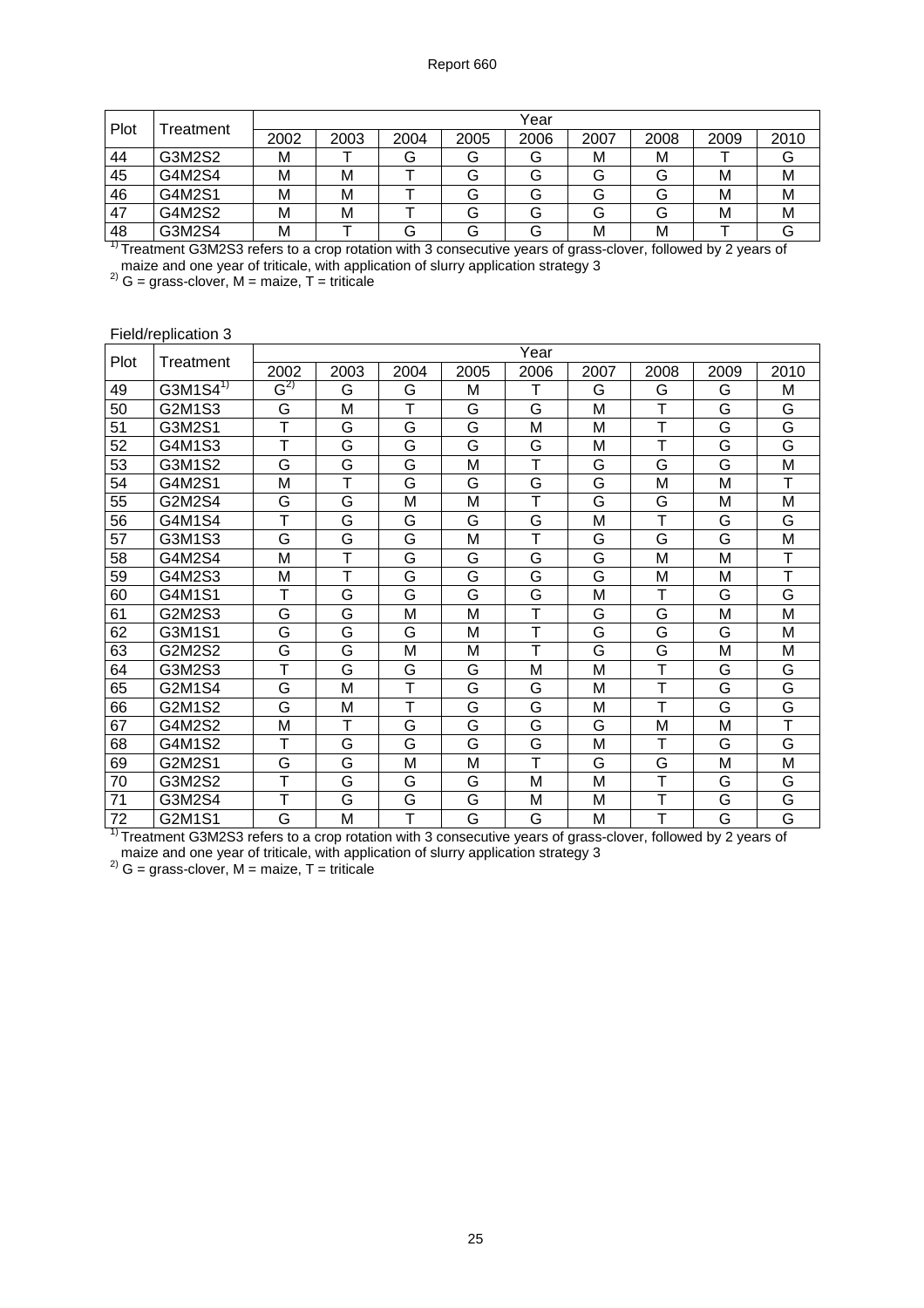# **Appendix 2. Layout of the plots per field**

|                                   |                |                 |                 | trees           |                |                 |          |
|-----------------------------------|----------------|-----------------|-----------------|-----------------|----------------|-----------------|----------|
|                                   |                |                 |                 |                 |                |                 |          |
|                                   |                | 14 m            |                 |                 | $21 \text{ m}$ |                 | oak tree |
| partially logged tree <u>18</u> m |                |                 |                 |                 |                |                 | 17 m     |
|                                   |                |                 | 24              |                 |                | 12              |          |
|                                   |                |                 | 23              |                 |                | 11              |          |
|                                   |                |                 | 22              |                 |                | 10              |          |
|                                   |                |                 | 21              |                 |                | 9               |          |
|                                   |                |                 | 20              |                 |                | 8 <sup>1</sup>  |          |
|                                   |                |                 | 19              |                 |                | 7               | South    |
|                                   |                |                 | 18              |                 |                | $6 \mid$        |          |
|                                   |                |                 | 17              |                 |                | 5 <sup>1</sup>  |          |
|                                   |                |                 | 16              |                 |                | $\vert 4 \vert$ |          |
|                                   |                |                 | $\overline{15}$ |                 |                | دى              |          |
|                                   |                |                 | 14              |                 |                | $\overline{2}$  |          |
|                                   | 6 <sub>m</sub> |                 | 13              | 15 <sub>m</sub> |                | $\mathbf{1}$    |          |
|                                   |                | 15 <sub>m</sub> |                 |                 |                |                 |          |

# **Field 1-2, 'de Es' (first replication)**

# **Field 13-15 (second replication)**

|                | 15 <sub>m</sub> |                 |       |
|----------------|-----------------|-----------------|-------|
| 6 <sub>m</sub> |                 | 48              |       |
|                |                 | 47              |       |
|                |                 | $\overline{46}$ |       |
|                |                 | $\overline{45}$ |       |
|                |                 | $\overline{44}$ |       |
|                |                 | $\overline{43}$ |       |
|                |                 | 42              |       |
|                |                 | $\overline{41}$ |       |
|                |                 | 40              |       |
|                |                 | $\overline{39}$ |       |
|                |                 | $\overline{38}$ |       |
|                |                 | $\overline{37}$ | North |
|                |                 | 36              |       |
|                |                 | $\overline{35}$ |       |
|                |                 | $\overline{34}$ |       |
|                |                 | $\overline{33}$ |       |
|                |                 | $\overline{32}$ |       |
|                |                 | $\overline{31}$ |       |
|                |                 | $\overline{30}$ |       |
|                |                 | 29              |       |
|                |                 | $\overline{28}$ |       |
|                |                 | $\overline{27}$ |       |
|                |                 | $\overline{26}$ |       |
|                |                 | $\overline{25}$ |       |
|                |                 |                 |       |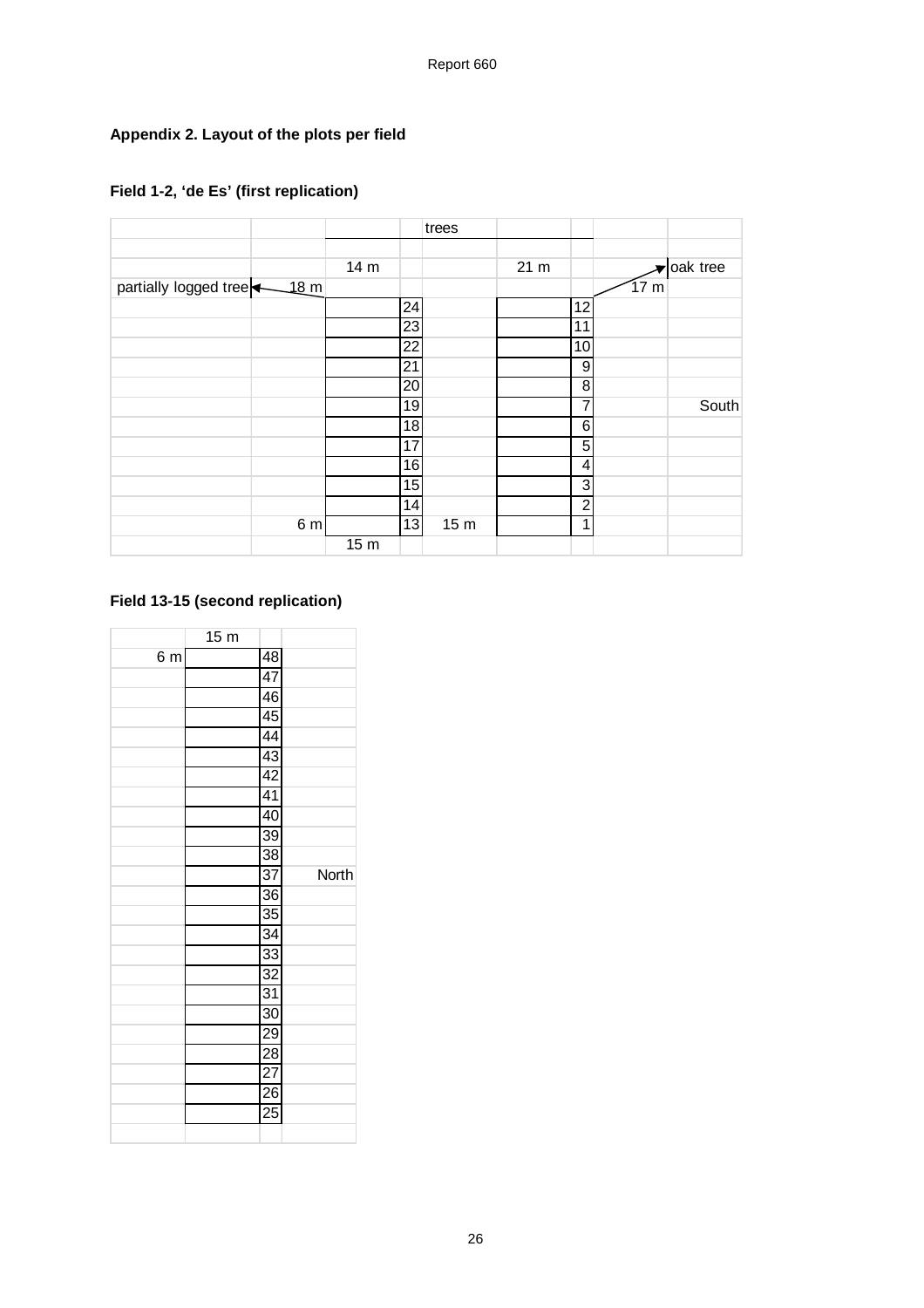# **Field 23-24 (third replication)**

|     | 15 <sub>m</sub> |                 |                 |    |       |
|-----|-----------------|-----------------|-----------------|----|-------|
| 6 m |                 | 72              | 15 <sub>m</sub> | 60 |       |
|     |                 | 71              |                 | 59 |       |
|     |                 | $\overline{70}$ |                 | 58 |       |
|     |                 | 69              |                 | 57 |       |
|     |                 | 68              |                 | 56 |       |
|     |                 | 67              |                 | 55 | North |
|     |                 | 66              |                 | 54 |       |
|     |                 | 65              |                 | 53 |       |
|     |                 | 64              |                 | 52 |       |
|     |                 | 63              |                 | 51 |       |
|     |                 | 62              |                 | 50 |       |
|     |                 | 61              |                 | 49 |       |
|     |                 |                 |                 |    |       |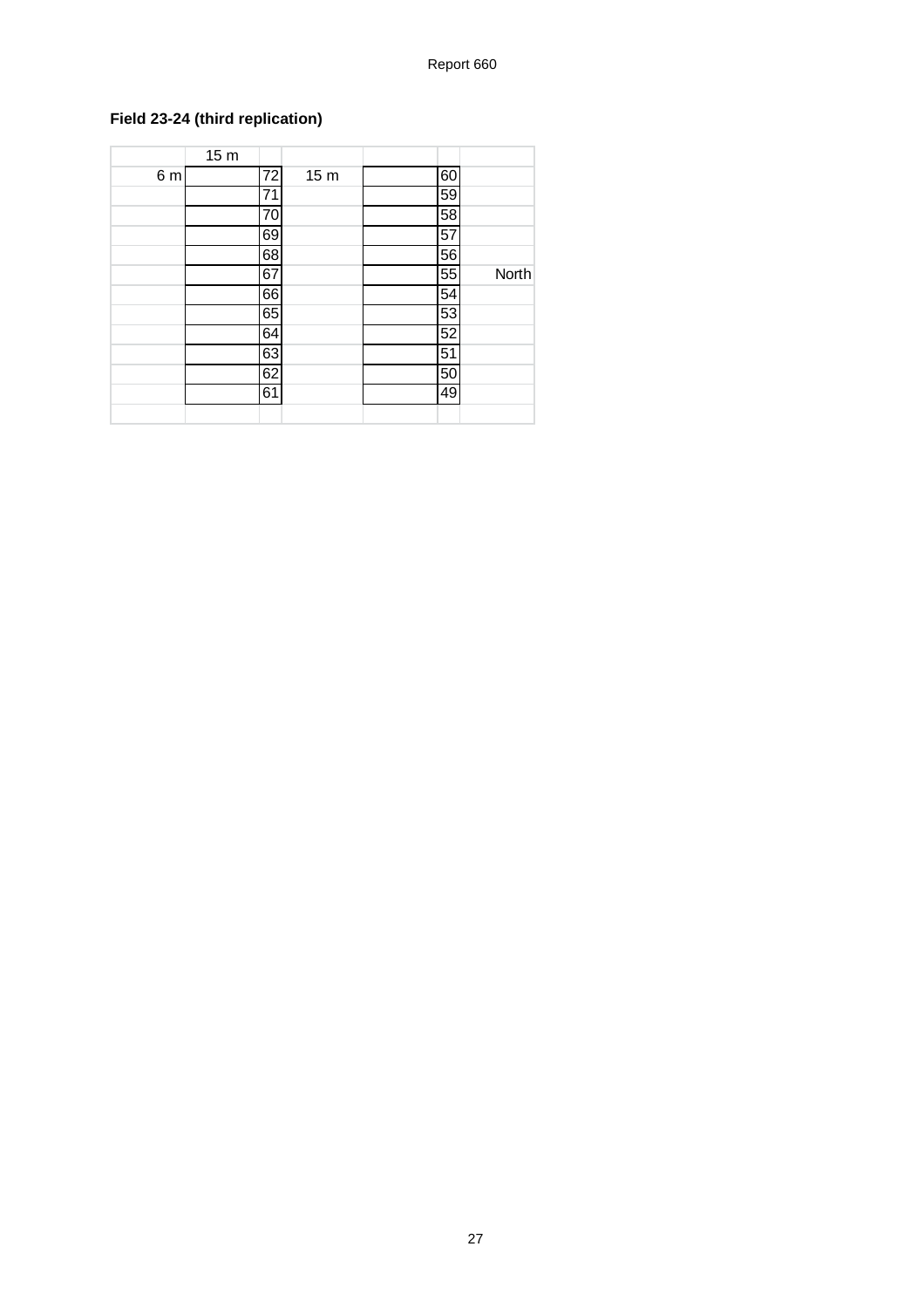#### **Appendix 3. REML analysis yield**

| Legend of model terms for yield and N uptake: |                                                                                                            |
|-----------------------------------------------|------------------------------------------------------------------------------------------------------------|
| Oogstnr:                                      | effect of number of consecutive harvest in a growing season (e.g. for the first year of maize, pre-        |
|                                               | harvest of grass-clover is harvest nr. 1 and main crop maize is harvest nr. 2                              |
| Vjaar:                                        | effect of number of years the experiment is running (vjaar is 1 for 2002, 2 for 2003, etc.)                |
| Type:                                         | effect of type of main crop grown (grass-clover, maize or triticale)                                       |
| Stype:                                        | effect of type of crop grown (irrespective of being main crop or side-crop)                                |
| Bemestingsstrategie:                          | effect of slurry application strategy                                                                      |
| Naoogst GK:                                   | effect for harvest of grass-clover after triticale                                                         |
| TnaGK:                                        | effect for harvest of triticale after grass-clover instead of maize (only applies to the first year of the |
|                                               | experiment)                                                                                                |
| SecondiaarGK:                                 | effect of growing grass-clover for the second year                                                         |
| SecondiaarGK:                                 | effect of growing grass-clover for the third year                                                          |
| SecondiaarGK:                                 | effect of growing grass-clover for the fourth year                                                         |
| Perceel:                                      | effect of field                                                                                            |
| Jaar:                                         | effect of year                                                                                             |
| Blok:                                         | effect of replication/block                                                                                |

Calculation example: yield of the second harvest of the third year of grass-clover in 2009 for treatment G3M1S4 with start of the first year of grass-clover in 2002:

= inverse ln (8.052 (Constant) – 0.2579 (second harvest nr of grass-clover) + (-0.05307 x 8) (8 years effect of vjaar) + 0.02124 x 8 (8 years effect of slurry application strategy 4) + (0.01368 x 8) (8 years effect of interaction between 3 years of grass-clover and 1 year of maize) – 0.0126 (effect of the third year of grass-clover)) = inverse ln (7.6363) = 2072 kg ha<sup>-1</sup>.

# **Response variate: LOG(yield)**  Fixed model: Constant + Oogstnr.stype + vjaar + vjaar.Bemestingsstrategie + vjaar.Mais.Gras + naoogstGK + TnaGK + secondjaarGK + thirdjaarGK + fourthjaarGK

| Random model: | Perceel + Jaar + Perceel. Blok + Perceel. Jaar + Perceel. Blok. Veldnr + |
|---------------|--------------------------------------------------------------------------|
|               | Perceel.Blok.Jaar + Perceel.Blok.Veldnr.Jaar +                           |
|               | Perceel.Blok.Veldnr.Jaar.Oogstnr + Jaar.Type + Jaar.Oogstnr.Type +       |
|               | Jaar.Type.stype + Jaar.Oogstnr.Type.stype                                |

Number of units: 2205 (35 units excluded due to zero weights or missing values)

Perceel.Blok.Veldnr.Jaar.Oogstnr used as residual term Sparse algorithm with AI optimisation Covariates not centred

#### Estimated variance components

| Random term              | component | S.e.    |
|--------------------------|-----------|---------|
| Perceel                  | 0.00622   | 0.00770 |
| Jaar                     | 0.00905   | 0.01099 |
| Perceel.Blok             | 0.00022   | 0.00149 |
| Perceel.Jaar             | 0.00829   | 0.00424 |
| Perceel.Blok.Veldnr      | 0.00312   | 0.00108 |
| Perceel.Blok.Jaar        | 0.01168   | 0.00262 |
| Perceel.Blok.Veldnr.Jaar |           |         |
|                          | 0.00000   | bound   |
| Jaar.Type                | 0.00141   | 0.00926 |
| Jaar.Oogstnr.Type        | 0.00000   | bound   |
| Jaar.Type.stype          | 0.00000   | bound   |
| Jaar.Oogstnr.Type.stype  | 0.05454   | 0.01117 |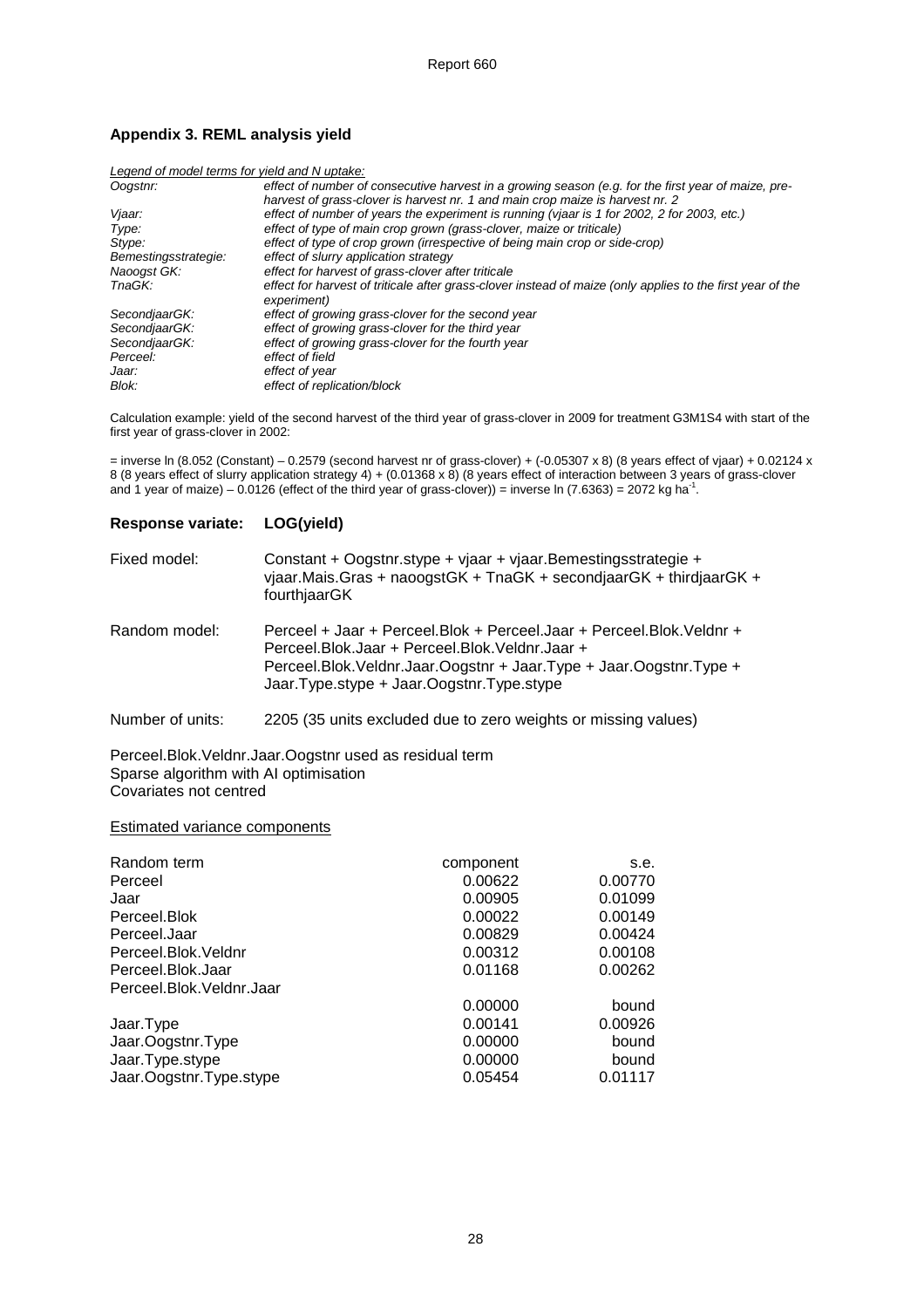#### Residual variance model

| Term                                                                                                                                                                                                         | Factor | Model(order)                                                                                        | Parameter                                 |                                                                                                 | Estimate                                                                       | s.e.                                                                                          |
|--------------------------------------------------------------------------------------------------------------------------------------------------------------------------------------------------------------|--------|-----------------------------------------------------------------------------------------------------|-------------------------------------------|-------------------------------------------------------------------------------------------------|--------------------------------------------------------------------------------|-----------------------------------------------------------------------------------------------|
| Perceel.Blok.Veldnr.Jaar.Oogstnr                                                                                                                                                                             |        | Identity                                                                                            | Sigma <sub>2</sub>                        |                                                                                                 | 0.0728                                                                         | 0.00234                                                                                       |
| <b>Tests for fixed effects</b>                                                                                                                                                                               |        |                                                                                                     |                                           |                                                                                                 |                                                                                |                                                                                               |
| Sequentially adding terms to fixed model                                                                                                                                                                     |        |                                                                                                     |                                           |                                                                                                 |                                                                                |                                                                                               |
| Fixed term<br>Oogstnr.stype<br>vjaar<br>vjaar.Bemestingsstrategie<br>vjaar.Mais.Gras<br>naoogstGK<br>TnaGK<br>secondjaarGK<br>thirdjaarGK<br>fourthjaarGK<br>Dropping individual terms from full fixed model |        | <b>Wald statistic</b><br>1108.34<br>4.16<br>30.14<br>9.06<br>61.24<br>7.11<br>12.43<br>0.05<br>3.19 | n.d.f.<br>7<br>1<br>3<br>5<br>1<br>1<br>1 | <b>F</b> statistic<br>156.84<br>4.16<br>10.05<br>1.81<br>61.24<br>7.11<br>12.43<br>0.05<br>3.19 | d.d.f.<br>62.4<br>7.1<br>120.7<br>20.1<br>56.0<br>29.8<br>95.5<br>87.8<br>82.3 | F pr<br>< 0.001<br>0.080<br>< 0.001<br>0.156<br>< 0.001<br>0.012<br>< 0.001<br>0.818<br>0.078 |
| Fixed term<br>Oogstnr.stype<br>vjaar.Bemestingsstrategie<br>vjaar.Mais.Gras<br>naoogstGK<br>TnaGK<br>secondjaarGK<br>thirdjaarGK<br>fourthjaarGK                                                             |        | <b>Wald statistic</b><br>882.62<br>30.12<br>9.44<br>60.57<br>6.56<br>8.15<br>0.07<br>3.19           | n.d.f.<br>7<br>3<br>5<br>1<br>1           | <b>F</b> statistic<br>124.89<br>10.04<br>1.89<br>60.57<br>6.56<br>8.15<br>0.07<br>3.19          | d.d.f.<br>62.4<br>120.7<br>20.1<br>56.0<br>29.8<br>95.5<br>87.8<br>82.3        | F pr<br>< 0.001<br>< 0.001<br>0.142<br>< 0.001<br>0.016<br>0.005<br>0.794<br>0.078            |

Message: denominator degrees of freedom for approximate F-tests are calculated using numerical derivatives ignoring fixed/boundary/singular variance parameters.

3459 vdisp [pr=eff,dev]

Deviance: -2\*Log-Likelihood

| Deviance   | d.f. |
|------------|------|
| $-2952.27$ | 2171 |

Note: deviance omits constants which depend on fixed model fitted.

#### Table of effects for Constant

8.052 Standard error: 0.1237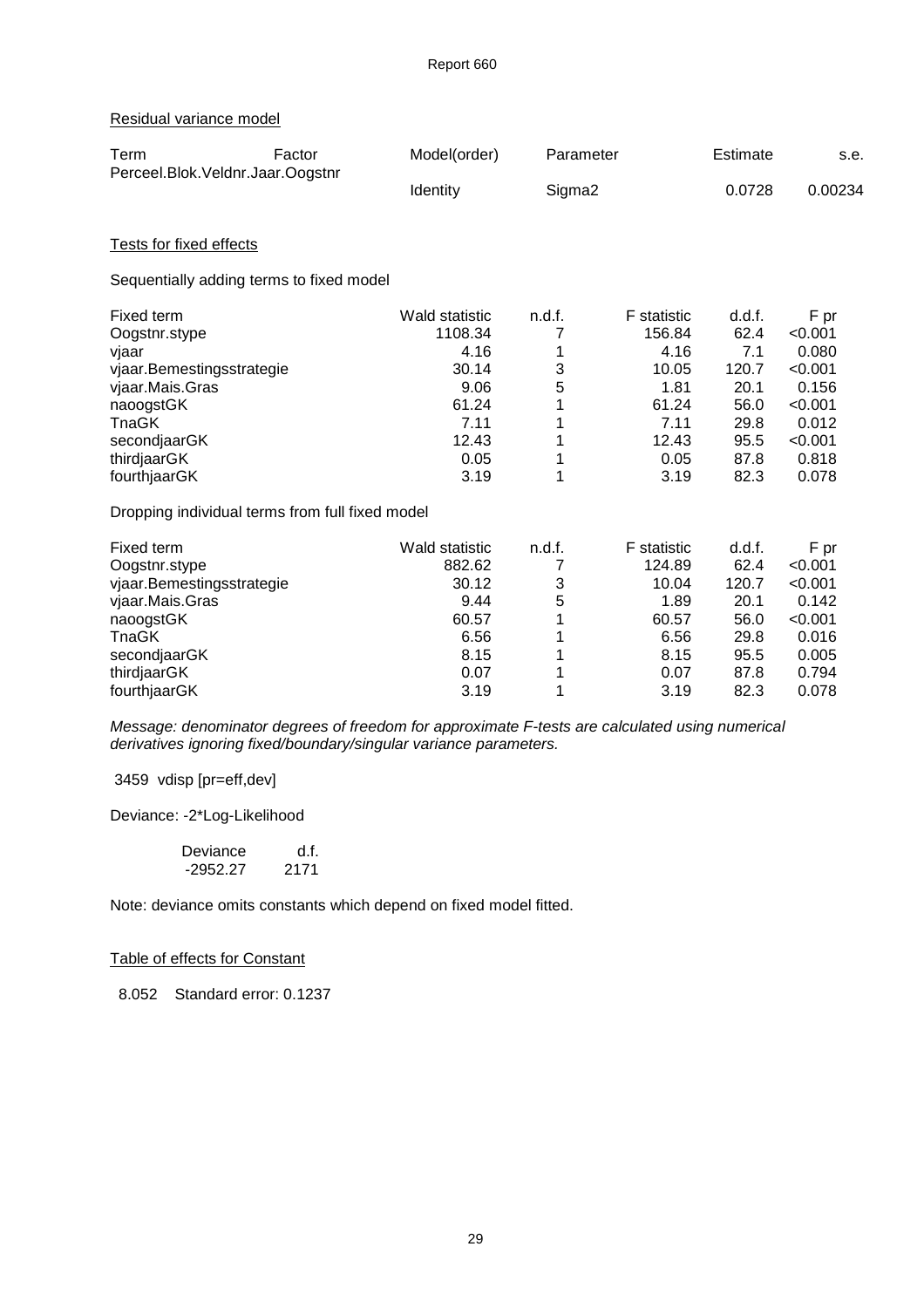#### Table of effects for Oogstnr.stype

| stype<br>Oogstnr | ak        | m       |         |
|------------------|-----------|---------|---------|
|                  | 0.0000    | 1.5423  | 1.0363  |
| 2                | $-0.2579$ | 1.6226  | $\star$ |
| 3                | $-0.4603$ | $\star$ | $\star$ |
| 4                | $-0.4611$ | $\star$ | $\star$ |
| 5                | $-1.0975$ | $\star$ | $\star$ |

Standard errors of differences

| Average: | 0.1155  |
|----------|---------|
| Maximum: | 0.1345  |
| Minimum: | 0.09659 |

Average variance of differences: 0.01346

#### Table of effects for vjaar

-0.05307 Standard error: 0.019183

#### Table of effects for vjaar.Bemestingsstrategie

| Bemestingsstrategie                                                      | 0.00000             |                                  | 2<br>0.00945       | 3<br>0.01290 | 4<br>0.02124            |
|--------------------------------------------------------------------------|---------------------|----------------------------------|--------------------|--------------|-------------------------|
| Standard errors of differences                                           |                     |                                  |                    |              |                         |
| Average:<br>Maximum:<br>Minimum:<br>Table of effects for vjaar.Mais.Gras |                     | 0.003924<br>0.003926<br>0.003923 |                    |              |                         |
| Gras<br>Mais                                                             | 1<br>$\overline{2}$ | 2<br>0.00000<br>0.01619          | 0.01368<br>0.02267 | 3            | 4<br>0.01214<br>0.01848 |

#### Standard errors of differences

| Average: | 0.008140 |
|----------|----------|
| Maximum: | 0.008491 |
| Minimum: | 0.007779 |

#### Table of effects for naoogstGK

-0.9481 Standard error: 0.12182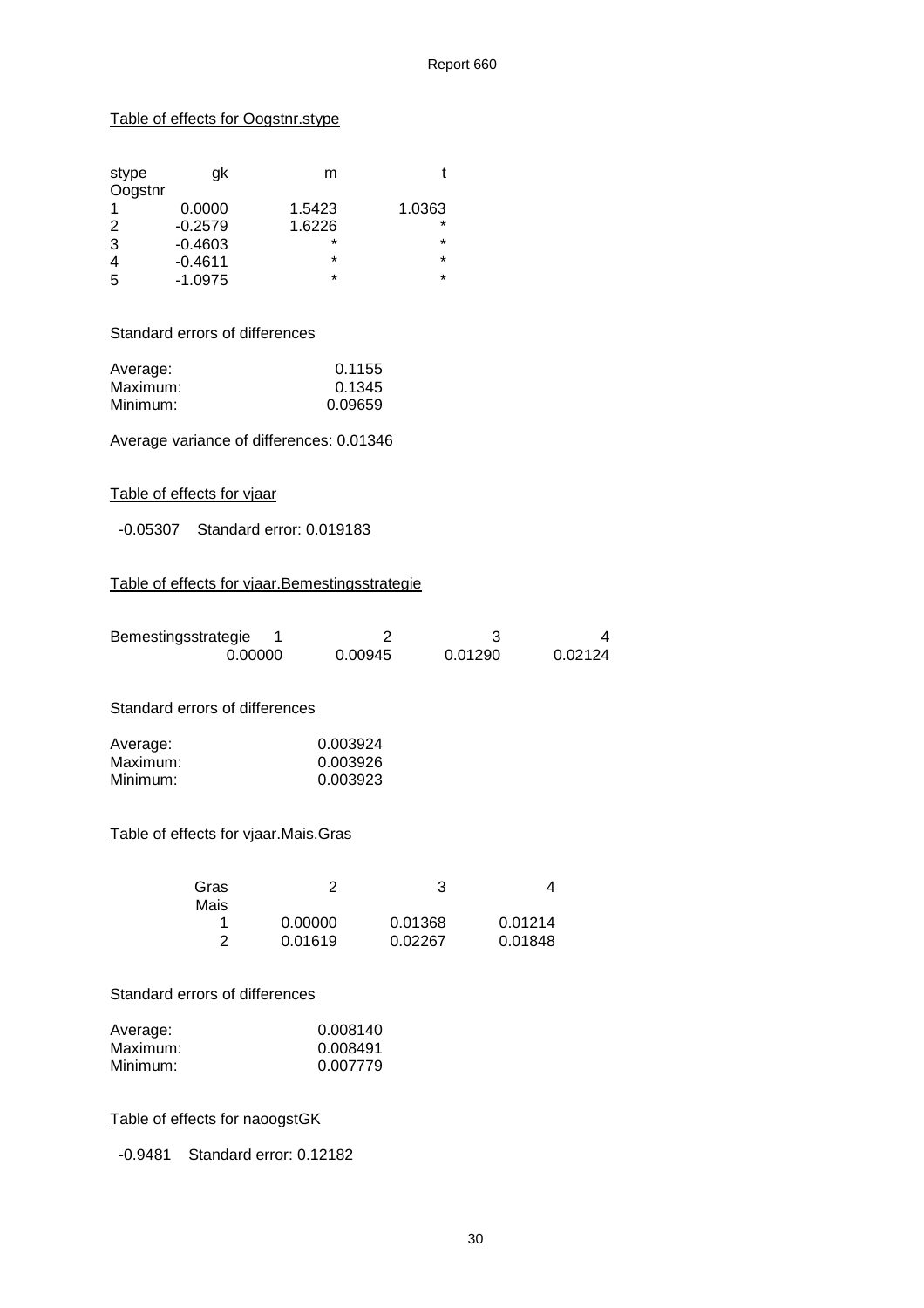#### Table of effects for TnaGK

0.5521 Standard error: 0.21559

#### Table of effects for secondjaarGK

0.1099 Standard error: 0.03850

#### Table of effects for thirdjaarGK

-0.01262 Standard error: 0.048192

#### Table of effects for fourthjaarGK

-0.1178 Standard error: 0.06602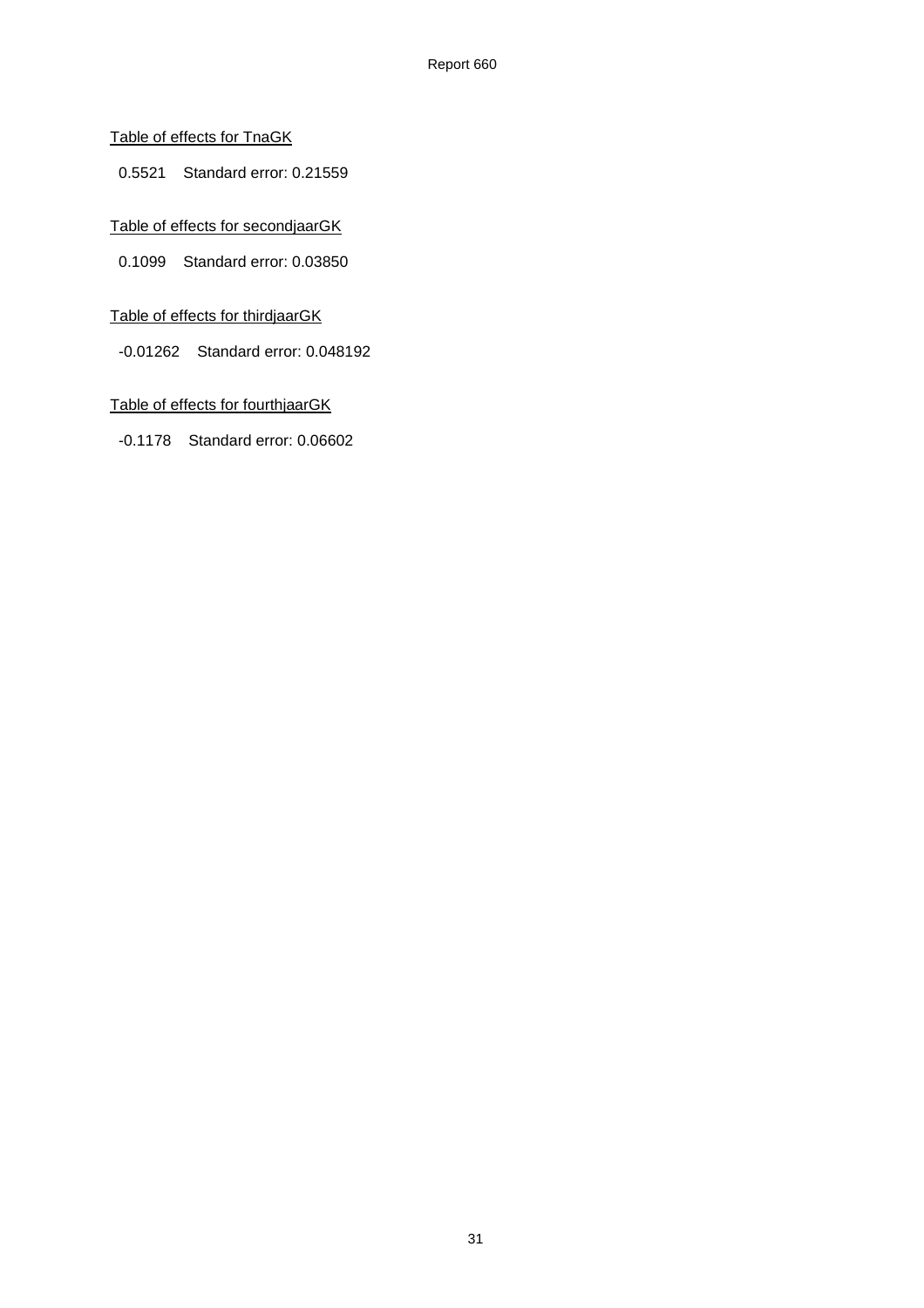| Response variate:                                                                                                                                | LOG(N uptake)                                                                                                                        |                                                                                                                                                                                                                  |                                                |                                                                                |                                                                         |                                                                                      |
|--------------------------------------------------------------------------------------------------------------------------------------------------|--------------------------------------------------------------------------------------------------------------------------------------|------------------------------------------------------------------------------------------------------------------------------------------------------------------------------------------------------------------|------------------------------------------------|--------------------------------------------------------------------------------|-------------------------------------------------------------------------|--------------------------------------------------------------------------------------|
| Fixed model:                                                                                                                                     | Constant + Oogstnr.stype + vjaar + vjaar.Bemestingsstrategie +<br>vjaar.Mais.Gras + naoogstGK + TnaGK + secondjaarGK + thirdjaarGK + |                                                                                                                                                                                                                  |                                                |                                                                                |                                                                         |                                                                                      |
| Random model:                                                                                                                                    |                                                                                                                                      | fourthjaarGK<br>Perceel + Jaar + Perceel. Blok + Perceel. Jaar + Perceel. Blok. Veldnr +<br>Perceel.Blok.Jaar + Perceel.Blok.Veldnr.Jaar +<br>Perceel.Blok.Veldnr.Jaar.Oogstnr + Jaar.Type + Jaar.Oogstnr.Type + |                                                |                                                                                |                                                                         |                                                                                      |
| Number of units:                                                                                                                                 | Jaar.Type.stype + Jaar.Oogstnr.Type.stype<br>2199 (41 units excluded due to zero weights or missing values)                          |                                                                                                                                                                                                                  |                                                |                                                                                |                                                                         |                                                                                      |
| Perceel.Blok.Veldnr.Jaar.Oogstnr used as residual term<br>Sparse algorithm with AI optimisation<br>Covariates not centred                        |                                                                                                                                      |                                                                                                                                                                                                                  |                                                |                                                                                |                                                                         |                                                                                      |
| <b>Estimated variance components</b>                                                                                                             |                                                                                                                                      |                                                                                                                                                                                                                  |                                                |                                                                                |                                                                         |                                                                                      |
| Random term<br>Perceel<br>Jaar<br>Perceel.Blok<br>Perceel.Jaar<br>Perceel.Blok.Veldnr<br>Perceel.Blok.Jaar<br>Perceel.Blok.Veldnr.Jaar           |                                                                                                                                      | component<br>0.00715<br>0.00813<br>0.00180<br>0.01040<br>0.00536<br>0.02129                                                                                                                                      |                                                | s.e.<br>0.00950<br>0.01268<br>0.00312<br>0.00583<br>0.00184<br>0.00444         |                                                                         |                                                                                      |
| Jaar.Type<br>Jaar.Oogstnr.Type<br>Jaar.Type.stype<br>Jaar.Oogstnr.Type.stype                                                                     |                                                                                                                                      | 0.00804<br>0.00000<br>0.00000<br>0.01361<br>0.04561                                                                                                                                                              |                                                | 0.00214<br>bound<br>bound<br>0.01378<br>0.01068                                |                                                                         |                                                                                      |
| Residual variance model                                                                                                                          |                                                                                                                                      |                                                                                                                                                                                                                  |                                                |                                                                                |                                                                         |                                                                                      |
| Term                                                                                                                                             | Factor                                                                                                                               | Model(order)                                                                                                                                                                                                     | Parameter                                      |                                                                                | Estimate                                                                | s.e.                                                                                 |
| Perceel.Blok.Veldnr.Jaar.Oogstnr                                                                                                                 |                                                                                                                                      | Identity                                                                                                                                                                                                         | Sigma <sub>2</sub>                             |                                                                                | 0.0795                                                                  | 0.00281                                                                              |
| Tests for fixed effects                                                                                                                          |                                                                                                                                      |                                                                                                                                                                                                                  |                                                |                                                                                |                                                                         |                                                                                      |
| Sequentially adding terms to fixed model                                                                                                         |                                                                                                                                      |                                                                                                                                                                                                                  |                                                |                                                                                |                                                                         |                                                                                      |
| Fixed term<br>Oogstnr.stype<br>vjaar<br>vjaar.Bemestingsstrategie<br>vjaar.Mais.Gras<br>naoogstGK<br><b>TnaGK</b><br>secondjaarGK<br>thirdjaarGK |                                                                                                                                      | Wald statistic<br>267.69<br>6.53<br>20.23<br>8.31<br>25.42<br>5.70<br>21.68<br>1.30                                                                                                                              | n.d.f.<br>7<br>1<br>3<br>5<br>1<br>1<br>1<br>1 | F statistic<br>37.73<br>6.53<br>6.74<br>1.66<br>25.42<br>5.70<br>21.68<br>1.30 | d.d.f.<br>60.7<br>7.0<br>122.2<br>23.4<br>54.5<br>62.6<br>106.5<br>97.9 | F pr<br>< 0.001<br>0.038<br>< 0.001<br>0.183<br>< 0.001<br>0.020<br>< 0.001<br>0.257 |

# **Appendix 4. REML analysis N uptake**

margaan China<br>fourthjaarGK

thirdjaarGK 1.30 1 1.30 97.9 0.257<br>
fourthjaarGK 2.49 1 2.49 92.2 0.118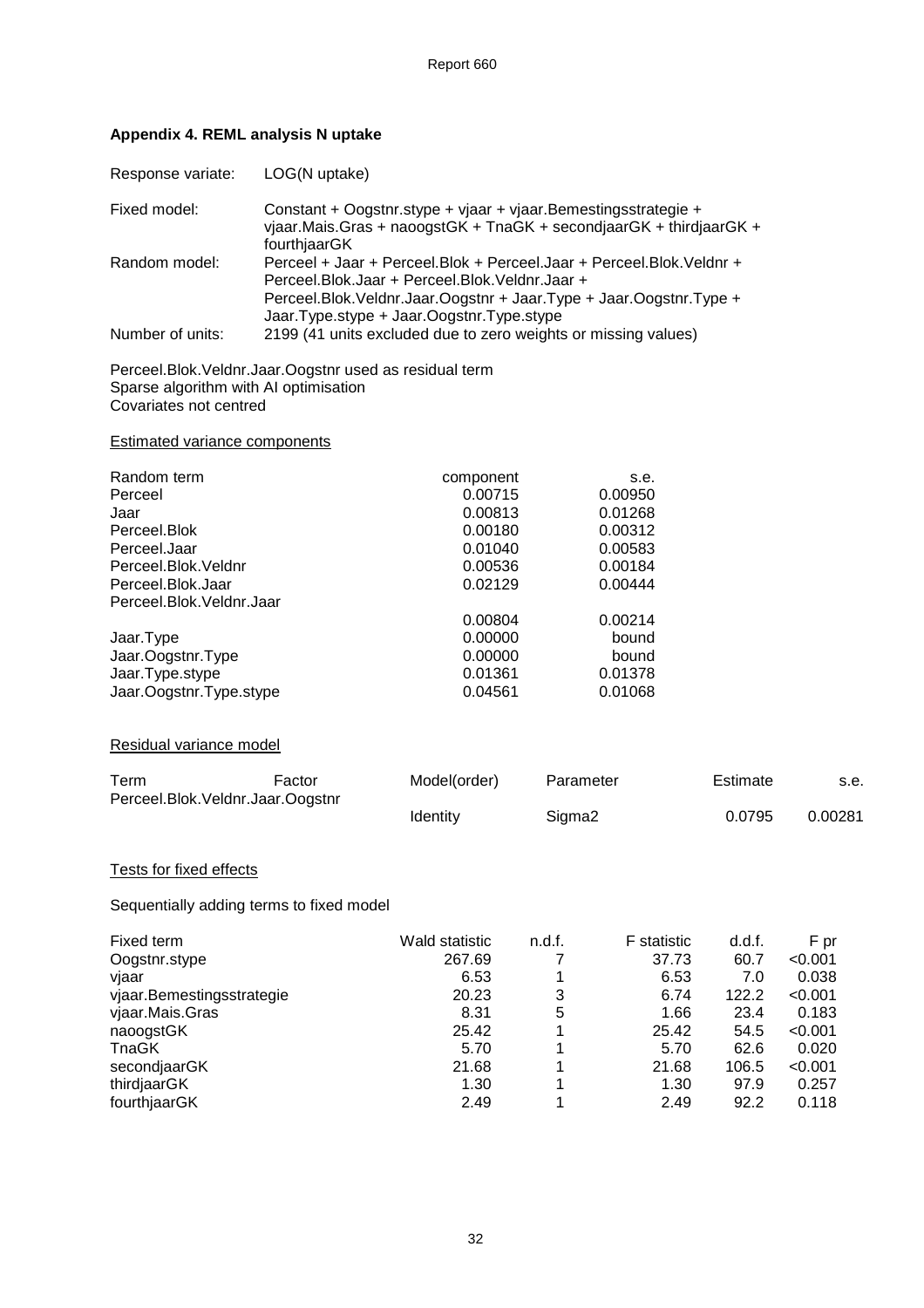Dropping individual terms from full fixed model

| Fixed term                | Wald statistic | n.d.f. | <b>F</b> statistic | d.d.f. | F pr    |
|---------------------------|----------------|--------|--------------------|--------|---------|
| Oogstnr.stype             | 206.77         |        | 29.15              | 60.7   | < 0.001 |
| vjaar.Bemestingsstrategie | 20.25          | 3      | 6.75               | 122.2  | < 0.001 |
| vjaar.Mais.Gras           | 7.06           | 5      | 1.41               | 23.4   | 0.257   |
| naoogstGK                 | 22.88          |        | 22.88              | 54.5   | < 0.001 |
| TnaGK                     | 5.00           |        | 5.00               | 62.6   | 0.029   |
| secondjaarGK              | 18.05          |        | 18.05              | 106.5  | < 0.001 |
| thirdjaarGK               | 0.45           |        | 0.45               | 97.9   | 0.503   |
| fourthjaarGK              | 2.49           |        | 2.49               | 92.2   | 0.118   |

Message: denominator degrees of freedom for approximate F-tests are calculated using numerical derivatives ignoring fixed/boundary/singular variance parameters.

 3468 3469 3470 vdisp [pr=eff,dev]

Deviance: -2\*Log-Likelihood

| Deviance   | d.f. |
|------------|------|
| $-2564.44$ | 2165 |

Note: deviance omits constants which depend on fixed model fitted.

#### Table of effects for Constant

4.410 Standard error: 0.1326

#### Table of effects for Oogstnr.stype

| stype   | gk        | m       |         |
|---------|-----------|---------|---------|
| Oogstnr |           |         |         |
|         | 0.0000    | 0.7615  | 0.2412  |
| 2       | $-0.2657$ | 0.8588  | $\star$ |
| 3       | $-0.3028$ | $\star$ | $\star$ |
| 4       | $-0.2153$ | $\star$ | $\star$ |
| 5       | $-0.7564$ | $\star$ | $\star$ |

Standard errors of differences

| Average: | 0.1171  |
|----------|---------|
| Maximum: | 0.1445  |
| Minimum: | 0.09222 |

Average variance of differences: 0.01397

#### Table of effects for vjaar

-0.07021 Standard error: 0.021407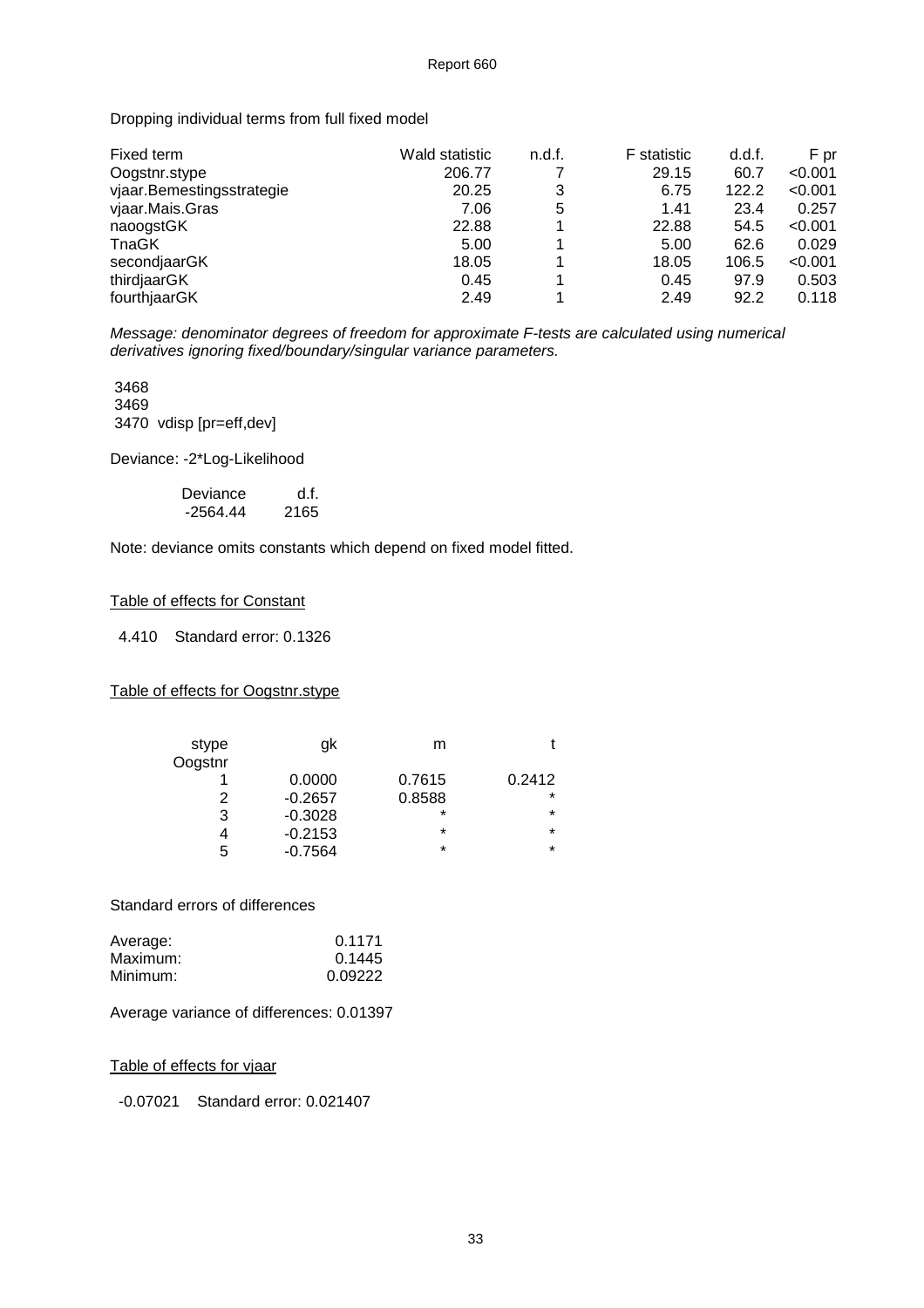#### Table of effects for vjaar.Bemestingsstrategie

| Bemestingsstrategie                    | 4<br>0.00000                     | $\overline{2}$<br>0.01244 | 3<br>0.01000 | 4<br>0.02222 |
|----------------------------------------|----------------------------------|---------------------------|--------------|--------------|
| Standard errors of differences         |                                  |                           |              |              |
| Average:<br>Maximum:<br>Minimum:       | 0.004968<br>0.004971<br>0.004966 |                           |              |              |
| Table of effects for vjaar. Mais. Gras |                                  |                           |              |              |
| Gras<br>Mais                           | 2                                | 3                         | 4            |              |

| Mais |         |         |         |
|------|---------|---------|---------|
|      | 0.00000 | 0.01781 | 0.01211 |
|      | 0.02451 | 0.02330 | 0.02376 |

#### Standard errors of differences

| Average: | 0.01143 |
|----------|---------|
| Maximum: | 0.01183 |
| Minimum: | 0.01097 |

#### Table of effects for naoogstGK

-0.6296 Standard error: 0.13164

#### Table of effects for TnaGK

0.5176 Standard error: 0.23146

#### Table of effects for secondjaarGK

0.2142 Standard error: 0.05041

#### Table of effects for thirdjaarGK

0.04281 Standard error: 0.063630

#### Table of effects for fourthjaarGK

-0.1373 Standard error: 0.08709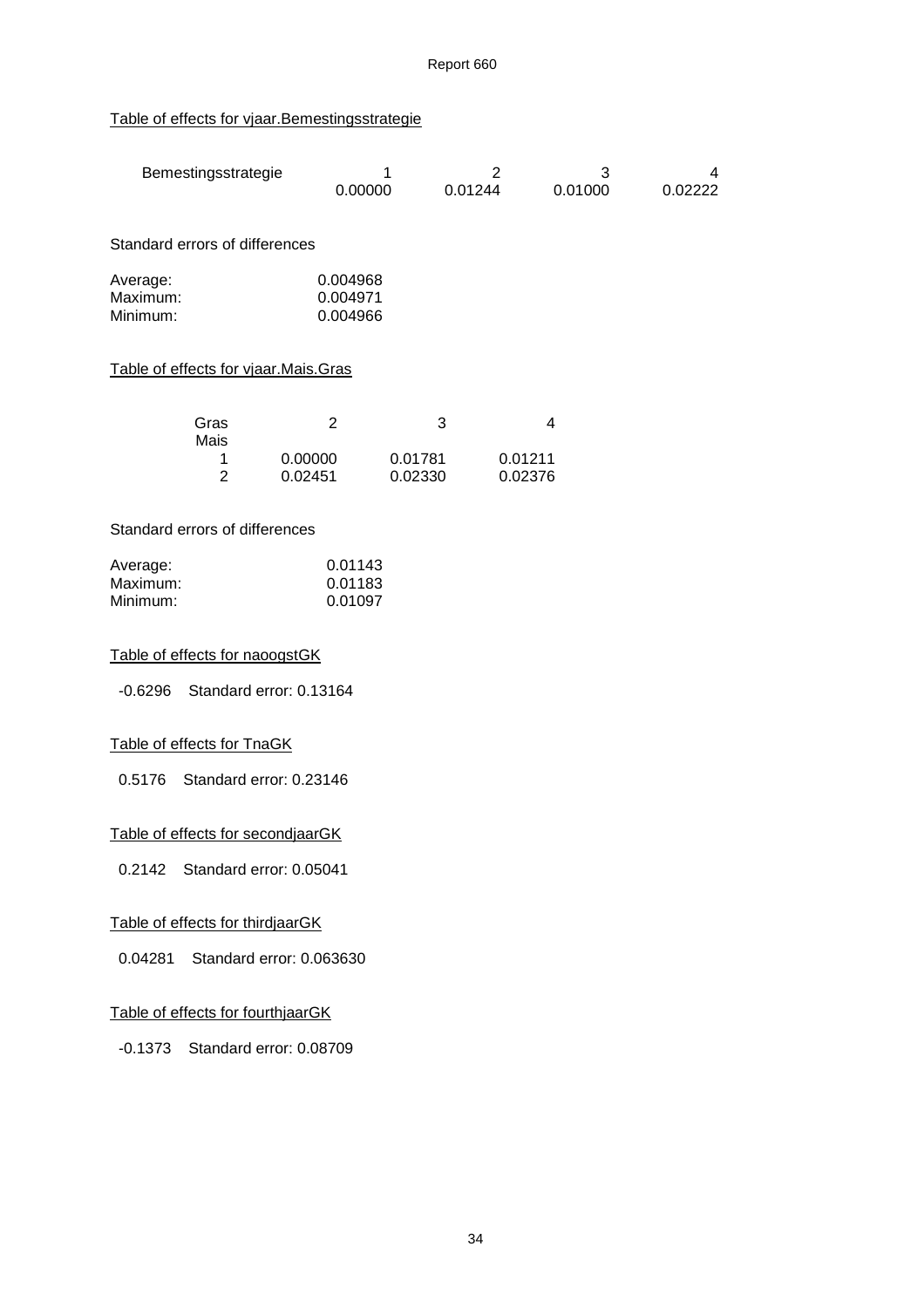#### **Appendix 5. REML analysis soil mineral N**

|                      | Legend of model terms for soil characteristics mineral N, organic matter and organic N:                    |
|----------------------|------------------------------------------------------------------------------------------------------------|
| Laag:                | effect of soil layer (0 to 30 cm, 30 to 60 cm, 60 to 90 cm)                                                |
| Type:                | effect of type of main crop grown (grass-clover, maize or triticale)                                       |
| Vjaar:               | effect of number of years the experiment is running (vjaar is 1 for 2002, 2 for 2003, etc.)                |
| Bemestingsstrategie: | effect of slurry application strategy                                                                      |
| Mais:                | effect of main crop maize                                                                                  |
| Gras:                | effect of main crop grass-clover                                                                           |
| msecondjaarMais:     | effect of growing maize after maize in the second year                                                     |
| TnaGK:               | effect for harvest of triticale after grass-clover instead of maize (only applies to the first year of the |
|                      | experiment)                                                                                                |
| SecondjaarGK:        | effect of growing grass-clover for the second year                                                         |
| SecondiaarGK:        | effect of growing grass-clover for the third year                                                          |
| SecondiaarGK:        | effect of growing grass-clover for the fourth year                                                         |
| Perceel:             | effect of field                                                                                            |
| Jaar:                | effect of year                                                                                             |
| Blok:                | effect of replication/block                                                                                |

#### **Response variate: LOG(soil mineral N)**

Fixed model: Constant + laag + Type + laag.Type + vjaar + laag.vjaar + vjaar.Bemestingsstrategie + vjaar.Mais + vjaar.Gras + msecondjaarMAIS + TnaGK + secondjaarGK + thirdjaarGK + fourthjaarGK Perceel + Blok + Veldnr + Perceel.laag + Blok.laag + Veldnr.laag + Jaar + Perceel.Jaar + Blok.Jaar + Veldnr.Jaar + laag.Jaar + laag.Jaar.Type + Blok.laag.Jaar Number of units:

Separate residual terms for each level of experiment factor: laag

Sparse algorithm with AI optimisation Covariates not centred

#### Estimated variance components

| Random term    | component | s.e.   |
|----------------|-----------|--------|
| Perceel        | 0.0000    | bound  |
| <b>Blok</b>    | 0.0000    | bound  |
| Veldnr         | 0.0070    | 0.0030 |
| Perceel.laag   | 0.0028    | 0.0027 |
| Blok.laag      | 0.0000    | bound  |
| Veldnr.laag    | 0.0000    | bound  |
| Jaar           | 0.0000    | bound  |
| Perceel.Jaar   | 0.0308    | 0.0138 |
| Blok.Jaar      | 0.0496    | 0.0106 |
| Veldnr.Jaar    | 0.0382    | 0.0049 |
| laag.Jaar      | 0.0143    | 0.0098 |
| laag.Jaar.Type | 0.0257    | 0.0092 |
| Blok.laag.Jaar | 0.0317    | 0.0050 |

#### Residual model for each experiment

Experiment factor: laag

| Experiment | Factor<br>Term | Model(order) | Parameter | Estimate | s.e.   |
|------------|----------------|--------------|-----------|----------|--------|
|            | Residual       | Identitv     | Variance  | 0.0627   | 0.0057 |
| 2          | Residual       | Identity     | Variance  | 0.0893   | 0.0071 |
| 3          | Residual       | Identity     | Variance  | 0.146    | 0.011  |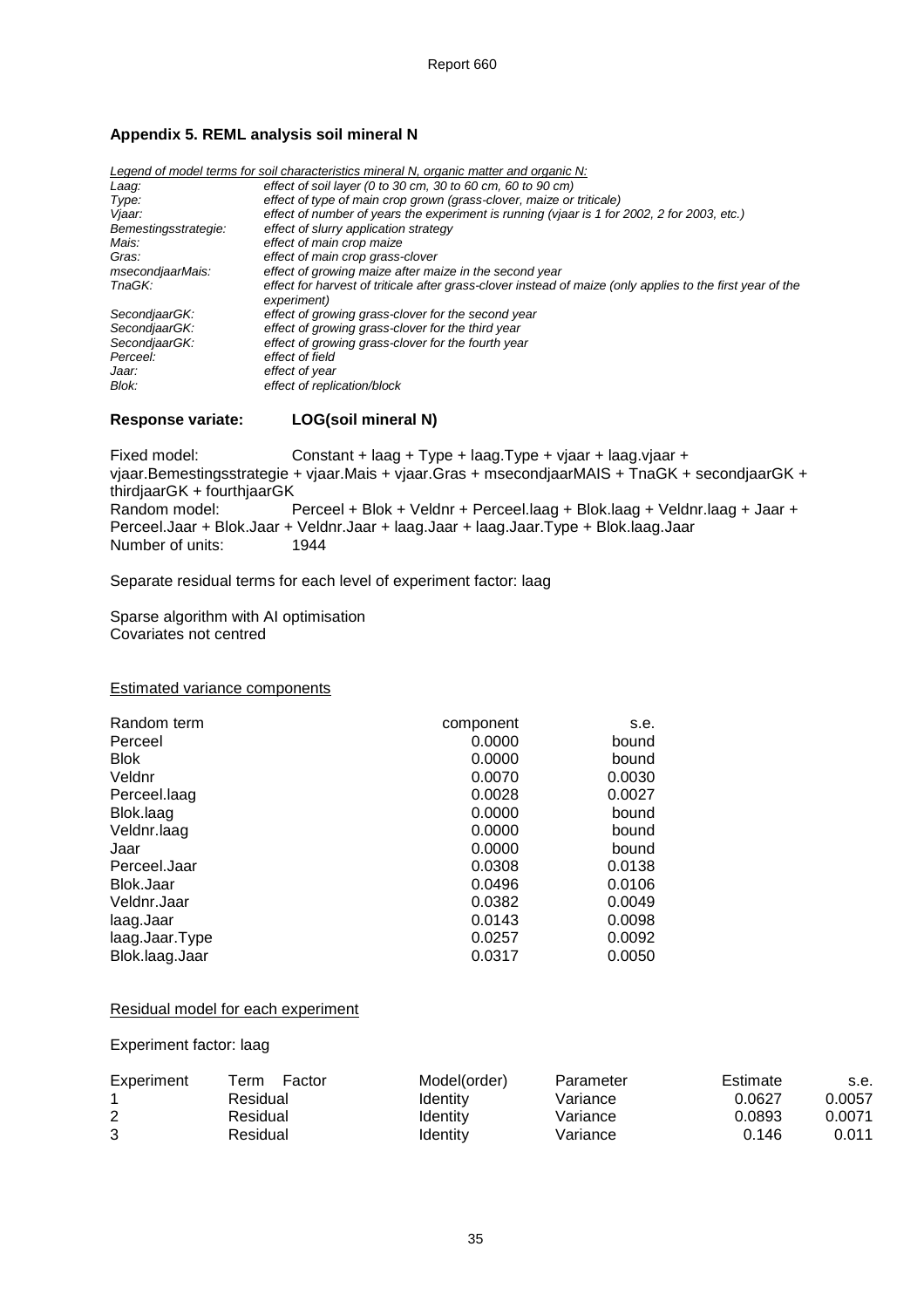#### Tests for fixed effects

Sequentially adding terms to fixed model

| Fixed term                | Wald statistic | n.d.f. | <b>F</b> statistic | d.d.f. | F pr    |
|---------------------------|----------------|--------|--------------------|--------|---------|
| laag                      | 39.76          | 2      | 19.88              | 15.8   | < 0.001 |
| <b>Type</b>               | 114.42         | 2      | 57.21              | 126.8  | < 0.001 |
| laag.Type                 | 64.40          | 4      | 16.09              | 31.9   | < 0.001 |
| vjaar                     | 8.15           |        | 8.15               | 37.4   | 0.007   |
| laag.vjaar                | 1.23           | 2      | 0.62               | 15.6   | 0.552   |
| vjaar.Bemestingsstrategie | 11.90          | 3      | 3.97               | 111.5  | 0.010   |
| vjaar.Mais                | 1.49           | 1      | 1.49               | 127.0  | 0.224   |
| vjaar.Gras                | 0.92           | 2      | 0.46               | 128.4  | 0.631   |
| msecondjaarMAIS           | 1.07           | 1      | 1.07               | 120.8  | 0.302   |
| <b>TnaGK</b>              | 2.84           | 4      | 2.84               | 120.4  | 0.095   |
| secondjaarGK              | 6.27           | 1      | 6.27               | 139.3  | 0.013   |
| thirdjaarGK               | 3.89           | 1      | 3.89               | 130.6  | 0.051   |
| fourthjaarGK              | 0.50           | 1      | 0.50               | 126.1  | 0.481   |

Dropping individual terms from full fixed model

| Fixed term                | Wald statistic | n.d.f. | <b>F</b> statistic | d.d.f. | F pr    |
|---------------------------|----------------|--------|--------------------|--------|---------|
| laag.Type                 | 64.40          | 4      | 16.09              | 31.9   | < 0.001 |
| laag.vjaar                | 1.23           | 2      | 0.62               | 15.6   | 0.552   |
| vjaar.Bemestingsstrategie | 11.90          | 3      | 3.97               | 111.5  | 0.010   |
| vjaar.Mais                | 0.82           |        | 0.82               | 127.0  | 0.368   |
| vjaar.Gras                | 0.77           | 2      | 0.38               | 128.4  | 0.682   |
| msecondjaarMAIS           | 1.01           |        | 1.01               | 120.8  | 0.316   |
| TnaGK                     | 3.95           |        | 3.95               | 120.4  | 0.049   |
| secondjaarGK              | 9.58           |        | 9.58               | 139.3  | 0.002   |
| thirdjaarGK               | 4.36           |        | 4.36               | 130.6  | 0.039   |
| fourthjaarGK              | 0.50           |        | 0.50               | 126.1  | 0.481   |

Message: denominator degrees of freedom for approximate F-tests are calculated using algebraic derivatives ignoring fixed/boundary/singular variance parameters.

3296 vdisp [pr=eff,dev]

Deviance: -2\*Log-Likelihood

| Deviance | d.f. |
|----------|------|
| -1308.19 | 1905 |

Note: deviance omits constants which depend on fixed model fitted.

#### Table of effects for Constant

2.625 Standard error: 0.1599

Table of effects for laag

| laag |        |           |           |
|------|--------|-----------|-----------|
|      | 0.0000 | $-0.4604$ | $-0.5748$ |

Standard errors of differences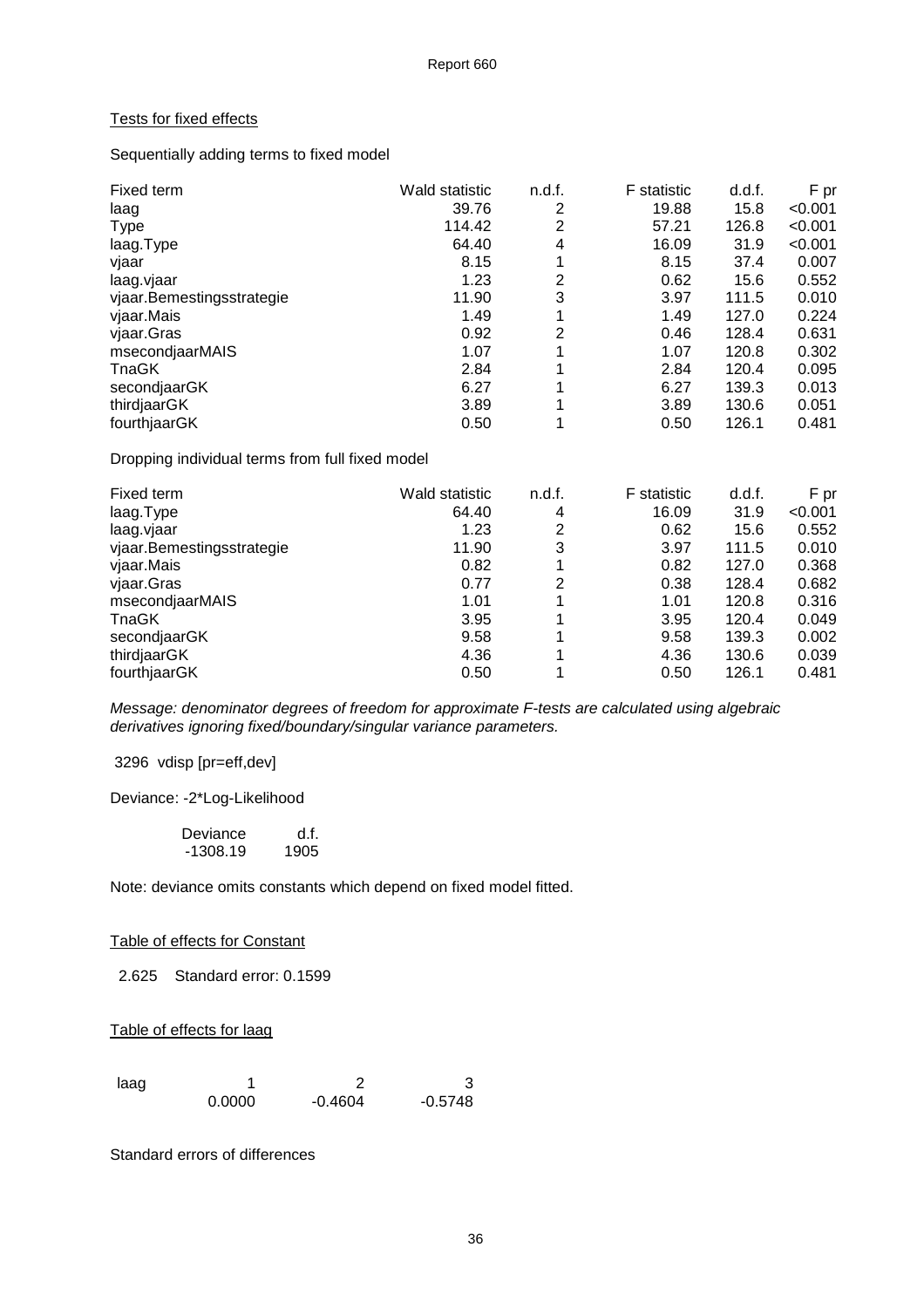| Average: | 0.1849 |
|----------|--------|
| Maximum: | 0.1858 |
| Minimum: | 0.1837 |

#### Table of effects for Type

| Type | GK.    | м      |        |
|------|--------|--------|--------|
|      | 0.0000 | 1.0620 | 0.0743 |

Standard errors of differences

| Average: | 0.1134 |
|----------|--------|
| Maximum: | 0.1167 |
| Minimum: | 0.1079 |

Average variance of differences: 0.01288

#### Table of effects for laag.Type

| Type<br>laag | GK     | М         |        |
|--------------|--------|-----------|--------|
|              | 0.0000 | 0.0000    | 0.0000 |
| 2            | 0.0000 | $-0.2200$ | 0.5325 |
| 3            | 0.0000 | $-0.3422$ | 0.6613 |

Standard errors of differences

| Average: | 0.1289 |
|----------|--------|
| Maximum: | 0.1575 |
| Minimum: | 0.1227 |

Average variance of differences: 0.01668

Table of effects for vjaar

-0.08381 Standard error: 0.027317

#### Table of effects for laag.vjaar

| laag |         |         |            |
|------|---------|---------|------------|
|      | 0.00000 | 0.02069 | $-0.01190$ |

#### Standard errors of differences

| Average: | 0.02959 |
|----------|---------|
| Maximum: | 0.02974 |
| Minimum: | 0.02939 |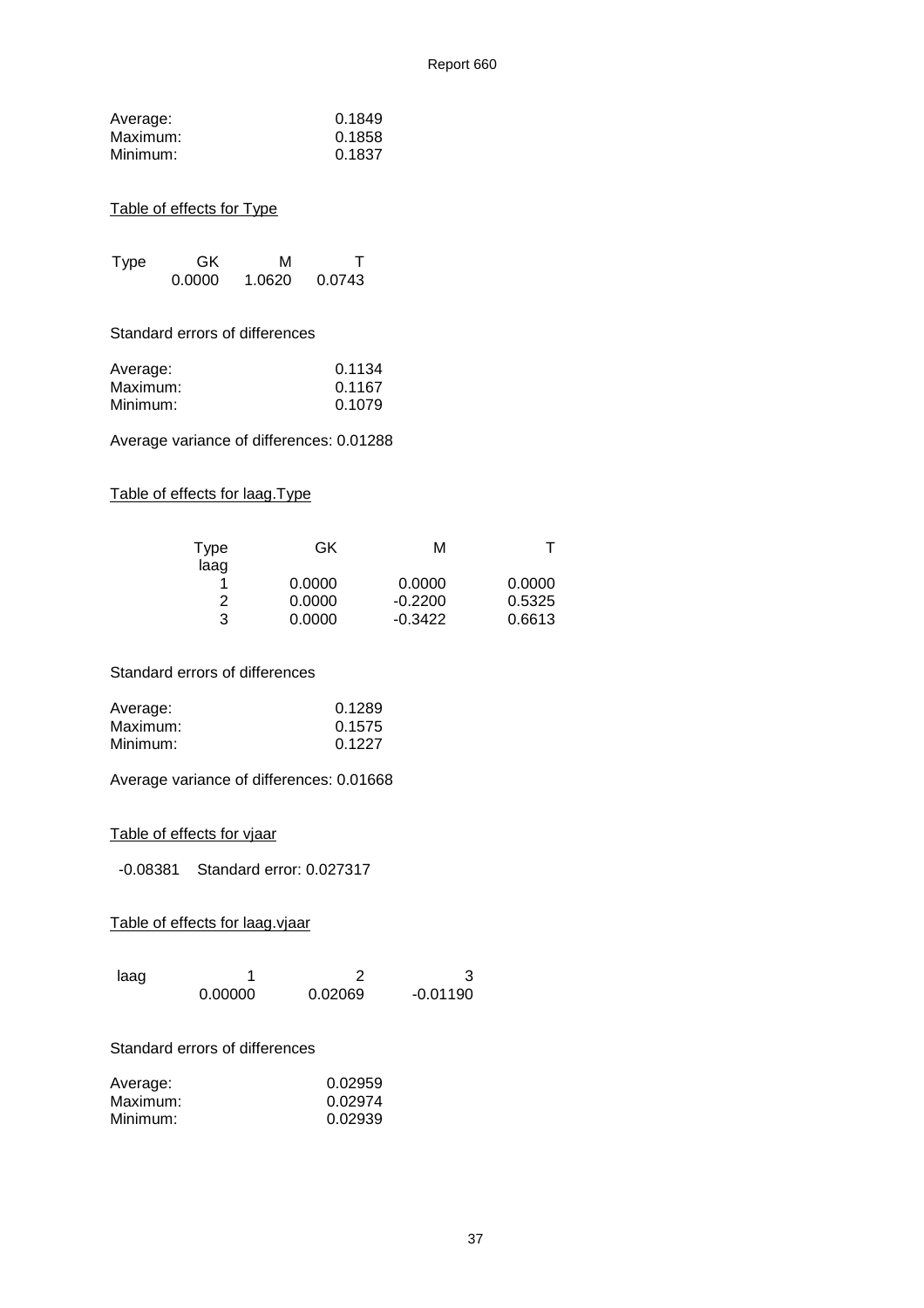# Table of effects for vjaar.Bemestingsstrategie

|                                   | Bemestingsstrategie                     | 1<br>0.00000                  | 2<br>0.01421  | 3<br>0.01494 | 4<br>0.02187 |  |
|-----------------------------------|-----------------------------------------|-------------------------------|---------------|--------------|--------------|--|
|                                   | Standard error of differences: 0.006517 |                               |               |              |              |  |
|                                   | Table of effects for vjaar.Mais         |                               |               |              |              |  |
| Mais                              | 1<br>0.000000                           | 2<br>$-0.007933$              |               |              |              |  |
|                                   | Standard error of differences: 0.008783 |                               |               |              |              |  |
|                                   | Table of effects for vjaar.Gras         |                               |               |              |              |  |
| Gras                              | 2<br>0.000000                           | 3<br>0.004107                 | 4<br>0.009614 |              |              |  |
|                                   | Standard errors of differences          |                               |               |              |              |  |
| Average:<br>Maximum:<br>Minimum:  |                                         | 0.01079<br>0.01099<br>0.01052 |               |              |              |  |
|                                   | Table of effects for msecondjaarMAIS    |                               |               |              |              |  |
| $-0.1028$                         | Standard error: 0.10213                 |                               |               |              |              |  |
|                                   | Table of effects for TnaGK              |                               |               |              |              |  |
| $-0.3876$                         | Standard error: 0.19493                 |                               |               |              |              |  |
|                                   | Table of effects for secondjaarGK       |                               |               |              |              |  |
| 0.2519                            | Standard error: 0.08139                 |                               |               |              |              |  |
| Table of effects for thirdjaarGK  |                                         |                               |               |              |              |  |
| Standard error: 0.10238<br>0.2138 |                                         |                               |               |              |              |  |
|                                   | Table of effects for fourthjaarGK       |                               |               |              |              |  |
| 0.1004                            | Standard error: 0.14193                 |                               |               |              |              |  |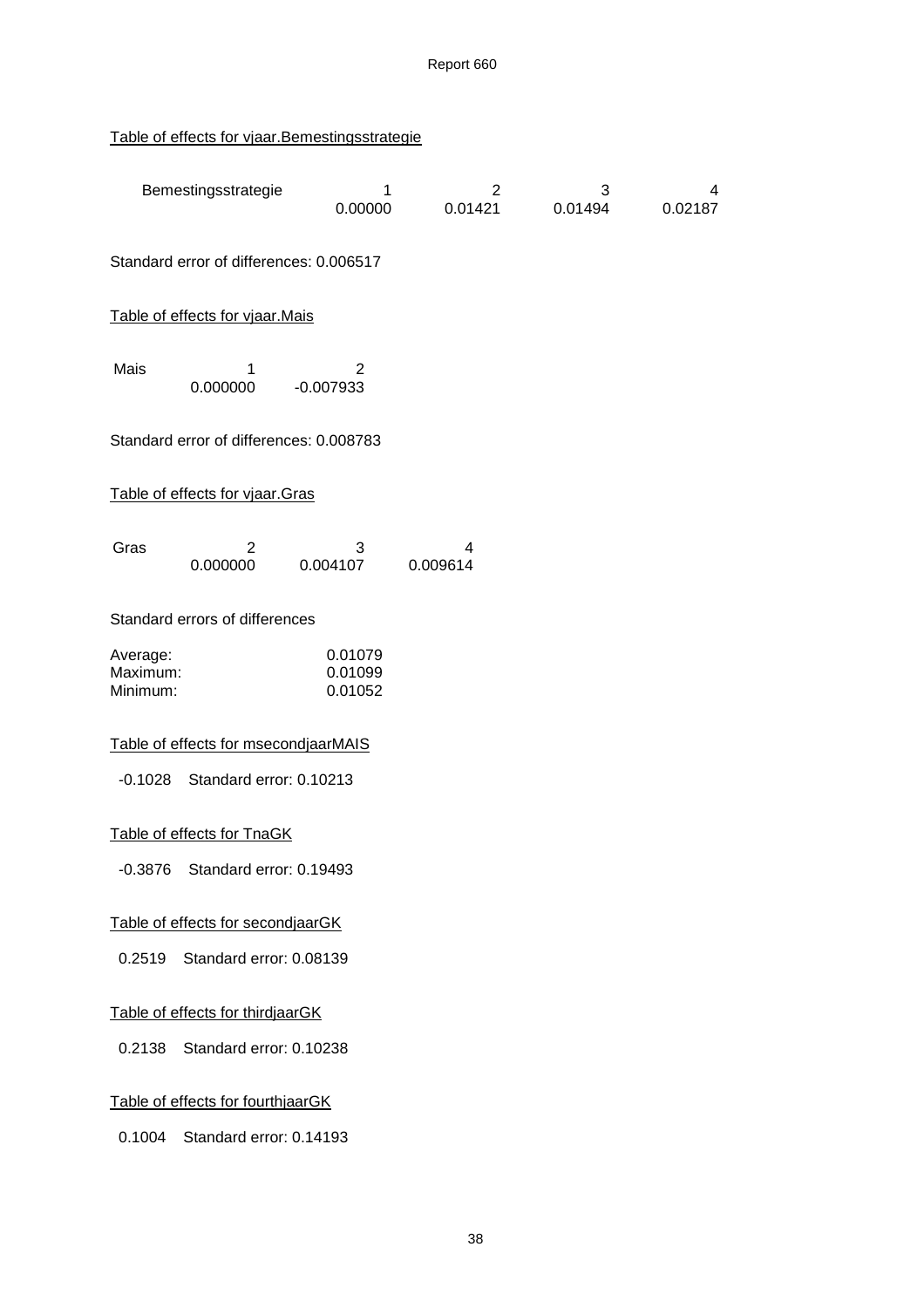#### **Appendix 6. REML analysis soil organic matter**

Response variate: LOG(soil organic matter) Fixed model: Constant + laag + Type + laag.Type + vjaar + laag.vjaar + vjaar.Bemestingsstrategie + vjaar.Mais + vjaar.Gras + TnaGK + secondjaarGK + thirdjaarGK + fourthjaarGK<br>Random model: Perceel + Blok + Veldnr + Perceel.laag + Blok.laag + Veldnr.laag + Jaar + Perceel.Jaar + Blok.Jaar + Veldnr.Jaar + laag.Jaar + laag.Jaar.Type + Blok.laag.Jaar 1074 (6 units excluded due to zero weights or missing values)

Separate residual terms for each level of experiment factor: laag

Sparse algorithm with AI optimisation Covariates not centred

#### Estimated variance components

| Random term    | component | s.e.   |
|----------------|-----------|--------|
| Perceel        | 0.1589    | 0.2000 |
| <b>Blok</b>    | 0.0000    | bound  |
| Veldnr         | 0.0219    | 0.0055 |
| Perceel.laag   | 0.1130    | 0.0809 |
| Blok.laag      | 0.0000    | bound  |
| Veldnr.laag    | 0.0217    | 0.0036 |
| Jaar           | 0.0022    | 0.0099 |
| Perceel.Jaar   | 0.0013    | 0.0008 |
| Blok.Jaar      | 0.0000    | bound  |
| Veldnr.Jaar    | 0.0000    | bound  |
| laag.Jaar      | 0.0236    | 0.0142 |
| laag.Jaar.Type | 0.0001    | 0.0002 |
| Blok.laag.Jaar | 0.0007    | 0.0004 |

#### Residual model for each experiment

#### Experiment factor: laag

| Experiment | Factor<br>™erm | Model(order)    | Parameter | Estimate | s.e.    |
|------------|----------------|-----------------|-----------|----------|---------|
|            | Residual       | Identity        | Variance  | 0.00408  | 0.00040 |
| 2          | Residual       | <b>Identity</b> | Variance  | 0.0351   | 0.0032  |
| 3          | Residual       | <b>Identity</b> | Variance  | 0.108    | 0.010   |

#### Tests for fixed effects

Sequentially adding terms to fixed model

| Fixed term                | Wald statistic | n.d.f. | <b>F</b> statistic | d.d.f. | F pr  |
|---------------------------|----------------|--------|--------------------|--------|-------|
| laag                      | 9.01           | 2      | 4.51               | 5.0    | 0.076 |
| <b>Type</b>               | 0.99           | 2      | 0.49               | 12.7   | 0.622 |
| laag.Type                 | 1.87           | 4      | 0.46               | 138.3  | 0.761 |
| vjaar                     | 0.54           |        | 0.54               | 3.0    | 0.516 |
| laag.vjaar                | 0.95           | 2      | 0.47               | 5.9    | 0.644 |
| vjaar.Bemestingsstrategie | 0.95           | 3      | 0.32               | 318.9  | 0.814 |
| vjaar.Mais                | 0.41           |        | 0.41               | 81.1   | 0.523 |
| vjaar.Gras                | 2.27           | 2      | 1.13               | 81.9   | 0.327 |
| <b>TnaGK</b>              | 0.42           |        | 0.42               | 9.0    | 0.533 |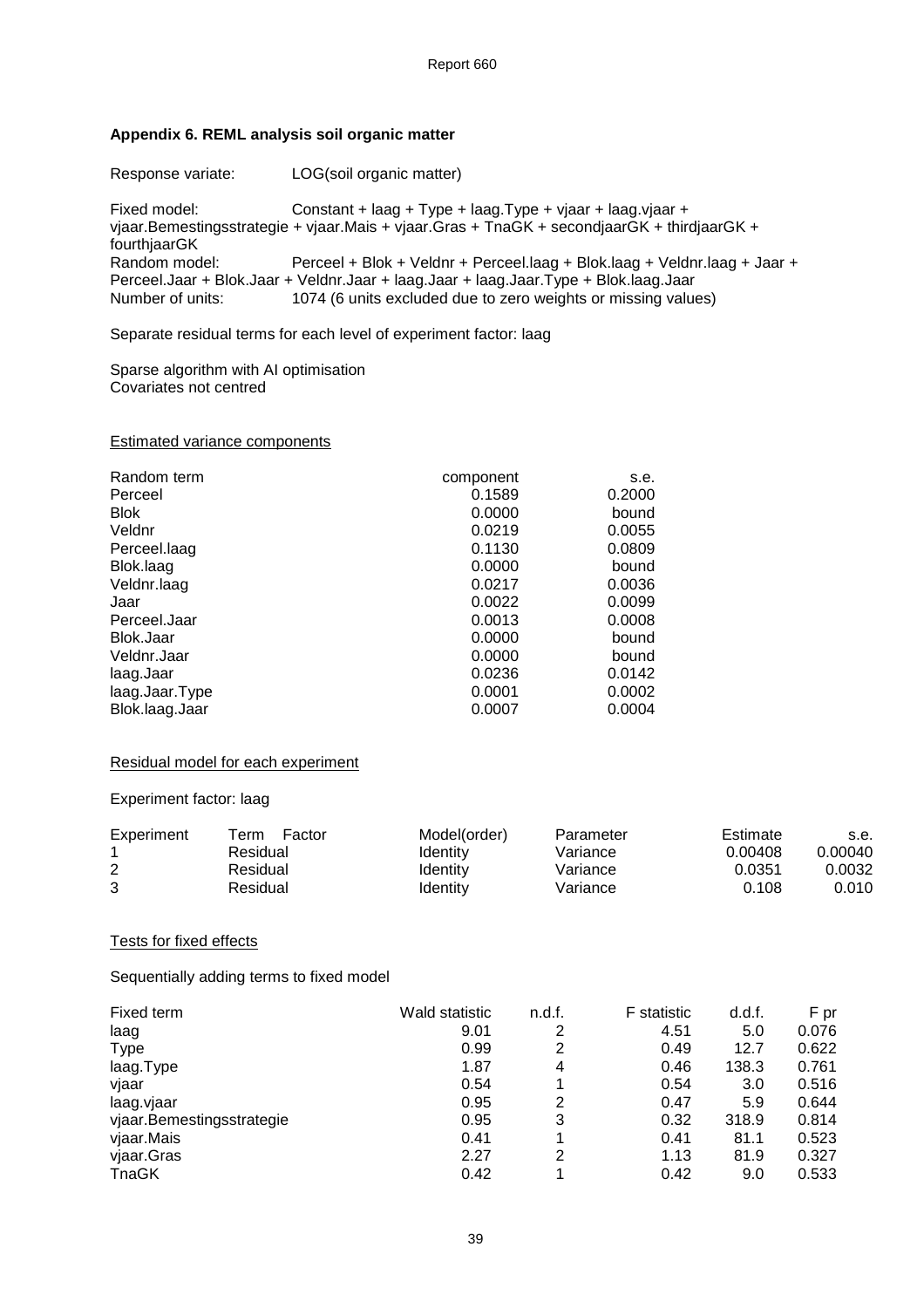| secondjaarGK | 0.83 | 0.83              | 324.9 | 0.362 |
|--------------|------|-------------------|-------|-------|
| thirdjaarGK  | 0.74 | በ 74              | 259.8 | 0.391 |
| fourthjaarGK | 0.00 | 0.00 <sub>1</sub> | 312.9 | 0.994 |

Dropping individual terms from full fixed model

| Fixed term                | Wald statistic | n.d.f. | <b>F</b> statistic | d.d.f. | F pr  |
|---------------------------|----------------|--------|--------------------|--------|-------|
| laag.Type                 | 1.88           | 4      | 0.47               | 138.3  | 0.760 |
| laag.vjaar                | 0.95           | 2      | 0.48               | 5.9    | 0.644 |
| vjaar.Bemestingsstrategie | 0.76           | 3      | 0.25               | 318.9  | 0.859 |
| vjaar.Mais                | 0.46           |        | 0.46               | 81.1   | 0.501 |
| vjaar.Gras                | 2.13           | 2      | 1.06               | 81.9   | 0.350 |
| TnaGK                     | 0.44           |        | 0.44               | 9.0    | 0.522 |
| secondjaarGK              | 0.73           |        | 0.73               | 324.9  | 0.393 |
| thirdjaarGK               | 0.73           |        | 0.73               | 259.8  | 0.394 |
| fourthjaarGK              | 0.00           |        | 0.00               | 312.9  | 0.994 |

Message: denominator degrees of freedom for approximate F-tests are calculated using algebraic derivatives ignoring fixed/boundary/singular variance parameters.

8102 vdisp [pr=eff,dev]

Deviance: -2\*Log-Likelihood

Deviance d.f.<br>-2113.18 1036  $-2113.18$ 

Note: deviance omits constants which depend on fixed model fitted.

#### Table of effects for Constant

1.637 Standard error: 0.3363

#### Table of effects for laag

| laag |        |           |           |
|------|--------|-----------|-----------|
|      | 0.0000 | $-0.2476$ | $-0.9752$ |

Standard errors of differences

| Average: | 0.3414 |
|----------|--------|
| Maximum: | 0.3424 |
| Minimum: | 0.3401 |

#### Table of effects for Type

| <b>Type</b> | GK       | М        |          |
|-------------|----------|----------|----------|
|             | 0.000000 | 0.015105 | 0.009927 |

Standard errors of differences

| Average: | 0.01312 |
|----------|---------|
| Maximum: | 0.01409 |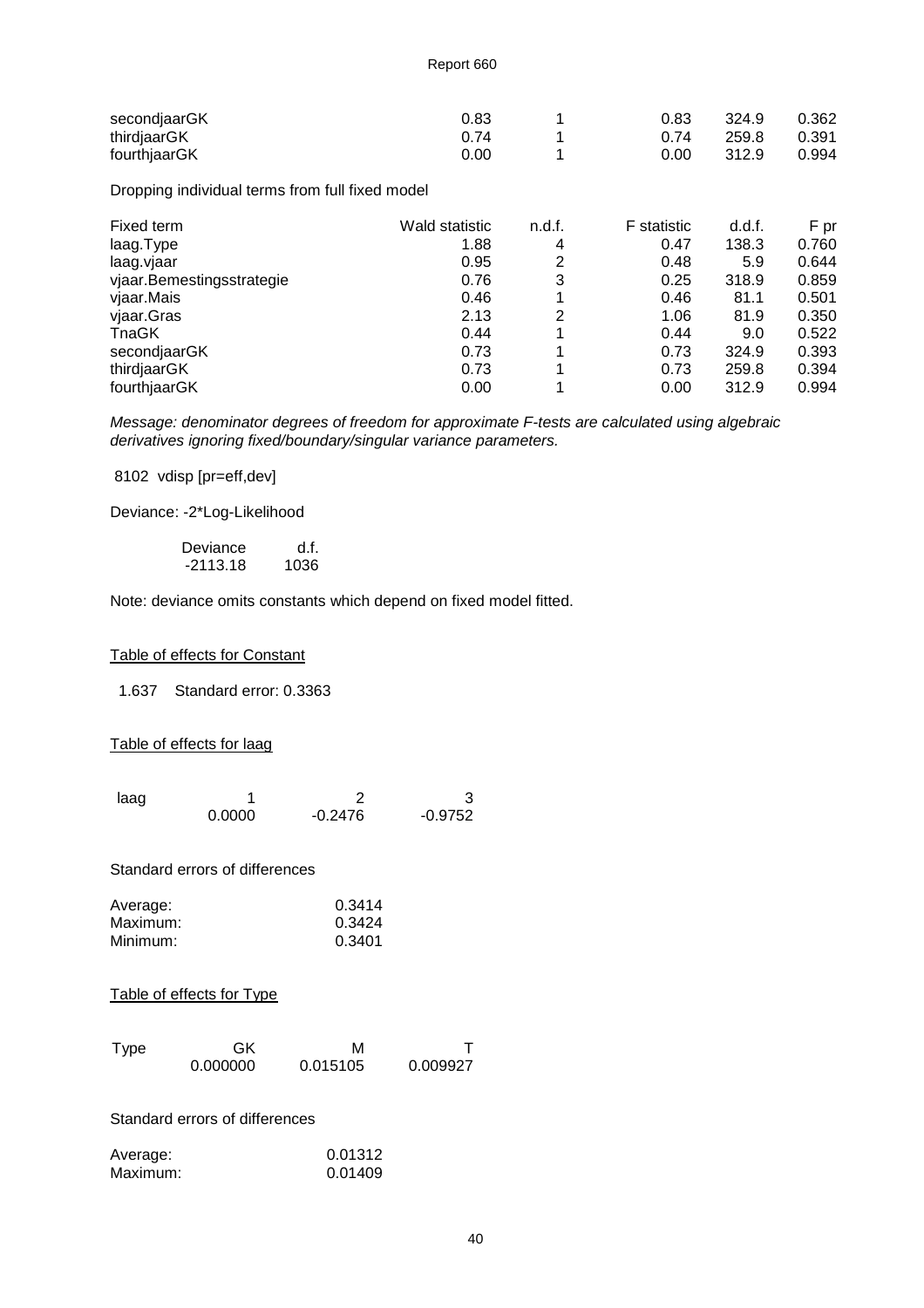| Minimum: | 0.01118 |
|----------|---------|
|----------|---------|

Average variance of differences: 0.0001739

#### Table of effects for laag.Type

| Type | GK       | м           |             |
|------|----------|-------------|-------------|
| laag | 0.000000 | 0.000000    | 0.000000    |
| 2    | 0.000000 | $-0.008483$ | $-0.010208$ |
| 3    | 0.000000 | -0.059832   | $-0.007047$ |

#### Standard errors of differences

| Average: | 0.04182 |
|----------|---------|
| Maximum: | 0.05646 |
| Minimum: | 0.02864 |

Average variance of differences: 0.001855

#### Table of effects for vjaar

-0.02139 Standard error: 0.025872

#### Table of effects for laag.vjaar

| laaq |         |            |         |
|------|---------|------------|---------|
|      | 0.00000 | $-0.00623$ | 0.02612 |

#### Standard errors of differences

| Average: | 0.03490 |
|----------|---------|
| Maximum: | 0.03513 |
| Minimum: | 0.03460 |

#### Table of effects for vjaar.Bemestingsstrategie

| Bemestingsstrategie |           |            |           |           |
|---------------------|-----------|------------|-----------|-----------|
|                     | 0.0000000 | -0.0006243 | 0.0016783 | 0.0014156 |

#### Standard errors of differences

| Average: | 0.003092 |
|----------|----------|
| Maximum: | 0.003123 |
| Minimum: | 0.003071 |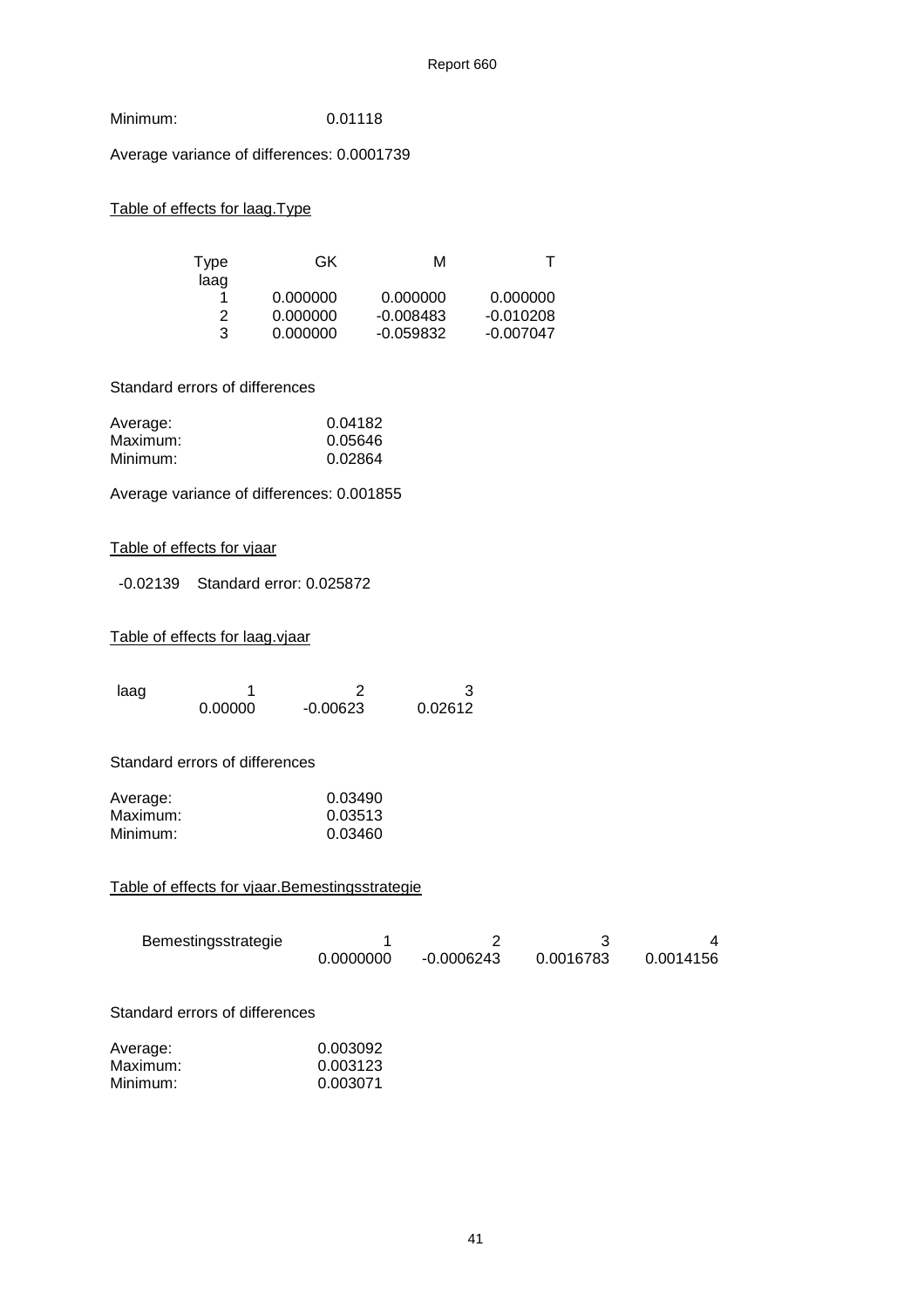#### Table of effects for vjaar.Mais

Mais 1<br>0.0000000 -0.0018130  $-0.0018130$ 

Standard error of differences: 0.002683

#### Table of effects for vjaar.Gras

| Gras |          |          |          |
|------|----------|----------|----------|
|      | 0.000000 | 0.004592 | 0.003402 |

#### Standard errors of differences

| Average: | 0.003292 |
|----------|----------|
| Maximum: | 0.003317 |
| Minimum: | 0.003274 |

#### Table of effects for TnaGK

-0.01490 Standard error: 0.022348

#### Table of effects for secondjaarGK

-0.01378 Standard error: 0.016097

#### Table of effects for thirdjaarGK

0.01496 Standard error: 0.017534

#### Table of effects for fourthjaarGK

0.0002199 Standard error: 0.02910873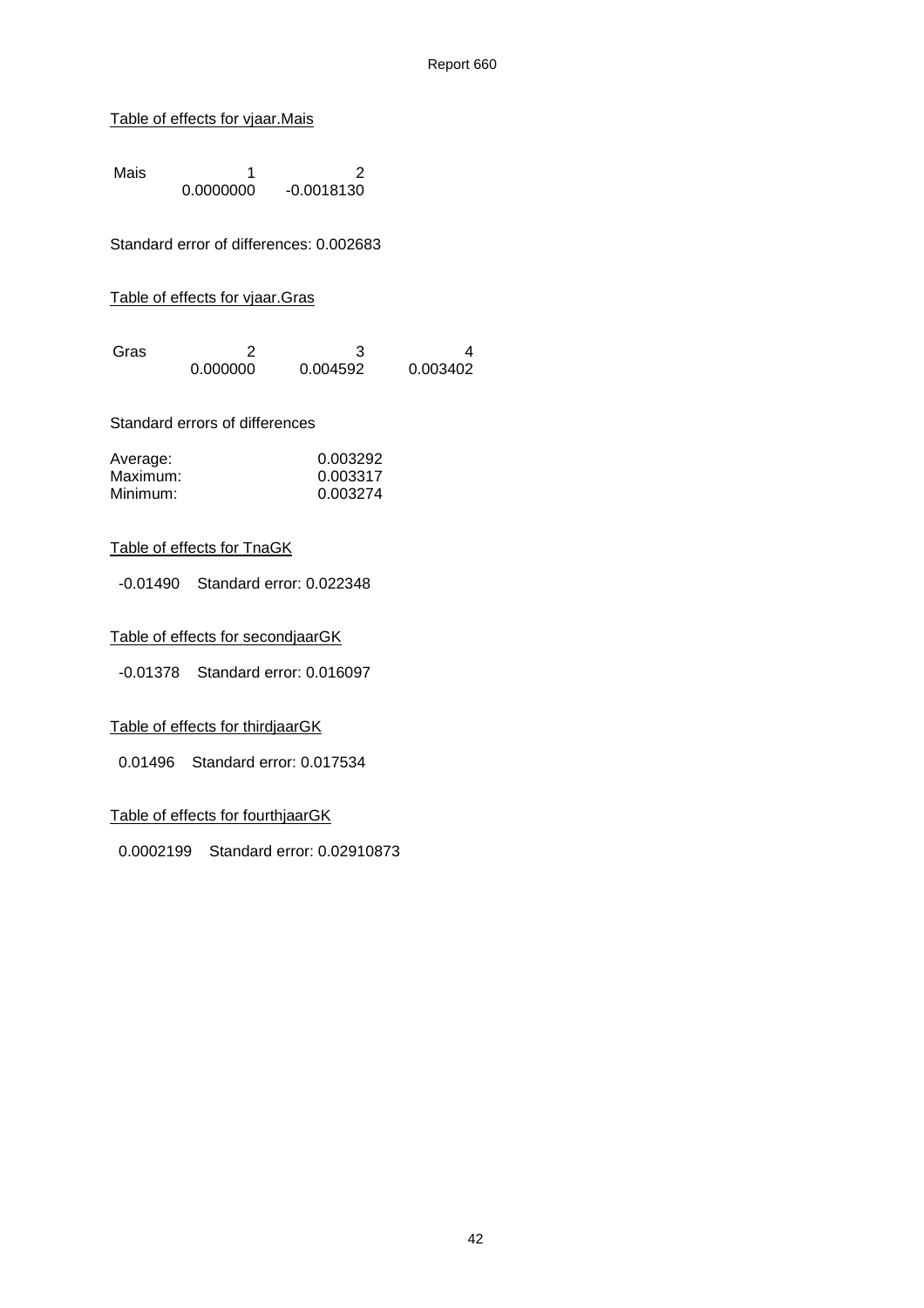#### **Appendix 7. REML analysis soil organic N**

Response variate: LOG(soil organic N)

Fixed model: Constant + laag + Type + laag.Type + vjaar + laag.vjaar + vjaar.Bemestingsstrategie + vjaar.Mais + vjaar.Gras + TnaGK + secondjaarGK + thirdjaarGK + fourthjaarGK<br>Random model: Perceel + Blok + Veldnr + Perceel.laag + Blok.laag + Veldnr.laag + Jaar + Perceel.Jaar + Blok.Jaar + Veldnr.Jaar + laag.Jaar + laag.Jaar.Type + Blok.laag.Jaar 1074 (6 units excluded due to zero weights or missing values)

Separate residual terms for each level of experiment factor: laag

Sparse algorithm with AI optimisation Covariates not centred

#### Estimated variance components

| Random term    | component | s.e.   |
|----------------|-----------|--------|
| Perceel        | 0.1388    | 0.1855 |
| <b>Blok</b>    | 0.0000    | bound  |
| Veldnr         | 0.0000    | bound  |
| Perceel.laag   | 0.1303    | 0.0933 |
| Blok.laag      | 0.0000    | bound  |
| Veldnr.laag    | 0.0020    | 0.0010 |
| Jaar           | 0.0845    | 0.0830 |
| Perceel.Jaar   | 0.0008    | 0.0009 |
| Blok.Jaar      | 0.0000    | bound  |
| Veldnr.Jaar    | 0.0136    | 0.0025 |
| laag.Jaar      | 0.0463    | 0.0282 |
| laag.Jaar.Type | 0.0000    | bound  |
| Blok.laag.Jaar | 0.0012    | 0.0009 |

#### Residual model for each experiment

#### Experiment factor: laag

| Experiment | Factor<br>Term | Model(order) | Parameter | Estimate | s.e.    |
|------------|----------------|--------------|-----------|----------|---------|
|            | Residual       | Identitv     | Variance  | 0.00242  | 0.00232 |
| 2          | Residual       | Identity     | Variance  | 0.119    | 0.010   |
| 3          | Residual       | Identitv     | Variance  | 0.327    | 0.026   |

#### Tests for fixed effects

Sequentially adding terms to fixed model

| Fixed term                | Wald statistic | n.d.f. | <b>F</b> statistic | d.d.f. | F pr  |
|---------------------------|----------------|--------|--------------------|--------|-------|
| laag                      | 14.62          | 2      | 7.31               | 5.7    | 0.027 |
| <b>Type</b>               | 0.34           | 2      | 0.17               | 320.9  | 0.843 |
| laag.Type                 | 8.06           | 4      | 2.01               | 501.3  | 0.092 |
| vjaar                     | 1.64           |        | 1.64               | 3.0    | 0.290 |
| laag.vjaar                | 0.29           | 2      | 0.14               | 5.9    | 0.869 |
| vjaar.Bemestingsstrategie | 1.14           | 3      | 0.38               | 139.0  | 0.767 |
| vjaar.Mais                | 0.01           | 1      | 0.01               | 96.7   | 0.922 |
| vjaar.Gras                | 1.61           | 2      | 0.80               | 93.5   | 0.451 |
| TnaGK                     | 4.74           |        | 4.74               | 319.0  | 0.030 |
| secondjaarGK              | 0.21           |        | 0.21               | 321.1  | 0.646 |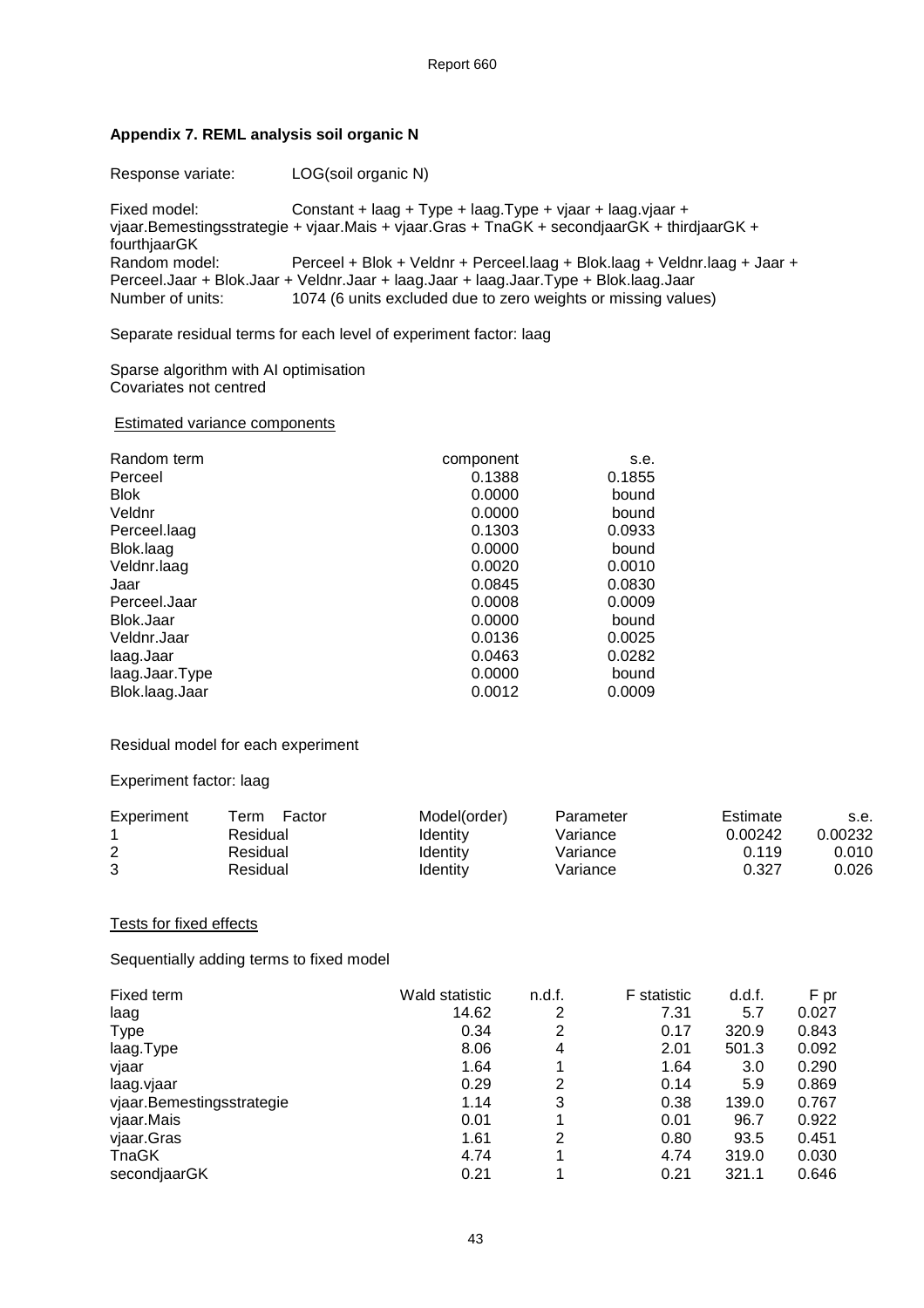| thirdjaarGK  | 0.63 |  | 0.63 321.7 0.429 |  |
|--------------|------|--|------------------|--|
| fourthjaarGK | 1.24 |  | 1.24 320.0 0.267 |  |

Dropping individual terms from full fixed model

| Fixed term                | Wald statistic | n.d.f. | <b>F</b> statistic | d.d.f. | F pr  |
|---------------------------|----------------|--------|--------------------|--------|-------|
| laag.Type                 | 7.84           | 4      | 1.96               | 501.3  | 0.100 |
| laag.vjaar                | 0.29           | 2      | 0.14               | 5.9    | 0.869 |
| vjaar.Bemestingsstrategie | 0.79           | 3      | 0.26               | 139.0  | 0.853 |
| vjaar.Mais                | 0.10           | 1      | 0.10               | 96.7   | 0.755 |
| vjaar.Gras                | 1.26           | 2      | 0.63               | 93.5   | 0.536 |
| <b>T</b> naGK             | 5.13           | 1      | 5.13               | 319.0  | 0.024 |
| secondjaarGK              | 0.12           |        | 0.12               | 321.1  | 0.730 |
| thirdjaarGK               | 0.33           |        | 0.33               | 321.7  | 0.566 |
| fourthjaarGK              | 1.24           |        | 1.24               | 320.0  | 0.267 |
|                           |                |        |                    |        |       |

Message: denominator degrees of freedom for approximate F-tests are calculated using algebraic derivatives ignoring fixed/boundary/singular variance parameters.

8092 vdisp [pr=eff,dev]

Deviance: -2\*Log-Likelihood

Deviance d.f.<br>-1249.87 1036  $-1249.87$ 

Note: deviance omits constants which depend on fixed model fitted.

#### Table of effects for Constant

7.715 Standard error: 0.4452

Table of effects for laag

| laag |        |           |           |
|------|--------|-----------|-----------|
|      | 0.0000 | $-0.4445$ | $-1.0930$ |

Standard errors of differences

| Average: | 0.4098 |
|----------|--------|
| Maximum: | 0.4124 |
| Minimum: | 0.4066 |

#### Table of effects for Type

| <b>Type</b> | GK       | М        |          |
|-------------|----------|----------|----------|
|             | 0.000000 | 0.000762 | 0.026281 |

Standard errors of differences

| Average: | 0.02131 |
|----------|---------|
| Maximum: | 0.02311 |
| Minimum: | 0.01823 |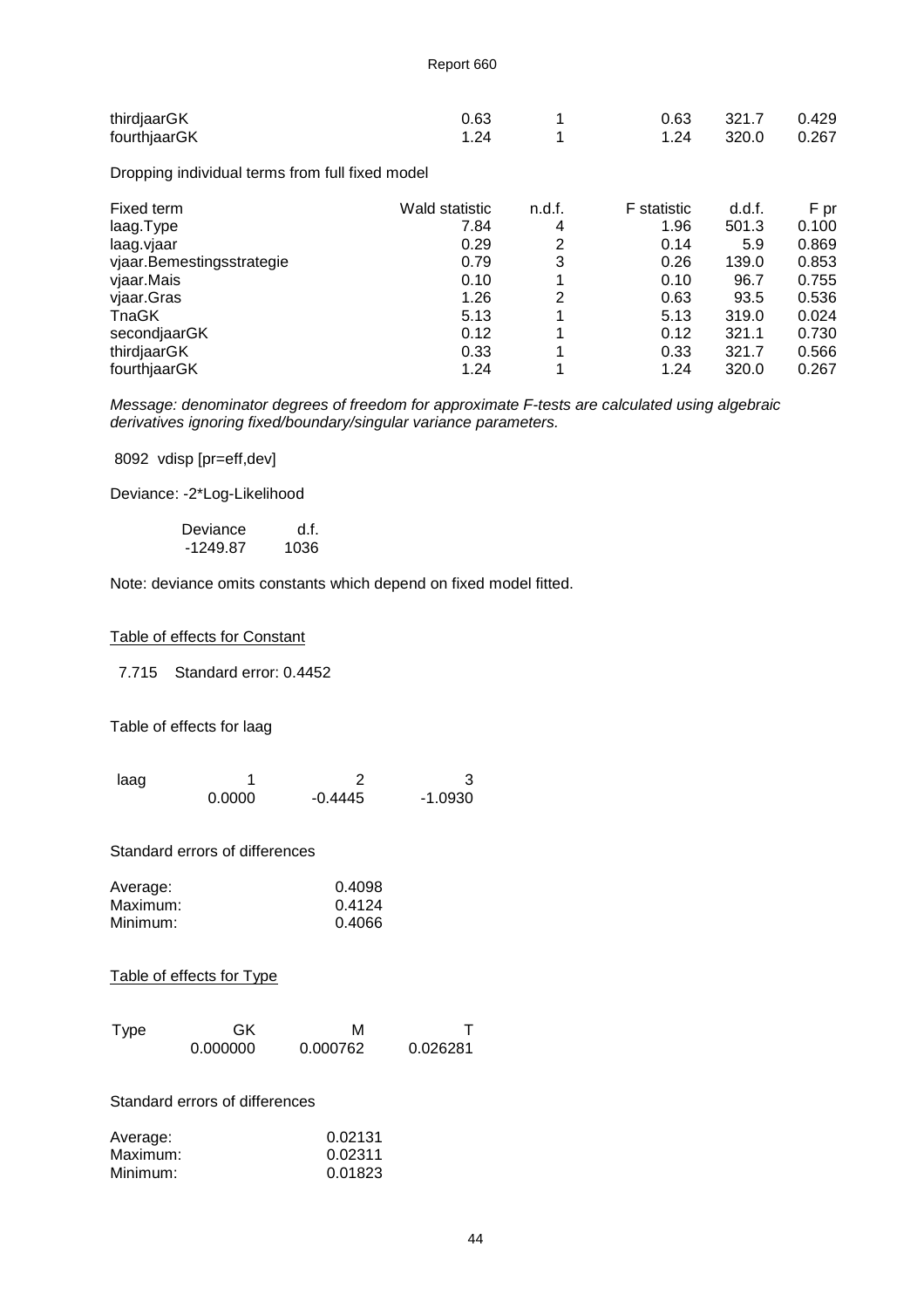Average variance of differences: 0.0004591

#### Table of effects for laag.Type

| Type<br>laag | GK      | м          |         |
|--------------|---------|------------|---------|
| 1            | 0.00000 | 0.00000    | 0.00000 |
| 2            | 0.00000 | 0.00195    | 0.06158 |
| 3            | 0.00000 | $-0.16185$ | 0.02742 |

#### Standard errors of differences

| Average: | 0.06632 |
|----------|---------|
| Maximum: | 0.09055 |
| Minimum: | 0.04542 |

Average variance of differences: 0.004686

#### Table of effects for vjaar

-0.05519 Standard error: 0.057421

Table of effects for laag.vjaar

| laaq |         |            |            |
|------|---------|------------|------------|
|      | 0.00000 | $-0.02243$ | $-0.02288$ |

#### Standard errors of differences

| Average: | 0.04925 |
|----------|---------|
| Maximum: | 0.04977 |
| Minimum: | 0.04861 |

#### Table of effects for vjaar.Bemestingsstrategie

| Bemestingsstrategie |          |          |          |          |
|---------------------|----------|----------|----------|----------|
|                     | 0.000000 | 0.002737 | 0.000599 | 0.002643 |

#### Standard errors of differences

| Average: | 0.003890 |
|----------|----------|
| Maximum: | 0.003938 |
| Minimum: | 0.003856 |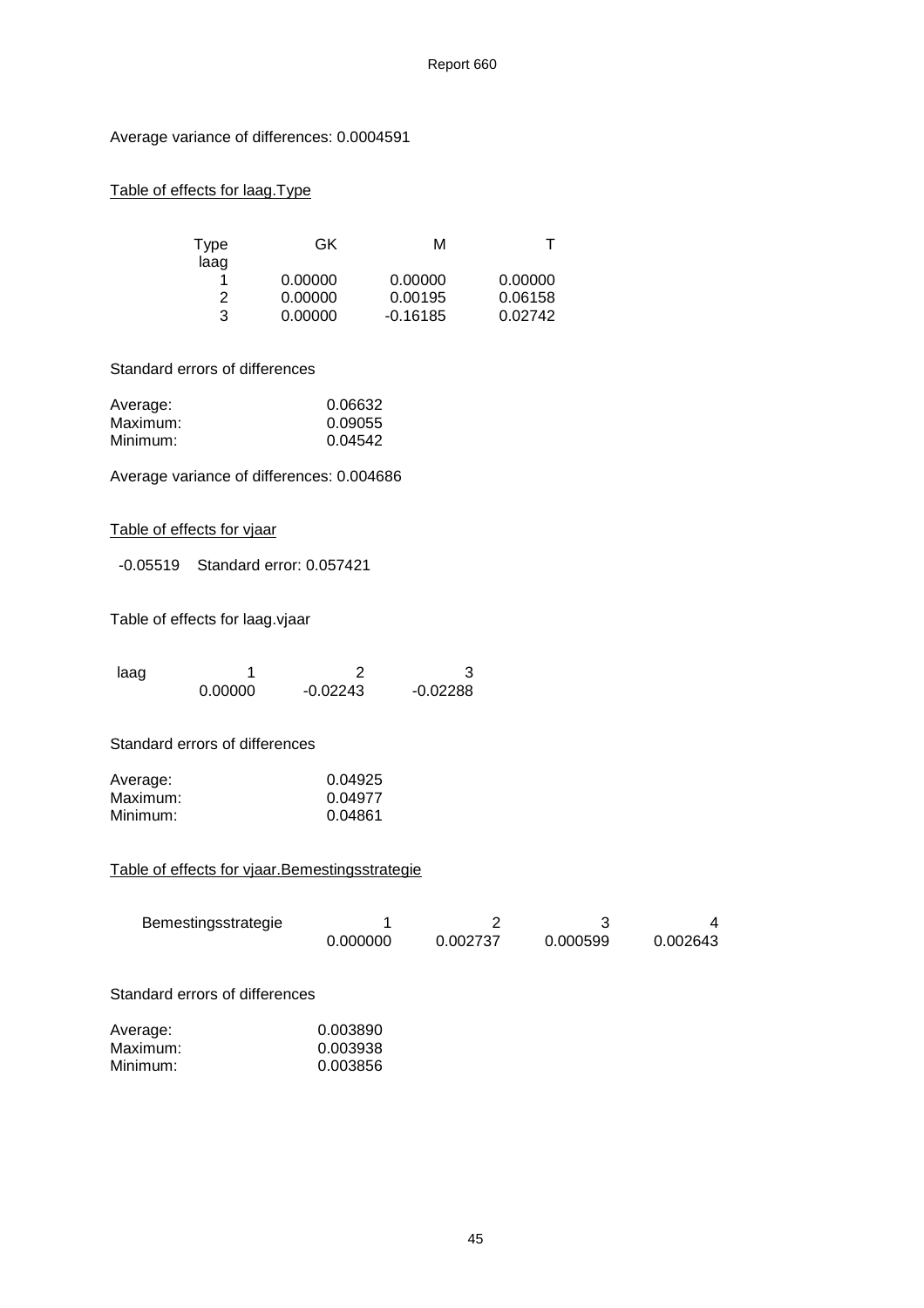#### Table of effects for vjaar.Mais

Mais 1<br>0.0000000 -0.0009390 0.0000000 -0.0009390

Standard error of differences: 0.003002

#### Table of effects for vjaar.Gras

| Gras |          |             |          |
|------|----------|-------------|----------|
|      | 0.000000 | $-0.000188$ | 0.003431 |

#### Standard errors of differences

| Average: | 0.003631 |
|----------|----------|
| Maximum: | 0.003635 |
| Minimum: | 0.003626 |

#### Table of effects for TnaGK

-0.09060 Standard error: 0.039996

Table of effects for secondjaarGK

0.01054 Standard error: 0.030532

#### Table of effects for thirdjaarGK

0.01923 Standard error: 0.033505

#### Table of effects for fourthjaarGK

0.06231 Standard error: 0.056051